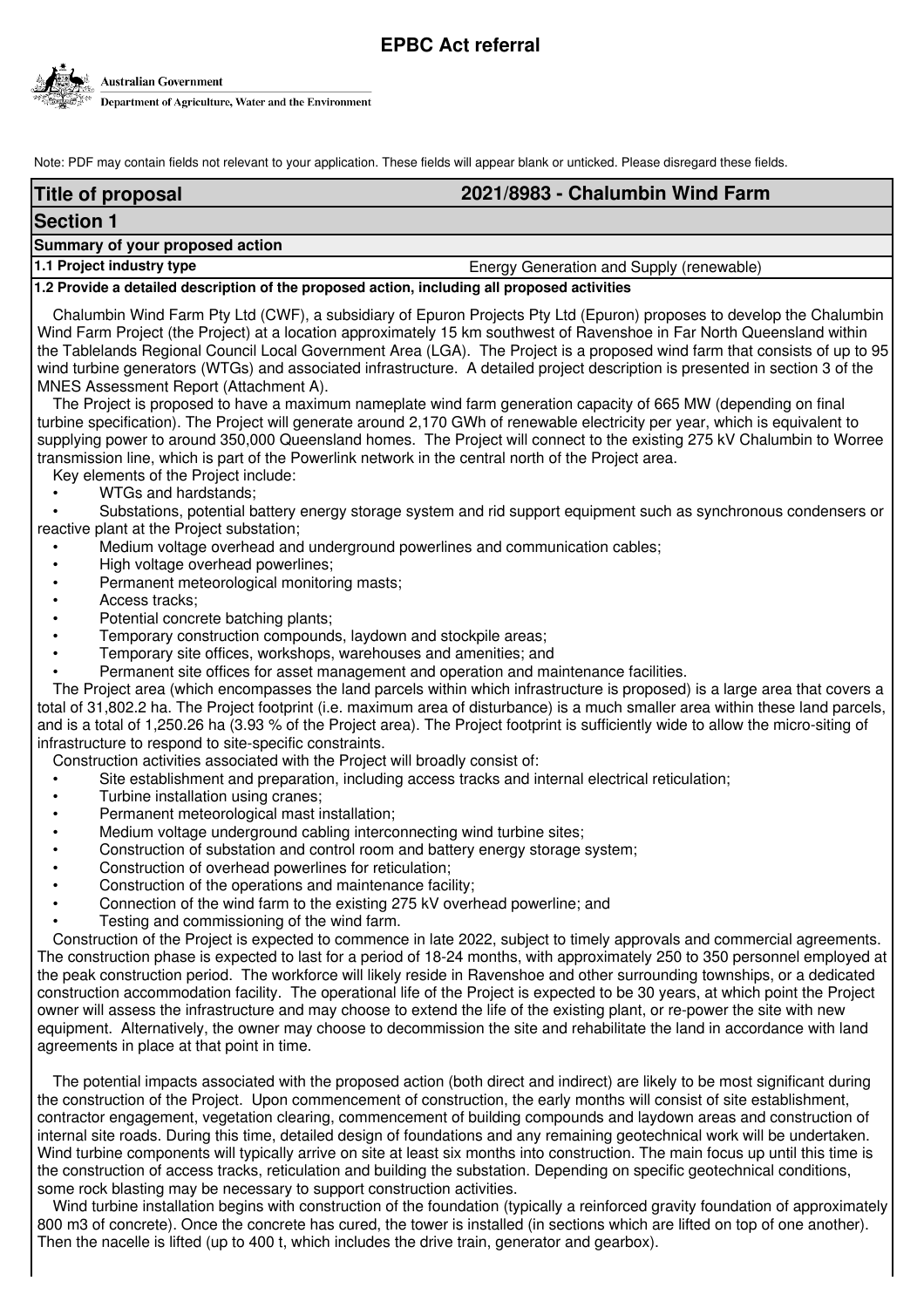

After this point, the blades are mounted on the hub (alternatively they are arranged at ground level and lifted as a single unit). Once the wind farm has been fully constructed and tested and registered as a generator on the National Electricity Market, it can be connected to the transmission network. The potential impacts associated with construction activities are described in "Att A – MNES Assessment Report\_Part3", section 9.2, page 130.

The operational life of the wind farm is expected to be 30 years. Approximately 10 to 15 full-time jobs will be generated during operation, typically ten technicians along with a Project Manager, administration, and other support roles. This will include environmental roles on an as-needed basis to assist in operational monitoring. Typical operational activities throughout the site will be limited, and therefore the greatest operational impacts are likely to be associated with collision risk associated with the wind turbines. Potential operational impacts associated with the Project are described in "Att A – MNES Assessment Report Part3", section 9.3, page 138.

#### **1.3 What is the extent and location of your proposed action?**

See Appendix B

**1.5 Provide a brief physical description of the property on which the proposed action will take place and the location of the proposed action (e.g. proximity to major towns, or for off-shore actions, shortest distance to mainland)**

The Project area is located across two properties: Glen Gordon (1SP284234 and 31SP288862) is a freehold property and Wooroora (1CWL3298) is a leasehold property. The Project footprint is a smaller subset of the Project area, defined by coordinates in Appendix B.

The Project area comprises the Glen Gordon (11,500 ha) and Wooroora (20,300 ha) properties located approximately 15 km south-west of the township of Ravenshoe in Queensland, within the Tablelands Regional Council Local Government Area. The two properties are managed for cattle grazing and have similar landform attributes consisting of steep and hilly terrain (700-1,000 m) with relatively flat grazing land leading up to ridgelines.

The Project area is located along the boundary between the Wet Tropics bioregion (to the east) and the Einasleigh Uplands bioregion (to the west). The eastern and southern parts of the Project area are within the Kirrima-Hinchinbrook sub-bioregion (7.6) and the north-western part is within

#### **1.6 What is the size of the proposed action area development footprint (or work area) including disturbance footprint and avoidance footprint (if relevant)?**

The Project area (which encompasses the land parcels within which infrastructure is proposed) is a large area that covers a total of 31,802.2 ha. This includes the proposed disturbance footprint (referred to as the "Project footprint" in this referral) and the avoidance footprint. The Project footprint (i.e. maximum area of disturbance) is a much smaller area within these land parcels, and is a total of 1,250.26 ha (3.93% of the Project area). The Project footprint is sufficiently wide to allow the micrositing of infrastructure to respond to site-specific constraints. The avoidance footprint is the balance land within the Project area, and totals 30,551.94ha.

# **1.7 Proposed action location**

Lot - 1CWL3298; 1SP284234; 31SP288862

| 1.8 Primary jurisdiction                                                   |                                                                                                                             |    |                   | Queensland |
|----------------------------------------------------------------------------|-----------------------------------------------------------------------------------------------------------------------------|----|-------------------|------------|
|                                                                            | 1.9 Has the person proposing to take the action received any Australian Government grant funding to undertake this project? |    |                   |            |
|                                                                            | Yes                                                                                                                         |    | Γ <sup>γ</sup> Νο |            |
| 1.10 Is the proposed action subject to local government planning approval? |                                                                                                                             |    |                   |            |
|                                                                            | Yes                                                                                                                         | lЧ | No                |            |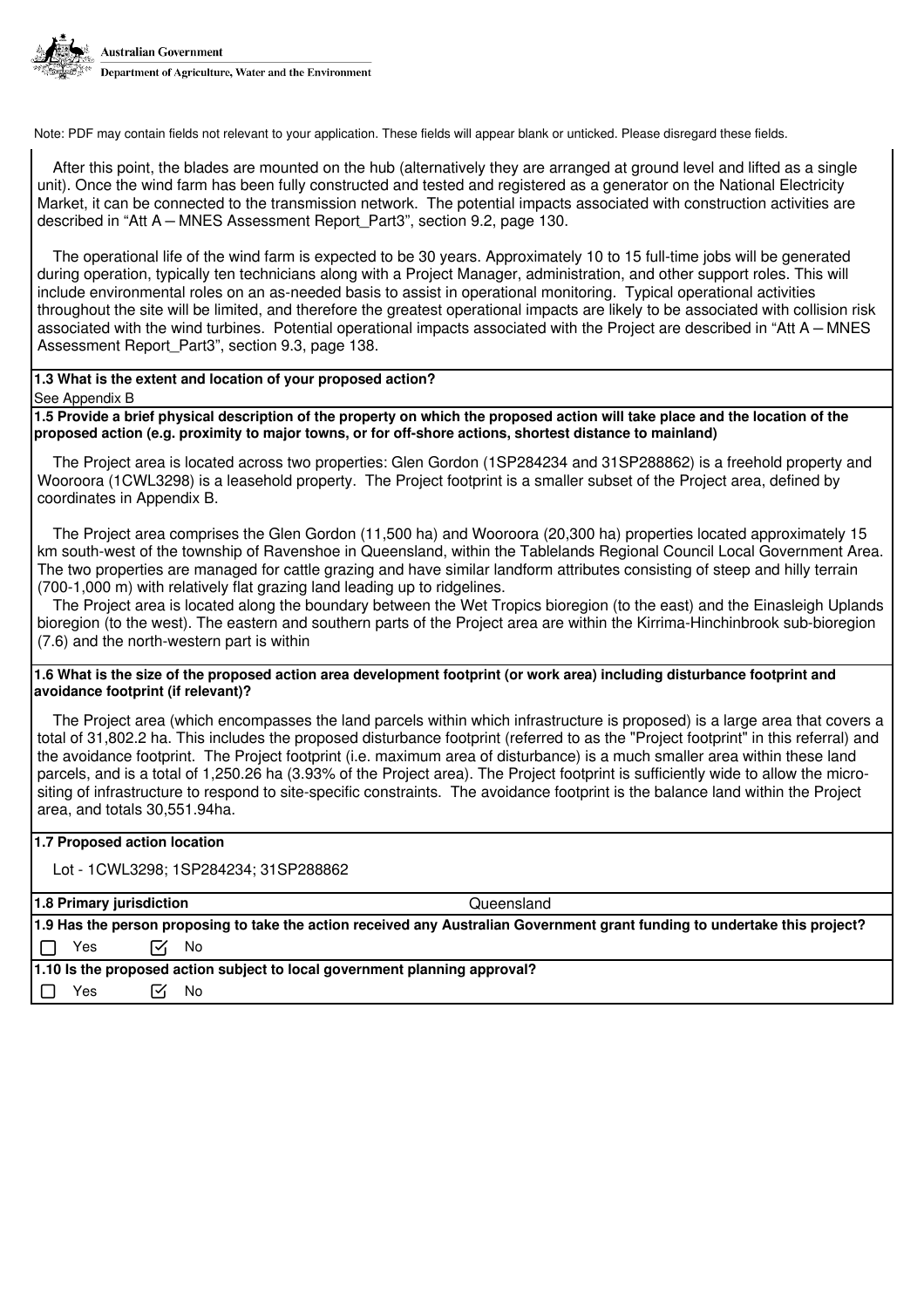

| 11.11 Provide an estimated start and estimated end date for the                                         | <b>Start Date</b> | 01/10/2022 |
|---------------------------------------------------------------------------------------------------------|-------------------|------------|
| proposed action                                                                                         | End Date          | 01/10/2054 |
| l 10 Duairda detaila et the contant planning furmaurally and otota and/au local Consumment varuivamenta |                   |            |

#### **1.12 Provide details of the context, planning framework and state and/or local Government requirements**

In Queensland, wind farms require a development permit under the Planning Act 2016 for a Material Change of Use (MCU) for a wind farm and for Operational Works for Clearing of Regulated Vegetation (OPW). The MCU requires assessment under State Code 23 – Wind Farm Development and the OPW requires assessment under State Code 16 – Native Vegetation Clearing. The material for the development permit is provided in one comprehensive package and is submitted to the Department of State Development, Infrastructure, Local Government and Planning (DSDILGP), represented by the State Assessment and Referral Agency (SARA), as assessment manager. The Project is also subject to any other relevant state planning instruments including State Development Assessment Provisions (SDPP) and State Planning Policies (SPP).

The Project is code-assessable under the Planning Regulation 2017 (Section 21, Division 2, Table 1) on the basis all wind turbines for the Project area at least 1,500 m from a sensitive land use on a non-host lot. State Code 23 provides performance outcomes and acceptable solutions (if applicable) in which the Project must demonstrate compliance. In accordance with State Code 23, the following studies are in progress to identify potential impacts and how they can be avoided, minimised and mitigated:

- Aviation Impact Assessment
- Electromagnetic Interference (EMI) Assessment

- Flora and fauna (including ecological assessment report, bird and bat utilisation report, preliminary bird and bat management plan, preliminary fauna management plan, preliminary vegetation management plan (PVMP))

- Preliminary Transport Route Assessment
- Preliminary Traffic Impact Assessment
- Stormwater Management Plan
- Noise Impact Assessment
- Landscape and Visual Impact Assessment
- Preliminary Construction Management Plan
- Preliminary Erosion and Sediment Control Plan

Under the Planning Regulation 2017, the clearing of native vegetation associated with the Project is not "exempt clearing work" or "accepted development" hence an OPW permit assessed under State Code 16 is required. Prior to the lodgement of a OPW development permit application, a relevant purpose determination must be obtained/has been obtained/is being obtained under s22A of the Vegetation Management Act 1999 from the Department of Resources, (DoR). The OPW requires delineation of the Project impact footprint, ground-truthed ecological value data within the Project footprint, and sufficient evidence demonstrating the clearing of native vegetation will be avoided and minimised to the greatest practical extent.

Following the approval of the Project under the Planning Act and subject to detailed design, a number of secondary approvals, permits and/or licences may be required by the Queensland Government and local council (Tablelands Regional Council). These may include waterway barrier works approvals, taking and interfering with water in waterways, approved species management programs, road works permits and operational works permits for filling and excavation access works, and stormwater works. A generation authority under the Electricity Act 1994 will be obtained to allow connection of the Project to the national electricity grid.

Further detail on the regulatory framework applicable to the proposed action is provided in "Att A – MNES Assessment Report Part1", section 2.0, page 10.

# **1.13 Describe any public consultation that has been, is being or will be undertaken, including with Indigenous stakeholders**

The proponent recognises the importance of effective stakeholder engagement in the successful delivery of the Project and the realisation of positive outcomes. Community and stakeholder engagement will be undertaken in accordance with the Clean Energy Council Community Engagement Guidelines for the Australian Wind Industry, 'Best practice community engagement in wind development'.

The following consultation has been undertaken and forms part of an ongoing stakeholder engagement strategy for the Project:

• Regular engagement and negotiation of land agreements has been ongoing with involved landowners;

- A pre-referral meeting was held with representatives of the Department of Agriculture, Water and the Environment (DAWE) in May 2021;
	- A pre-lodgment meeting was held with Queensland State Government representatives in May 2021;
- Engagement with the traditional owner group (the Jirrbal People) has been ongoing, including entering into a Cultural Heritage Management Agreement and an Indigenous Land Use Agreement;

• Ongoing discussions with the Tablelands Regional Council and other key stakeholders such as the Wet Tropics Management Authority; and

• Creation and maintenance of a regularly-updated Project website (https://epuron.com.au/wind/chalumbin/).

**1.14 Describe any environmental impact assessments that have been or will be carried out under Commonwealth, State or Territory legislation including relevant impacts of the project**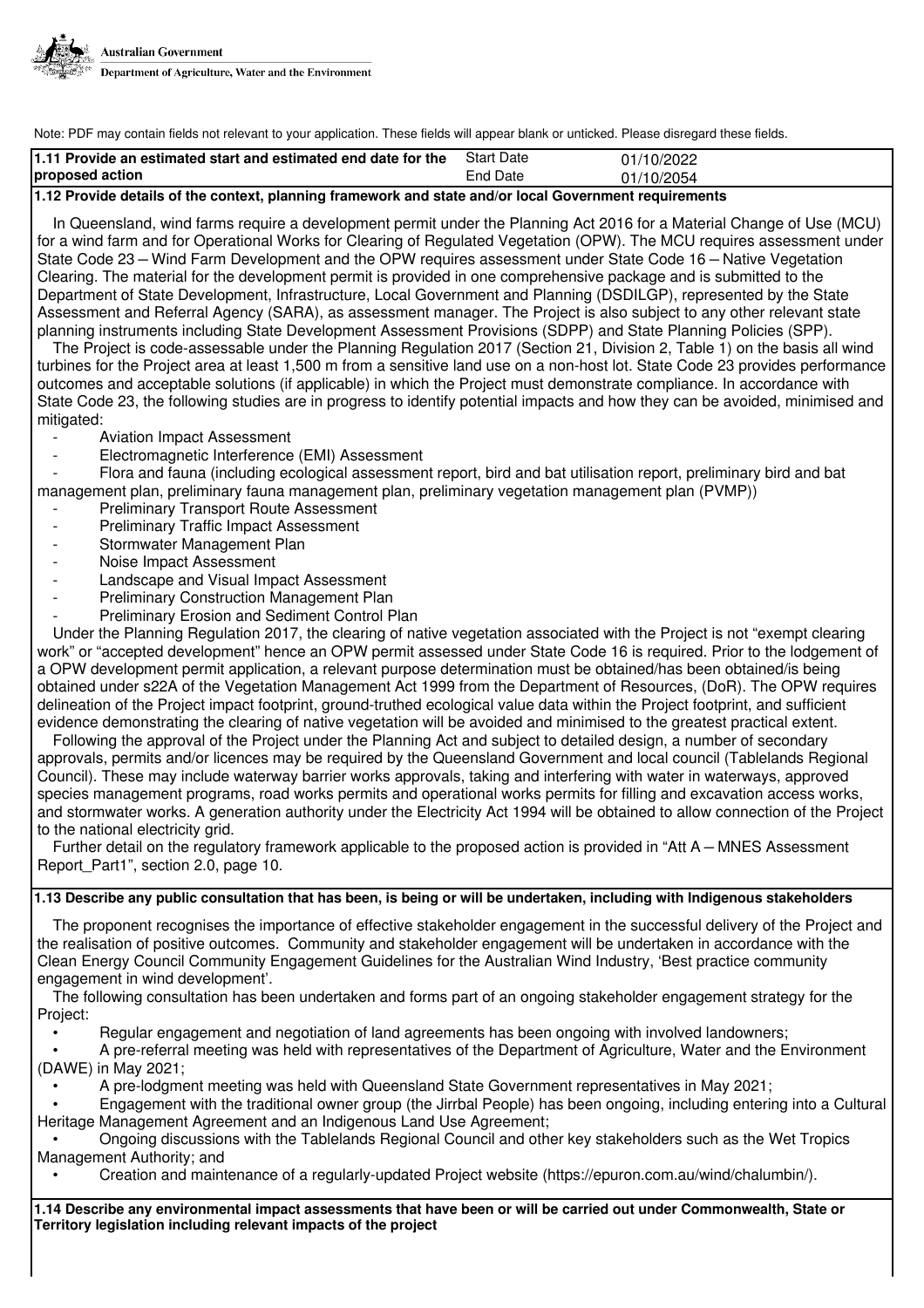

Ecological assessments of the Project area were completed between October 2020 and March 2021. Surveys were designed and completed in accordance with State and Federal guidelines including seasonality requirements, effort and methods to target potentially occurring MNES. Field surveys were informed by the results of desktop analyses which are provided in "Att A – MNES Assessment Report\_Part2", section 5.0, page 49. Surveys that have been completed within the Project area include:

Desktop assessments using State and Federal database material and tools

- Vegetation community assessments
- Remote camera trap program
- Anabat deployment
- Targeted threatened flora surveys
- Spotlighting surveys
- Bird and Bat Utilisation Surveys
- General fauna searches
- Habitat assessment

Details on the impact assessments for MNES are provided in "Att A – MNES Assessment Report\_Part3", section 11.0, page 151.

|                                                                                  | 1.15 Is this action part of a staged development (or a component of a larger project)? |                |  |  |  |
|----------------------------------------------------------------------------------|----------------------------------------------------------------------------------------|----------------|--|--|--|
|                                                                                  |                                                                                        |                |  |  |  |
|                                                                                  |                                                                                        | — <i>जि</i> No |  |  |  |
|                                                                                  | $\Box$ Yes                                                                             |                |  |  |  |
|                                                                                  |                                                                                        |                |  |  |  |
| 1.16 Is the proposed action related to other actions or proposals in the region? |                                                                                        |                |  |  |  |
|                                                                                  |                                                                                        |                |  |  |  |
|                                                                                  | Yes                                                                                    | ΓÝ No          |  |  |  |
|                                                                                  |                                                                                        |                |  |  |  |
|                                                                                  |                                                                                        |                |  |  |  |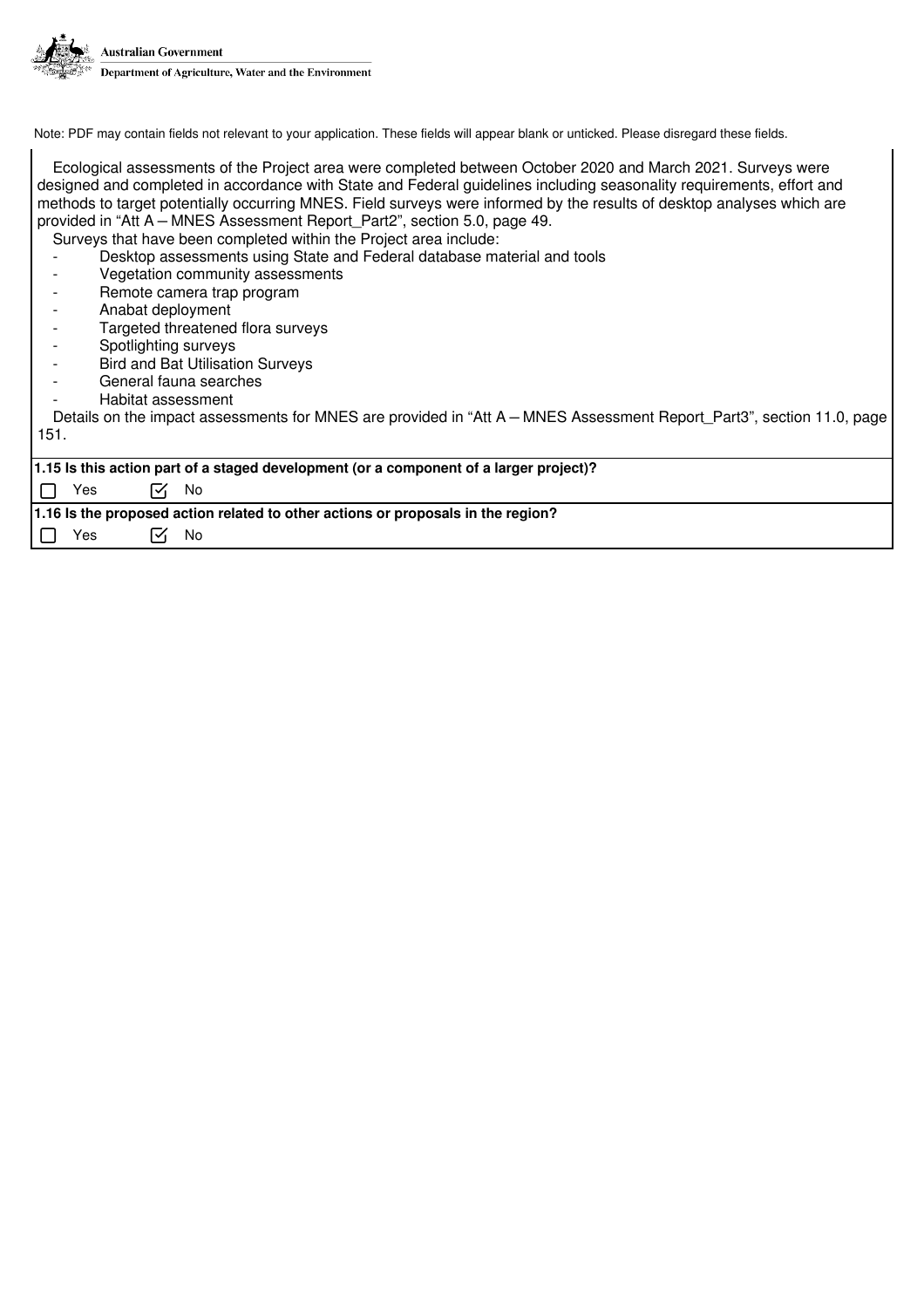

| <b>Section 2</b>                                                                                                                                                                                                                                                                                                                                                                                                                                                                                                                                                                                                                                                                                                                                                                                                                                                                                           |  |  |  |  |
|------------------------------------------------------------------------------------------------------------------------------------------------------------------------------------------------------------------------------------------------------------------------------------------------------------------------------------------------------------------------------------------------------------------------------------------------------------------------------------------------------------------------------------------------------------------------------------------------------------------------------------------------------------------------------------------------------------------------------------------------------------------------------------------------------------------------------------------------------------------------------------------------------------|--|--|--|--|
| Matters of national environmental significance                                                                                                                                                                                                                                                                                                                                                                                                                                                                                                                                                                                                                                                                                                                                                                                                                                                             |  |  |  |  |
| 2.1 Is the proposed action likely to have any direct or indirect impact on the values of any World Heritage properties?                                                                                                                                                                                                                                                                                                                                                                                                                                                                                                                                                                                                                                                                                                                                                                                    |  |  |  |  |
| $\boxtimes$ Yes<br>No                                                                                                                                                                                                                                                                                                                                                                                                                                                                                                                                                                                                                                                                                                                                                                                                                                                                                      |  |  |  |  |
| <b>Property</b>                                                                                                                                                                                                                                                                                                                                                                                                                                                                                                                                                                                                                                                                                                                                                                                                                                                                                            |  |  |  |  |
| The Project area is located adjacent to the Wet Tropics World Heritage Area (WTWHA) as defined by GIS layers provided<br>by the Wet Tropic Management Authority (August 2020). The nearest proposed Project infrastructure is approximately 500 m<br>from the edge of the WTWHA boundary including turbines and access tracks, with much of this is buffered by an existing high<br>voltage powerline easement. Whilst there will be no direct impacts to the WTWHA, the proximity of the site and the mobility of<br>many of its unique fauna suggest that there is the potential for indirect impacts on some of the features of outstanding<br>universal value. Understanding the importance of the WTWHA, the Proponent has been active in engaging with the Wet<br>Tropics Management Authority to date to ensure positive outcomes and will continue to do so throughout the life of the<br>Project. |  |  |  |  |
| Impact                                                                                                                                                                                                                                                                                                                                                                                                                                                                                                                                                                                                                                                                                                                                                                                                                                                                                                     |  |  |  |  |
| The proposed action has potential to indirectly impact the wilderness, natural beauty or rare or unique environmental values<br>through modifying the landscape in an area within proximity to the WTWHA.<br>For the reasons outlined in "Att A - MNES Assessment Report_Part3", section 11.1, page 151, the Project is not expected<br>to have a significant impact on a World Heritage Property.                                                                                                                                                                                                                                                                                                                                                                                                                                                                                                         |  |  |  |  |
| 2.1.2 Do you consider this impact to be significant?                                                                                                                                                                                                                                                                                                                                                                                                                                                                                                                                                                                                                                                                                                                                                                                                                                                       |  |  |  |  |
| М<br>Yes<br><b>No</b><br>П                                                                                                                                                                                                                                                                                                                                                                                                                                                                                                                                                                                                                                                                                                                                                                                                                                                                                 |  |  |  |  |
| 2.2 Is the proposed action likely to have any direct or indirect impact on the values of any National Heritage places?                                                                                                                                                                                                                                                                                                                                                                                                                                                                                                                                                                                                                                                                                                                                                                                     |  |  |  |  |
| $\boxtimes$ Yes<br>No                                                                                                                                                                                                                                                                                                                                                                                                                                                                                                                                                                                                                                                                                                                                                                                                                                                                                      |  |  |  |  |
| <b>Place</b>                                                                                                                                                                                                                                                                                                                                                                                                                                                                                                                                                                                                                                                                                                                                                                                                                                                                                               |  |  |  |  |
| In 2007, the Wet Tropics of Queensland was added to the National Heritage List alongside other World Heritage Areas<br>(WTMA 2021). Australia's national heritage comprises exceptional natural and cultural places which help give Australia its<br>national identity. Such places are a living and accessible record of the nation's evolving landscape and experiences.<br>In 2012, the Wet Tropics World Heritage Area's Indigenous heritage values were included as part of the national heritage<br>listing of the property, acknowledging that rainforest Aboriginal heritage is unique to the Wet Tropics that represents a<br>remarkable and continuous Indigenous connection with a tropical rainforest environment (WTMA 2021).                                                                                                                                                                 |  |  |  |  |
| Impact                                                                                                                                                                                                                                                                                                                                                                                                                                                                                                                                                                                                                                                                                                                                                                                                                                                                                                     |  |  |  |  |
| The proposed action has potential to indirectly impact the wilderness, natural beauty or rare or unique environmental values<br>through modifying the landscape in an area within proximity to the WTWHA.<br>For the reasons outlined in "Att A - MNES Assessment Report_Part3", section 11.1, page 151, the Project is not expected<br>to have a significant impact on a National Heritage Place.                                                                                                                                                                                                                                                                                                                                                                                                                                                                                                         |  |  |  |  |
| 2.2.2 Do you consider this impact to be significant?                                                                                                                                                                                                                                                                                                                                                                                                                                                                                                                                                                                                                                                                                                                                                                                                                                                       |  |  |  |  |
| ☑<br>No<br>Yes                                                                                                                                                                                                                                                                                                                                                                                                                                                                                                                                                                                                                                                                                                                                                                                                                                                                                             |  |  |  |  |
| 2.3 Is the proposed action likely to have any direct or indirect impact on the ecological character of a Ramsar wetland?                                                                                                                                                                                                                                                                                                                                                                                                                                                                                                                                                                                                                                                                                                                                                                                   |  |  |  |  |
| ☑<br>Yes<br>No<br>ΙI                                                                                                                                                                                                                                                                                                                                                                                                                                                                                                                                                                                                                                                                                                                                                                                                                                                                                       |  |  |  |  |
| 2.4 Is the proposed action likely to have any direct or indirect impact on the members of any listed species or any threatened<br>ecological community, or their habitat?                                                                                                                                                                                                                                                                                                                                                                                                                                                                                                                                                                                                                                                                                                                                  |  |  |  |  |
| $\boxtimes$ Yes<br>No                                                                                                                                                                                                                                                                                                                                                                                                                                                                                                                                                                                                                                                                                                                                                                                                                                                                                      |  |  |  |  |
| Species or threatened ecological community                                                                                                                                                                                                                                                                                                                                                                                                                                                                                                                                                                                                                                                                                                                                                                                                                                                                 |  |  |  |  |
| Prostanthera clotteniana                                                                                                                                                                                                                                                                                                                                                                                                                                                                                                                                                                                                                                                                                                                                                                                                                                                                                   |  |  |  |  |
| Impact                                                                                                                                                                                                                                                                                                                                                                                                                                                                                                                                                                                                                                                                                                                                                                                                                                                                                                     |  |  |  |  |
| The Project has been designed to avoid all populations of the species.                                                                                                                                                                                                                                                                                                                                                                                                                                                                                                                                                                                                                                                                                                                                                                                                                                     |  |  |  |  |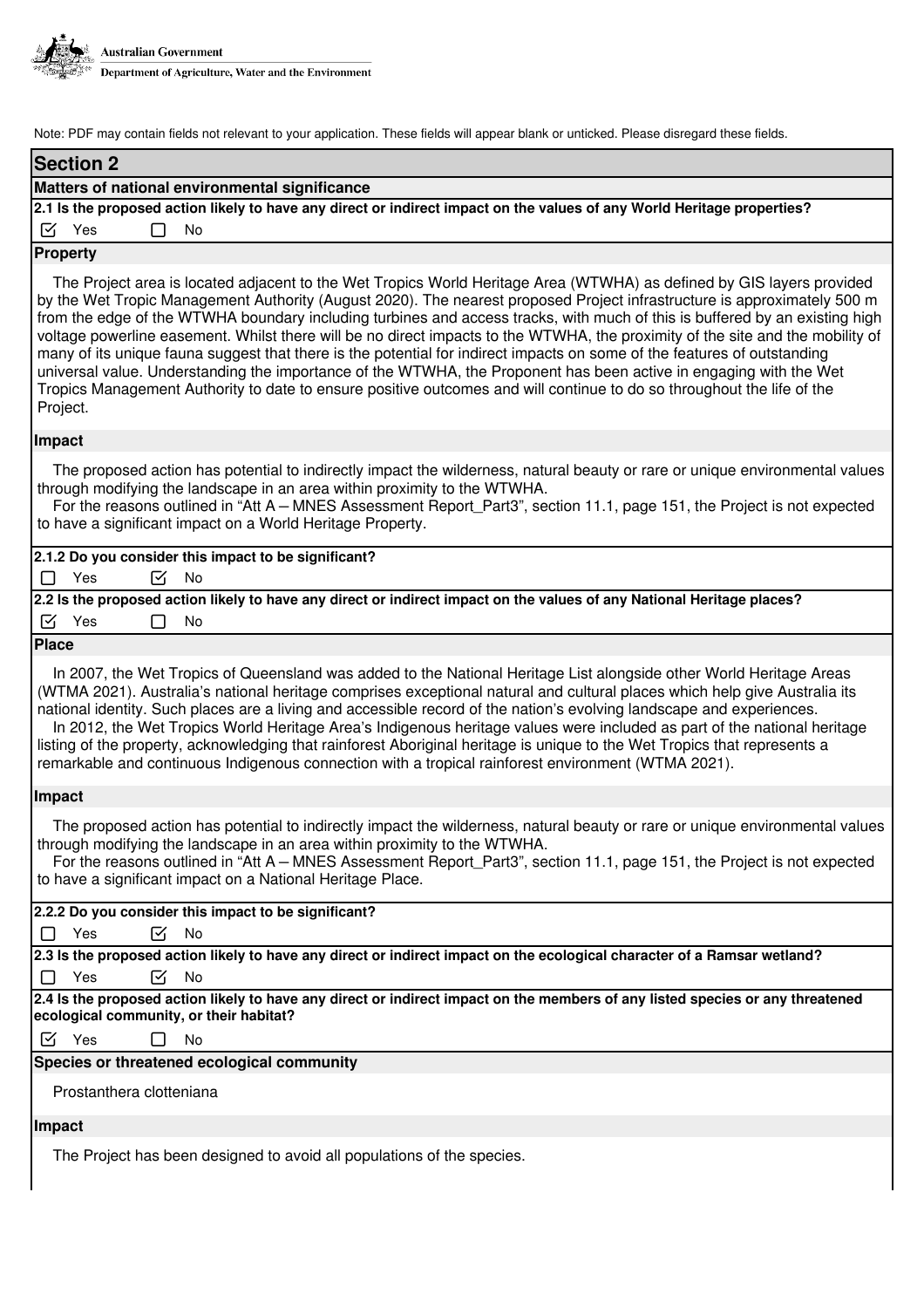

An impact assessment is provided in "Att A - MNES Assessment Report\_Part3", section 11.2, page 153. The Project is not expected to have a significant residual impact on the species.

### **Species or threatened ecological community**

Homoranthus porteri

#### **Impact**

The Project has been designed to avoid all populations of the species. An impact assessment is provided in "Att A - MNES Assessment Report\_Part3", section 11.4, page 163. The Project is not expected to have a significant residual impact on the species.

# **Species or threatened ecological community**

Triplarina nitchaga

### **Impact**

The Project has been designed to avoid all populations of the species. An impact assessment is provided in "Att A - MNES Assessment Report\_Part3", section 11.3, page 158. The Project is not expected to have a significant residual impact on the species.

# **Species or threatened ecological community**

Koala (Phascolarctos cinereus)

#### **Impact**

The Project area is assessed as scoring a 4 under the koala habitat assessment tool. It is therefore considered to only provide potential habitat for the koala (i.e. habitat that is not critical to the long-term survival and recovery of the species). An impact assessment is provided in "Att A - MNES Assessment Report Part3", section 11.5, page 168. The Project is not expected to have a significant residual impact on the species.

# **Species or threatened ecological community**

Northern greater glider (Petauroides volans minor)

# **Impact**

As the Project area is located in proximity to the northern extent of the species' range, it is considered that any population of greater glider within the Project area is part of an important population.

The Project area contains a mixture of potential and critical habitat for the species.

Northern greater gliders were observed on both properties during the nocturnal spotlighting surveys. In January 2021, 25 adult gliders were observed over a duration of 28 person-hours of spotlighting (on foot and vehicle transects). In March 2021, a further 14 gliders were observed over a duration of 40 person-hours of spotlighting, primarily on foot. The existing population of the species within the Project area is not considered to be a "large" population (MacHunter et al. (2011)).

The Project will involve the removal of 563.27ha of potential habitat and 56.59ha of critical habitat for the greater glider. Despite the extent of habitat remaining in the locality, coupled with the implementation of the proposed mitigation measures, the removal of approximately 56.59ha of critical habitat is considered likely to constitute a significant impact to the species.

An impact assessment is provided in "Att A - MNES Assessment Report Part3", section 11.6, page 175. Despite the sensitive design measures and the avoidance, minimisation and mitigation measures proposed, the Project is assessed as having a potential significant residual impact on the northern greater glider.

# **Species or threatened ecological community**

Yellow-bellied glider - Wet Tropics subspecies (Petaurus australis unnamed subsp.)

#### **Impact**

One yellow-bellied glider (Wet Tropics) was heard during spotlighting in March 2021, in a small patch of simple notophyll vine forest (RE 7.12.16a) surrounded by Eucalyptus grandis open forest (RE 7.12.21) in the very north of the Wooroora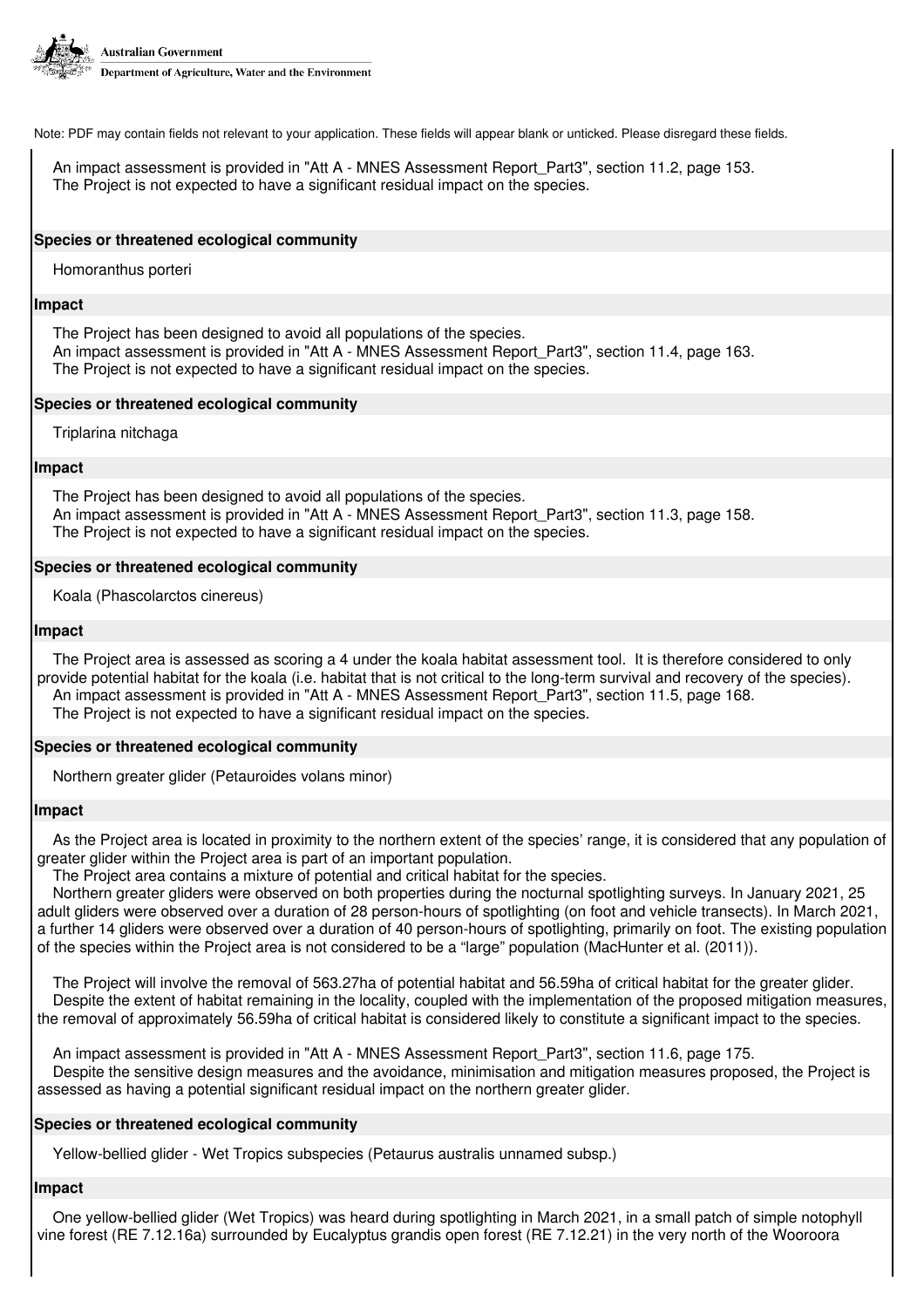

property. This observation was within the Wet Tropics WHA and nearly 2 km from the nearest proposed Project infrastructure. This is consistent with previous records of yellow-bellied glider (Wet Tropics) from Wildnet. The other Wildnet records for this species were to the east of the Project area, within the Wet Tropics WHA.

Only minimal areas of habitat critical to the survival of the yellow-bellied glider have been mapped within the Project area. Project infrastructure has been sited to avoid clearing any of this habitat.

An impact assessment is provided in "Att A - MNES Assessment Report Part3", section 11.7, page 182.

The Project is not expected to have a significant residual impact on the species.

# **Species or threatened ecological community**

Northern quoll (Dasyurus hallucatus)

# **Impact**

There are no known records of the species within the Project area. There are two records of the species dating from 2010 in the northwest of the Study area, near Mount Garnet (approximately 7.75 km from the Project area), as well as much older records from Ravenshoe (dating from 1921 and approximately 11.9 km to the north of the Project area) and Tully Falls National Park (dating from 1922 and approximately 2.6 km east of the Project area), also both within the Study area.

The presence of northern quoll within the Project area has not been confirmed. Extensive camera trapping effort (1,953 camera trap nights) failed to record a single image of the northern quoll and no latrines were observed during habitat assessments. Large boulder habitat is generally absent from the Project area, with rocky habitat typically comprising smaller rocks on scree slopes or flat areas of exposed bedrock. However, there are open eucalypt woodlands which provide potential foraging and dispersal habitat.

In the absence of a confirmed population of northern quoll, no habitat critical to the survival of the species has been mapped within the Project area.

Large areas of potential quoll habitat throughout the Project area will be retained.

Design has sought to avoid and minimise clearing within mapped areas of rocky relief which are more likely to support dens in the preferred form of boulder piles as well as adjacent foraging and dispersal habitat. The Project may lead to the clearing of 2.62 ha of potential shelter habitat and 384.42 ha of potential foraging and dispersal habitat for the species.

An impact assessment is provided in "Att A - MNES Assessment Report Part3", section 11.8, page 187.

The Project is not expected to have a significant residual impact on the species.

# **Species or threatened ecological community**

Spotted-tailed quoll - North Queensland subspecies (Dasyurus maculatus gracilis)

# **Impact**

Habitat that is critical to the survival of the species includes large patches of forest with adequate denning resources and relatively high densities of medium-sized mammalian prey. However, the threshold densities of these critical components required to support quoll populations are unknown. As a result, it is not currently possible to define or map habitat critical to the survival of the spotted-tailed quoll. Given the threat status of the spotted-tailed quoll, all habitats within its current distribution that are known to be occupied are considered important (DELWP 2016).

No habitat critical to the survival of the species has been mapped within the Project area, as there are no known records of the species within the Project area and it was not recorded during field surveys. There is limited potential habitat for the spotted-tailed quoll within the Project area.

The Project will not lead to the clearing of any habitat critical to the survival of the species but could result in clearing of 170.56 ha of potential habitat for the species.

An impact assessment is provided in "Att A - MNES Assessment Report\_Part3", section 11.9, page 195.

The Project is not expected to have a significant residual impact on the species.

# **Species or threatened ecological community**

Ghost bat (Macroderma gigas)

# **Impact**

There is an undated record of ghost bat at Mount Garnet to the west of, and outside, the Study area. An echolocation call potentially belonging to the ghost bat was recorded by Anabat adjacent to a dam within the Project area during the January 2021 surveys. It is difficult to definitively identify the ghost bat based on call alone, as it is similar to insect noise. A precautionary approach has been taken, and the ghost bat is assumed to be present within the Project area.

The ghost bat is an obligate cave dweller. Analysis of LiDAR data has been undertaken to identify areas of rocky relief within the Project area that have the potential to support caves suitable for ghost bat roosting. These areas have been as habitat critical to the survival of the species, with woodland habitats within 2 km of potential roost sites mapped as potential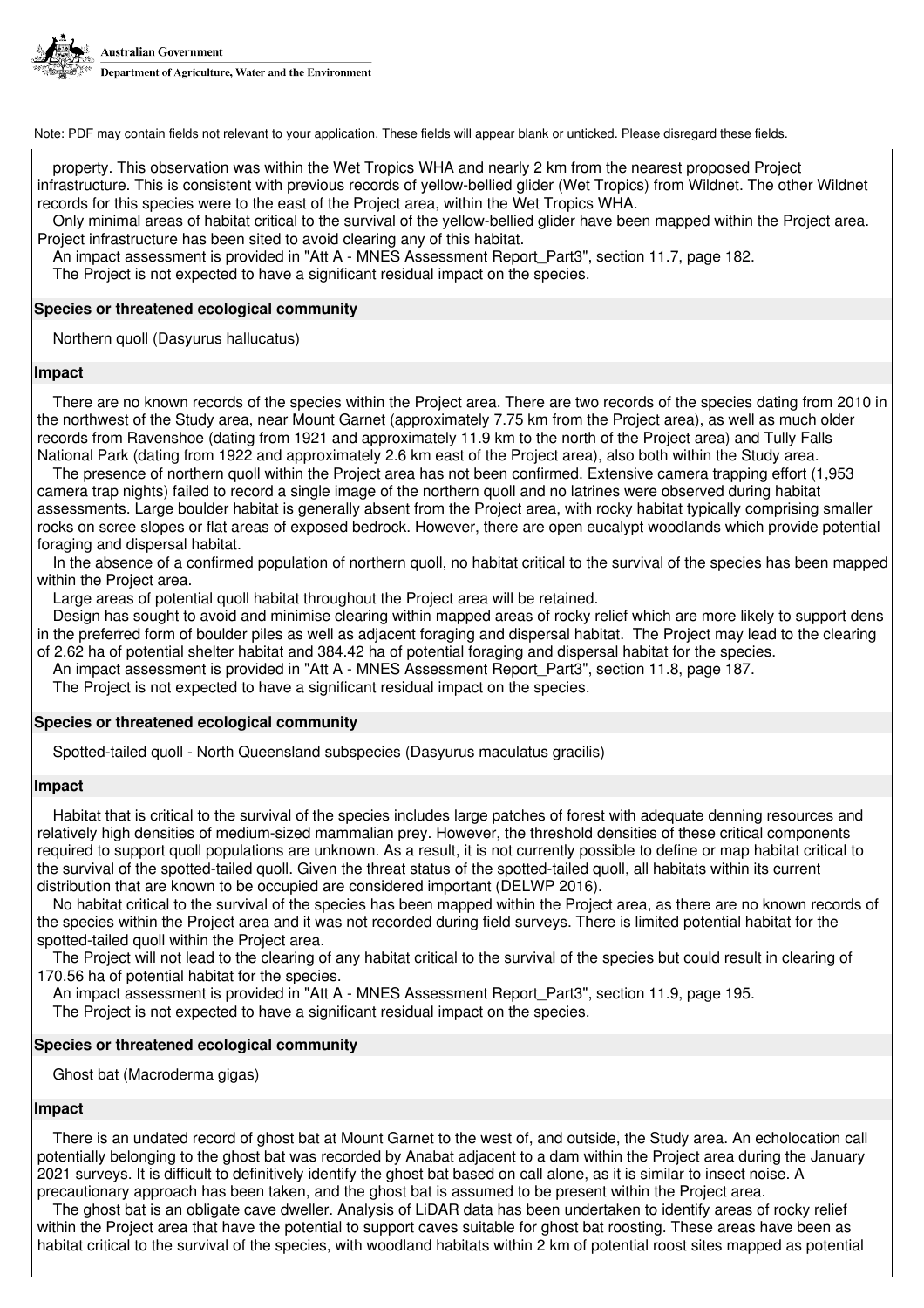

habitat. These habitats are likely to be suitable for foraging in the event that ghost bat are roosting within the Project area. The Project may lead to the clearing of 2.62 ha of habitat critical to the survival of the species and 730.02 ha of potential foraging habitat for the species.

Large areas of critical and potential ghost bat habitat throughout the Project area will be retained.

Design has sought to avoid and minimise clearing within mapped areas of rocky relief which are more likely to support caves for roosting as well as adjacent foraging habitat.

An impact assessment is provided in "Att A - MNES Assessment Report\_Part3", section 11.10, page 203.

The Project is not expected to have a significant residual impact on the species.

# **Species or threatened ecological community**

Spectacled flying-fox (Pteropus conspicillatus)

### **Impact**

The National Flying Fox Monitoring programme (DAWE 2021b) reports a spectacled flying-fox camp at Malaan, east of Ravenshoe and just outside the Study area. The desktop assessment also indicates the species' presence in the Ravenshoe Forest Reserve 1 which is within the Study Area, and abuts the Project area immediately to the north. There is limited rainforest habitat within the Project area to support a camp, and none of its key foraging habitat (Mabi Forest TEC) has been ground-truthed within the Project area. Therefore, no habitat critical to the survival of the species has been mapped within the Project area. Potential foraging habitat has been mapped as eucalypt forest within 50km of the known camp at Malaan.

There is no habitat critical to the survival of the spectacled flying-fox within the Project area. The Project may lead to the clearing of 1,184.32 ha of potential foraging habitat for the species.

Large areas of spectacled flying-fox foraging habitat throughout the Project area will be retained.

Vegetation clearing will be minimised as much as practicable through micrositing within the proposed Project footprint. An impact assessment is provided in "Att A - MNES Assessment Report\_Part3", section 11.11, page 209.

The Project is not expected to have a significant residual impact on the species.

#### **Species or threatened ecological community**

Southern cassowary - southern population (Casuarius casuarius johnsonii)

#### **Impact**

The Project has been designed to avoid all critical habitat for this species. An impact assessment is provided in "Att A - MNES Assessment Report\_Part3", section 11.12, page 215. The Project is not expected to have a significant residual impact on the species.

#### **Species or threatened ecological community**

Red goshawk (Erythrotriorchis radiatus)

#### **Impact**

No red goshawk were observed during the diurnal bird surveys in January 2021. A nest considered highly likely to belong to red goshawk was observed in the Glen Gordon property, in riparian vegetation to the north of the main property access road (see section 6.2.1.6 of the MNES Assessment Report in Attachment A). The nest was unoccupied (as would be expected in late January) but appeared to have been recently built (no older than the 2019-20 breeding season). Photographs of the nest were sent to a number of recognised red goshawk experts; one (a QPWS ranger) confirmed the nest as belonging to the red goshawk while two others considered it was 'possibly' belonging to the red goshawk. A precautionary approach has been taken for the purposes of this referral, and it is assumed that the Project area supports red goshawk.

Habitat critical to the survival of the red goshawk includes all known sites for nesting, food resources, water, shelter, essential travel routes, dispersal, buffer areas and sites required for the future recovery of the species (DERM 2012). The following has been mapped across the Project area:

• Habitat critical for the survival of the species: trees > 20 m within 1 km of a watercourse AND Eucalypt-dominated open forests and woodlands in or within 1 km to permanent water; and

• Potential habitat: remainder of open forests within the Project area.

The location of the potential red goshawk nest within the Glen Gordon property and within riparian vegetation associated with Blunder Creek was identified as a high constraint for the purposes of Project design. The Project footprint has been designed to achieve a separation distance of more than 1,000 m between this nest and any proposed wind turbine. The Project footprint has also avoided this location through the appropriate placement of access tracks in areas removed from this potential red goshawk nest.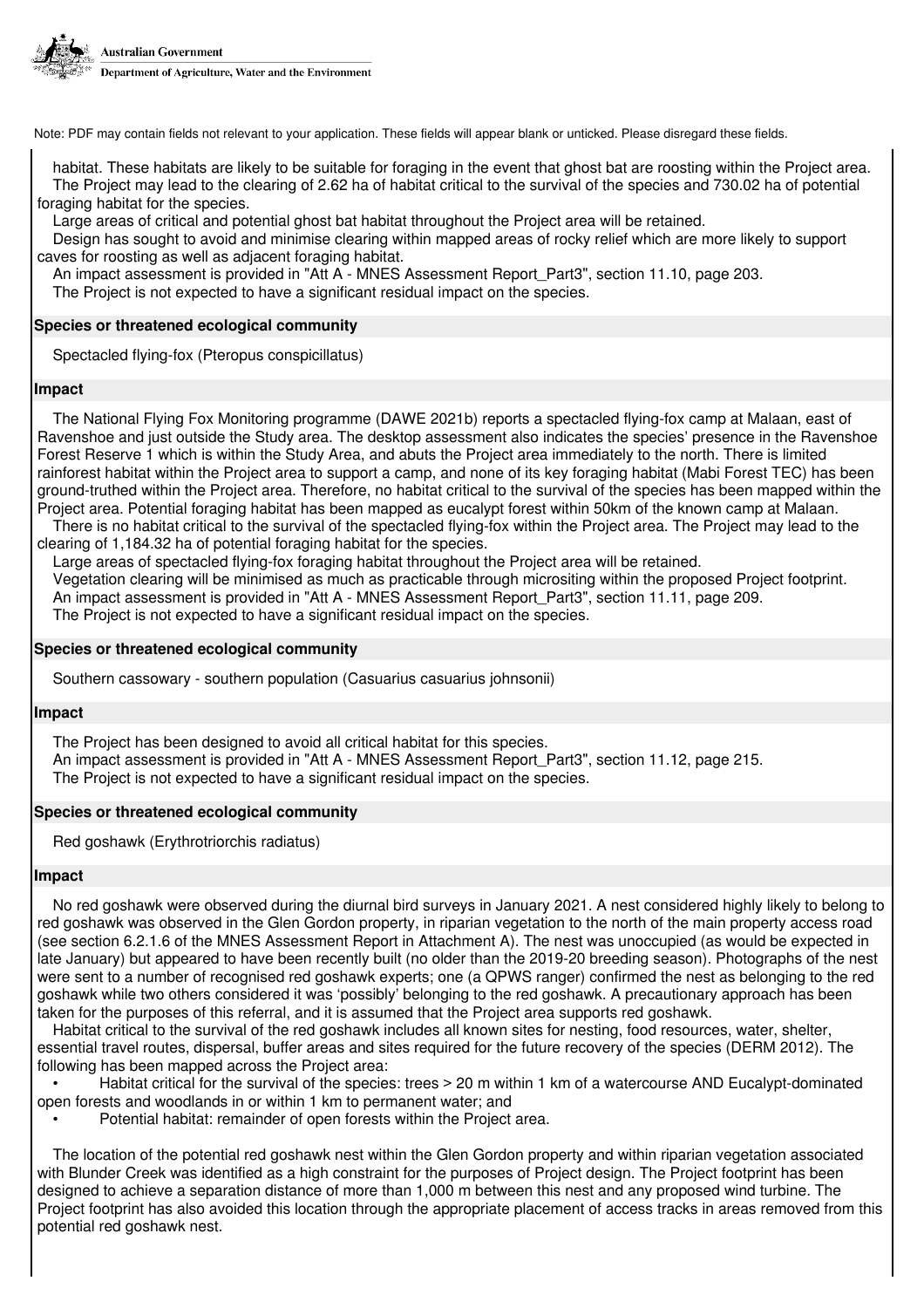

The Project may lead to the clearing of 165 ha of habitat critical to the survival of the species and 1,024.86 ha of potential habitat for the species.

The species hunts primarily under the canopy, taking small to medium-sized birds. This flight behaviour makes it unlikely it flies at the rotor swept area for the majority of time, but it is known to soar, particularly during breeding displays.

An impact assessment is provided in "Att A - MNES Assessment Report\_Part3", section 11.13, page 220. Despite the sensitive design measures and the avoidance, minimisation and mitigation measures proposed, the Project is conservatively assessed as having a potential significant residual impact on the red goshawk.

### **Species or threatened ecological community**

White-throated needletail (Hirundapus caudacutus)

#### **Impact**

One white-throated needletail was observed during the March 2021 field surveys. The specimen was found deceased within the existing transmission line corridor.

The white-throated needletail is a non-breeding visitor to Australia arriving in October and departing by April. Numbers fluctuate on an annual basis and the species is widespread across the eastern coast, moving in response to foraging and weather conditions. The species is likely to occur on a sporadic basis over the summer months within the Project area. Within the core range of the species, numbers can vary from 0 on one day to over 1,000 the next day with seemingly little pattern, presumably driven by weather and foraging conditions. Therefore it is impossible to predict on a long-term basis any patterns of utilisation of a given site.

The species is almost exclusively aerial and direct impacts from clearance of habitat is not expected to occur as a result of the Project. The species forages frequently over all landscapes and the vegetation clearance associated with the Project is not expected to impact foraging resources.

During Project operation there is potential for the species to collide with wind turbines and tower structures during the summer months when the species is likely to be present sporadically within the Project area.

The impact is expected to be minor as this species uses a range of habitats and is widespread across eastern Australia. Operational monitoring data from 15 wind farms in Victoria between 2003-2018 only recorded five white-throated needletail deaths as a result of turbine strike. This species is not considered to be particularly prone to turbine strike; it is a relatively mobile species and often flies at heights well above RSA.

The Conservation Advice for the species (TSSC, 2019) acknowledges collision with wind turbines as a threat, although of low severity and affecting a small number of birds (Hull, 2013).

Prior to its recent listing as threatened under the EPBC Act, and following the draft referral guidelines for migratory species under the EPBC Act (DoE, 2015) an ecologically significant proportion of the population of White-throated Needletail was estimated to be 10 birds (0.1% of the total population using the lower population estimate of 10,000 birds).

An impact assessment is provided in "Att A - MNES Assessment Report\_Part3", section 11.14, page 227. The Project is not expected to have a significant residual impact on the species.

#### **Species or threatened ecological community**

Masked owl - northern (Tyto novaehollandiae kimberli)

#### **Impact**

During field surveys, the species was observed (through calls) at two locations along Blunder Creek within the Glen Gordon property.

The majority of the Project area, with the exception of cleared areas and rainforest patches, comprises potential habitat for the masked owl. The riparian environments of the higher stream order waterways within the Project area comprise high value foraging, breeding and roosting habitat for the species, as they typically comprise larger Eucalypt trees with potential for hollows of a suitable size. These areas are considered to constitute critical habitat for the masked owl.

The Project may lead to the clearing of 4.93 ha of habitat critical to the survival of the species and 1,185.54 ha of potential habitat for the species. This clearing represents approximately 0.5% of the critical habitat for the species mapped within the Project area.

An impact assessment is provided in "Att A - MNES Assessment Report\_Part3", section 11.15, page 233. The Project is not expected to have a significant residual impact on the species.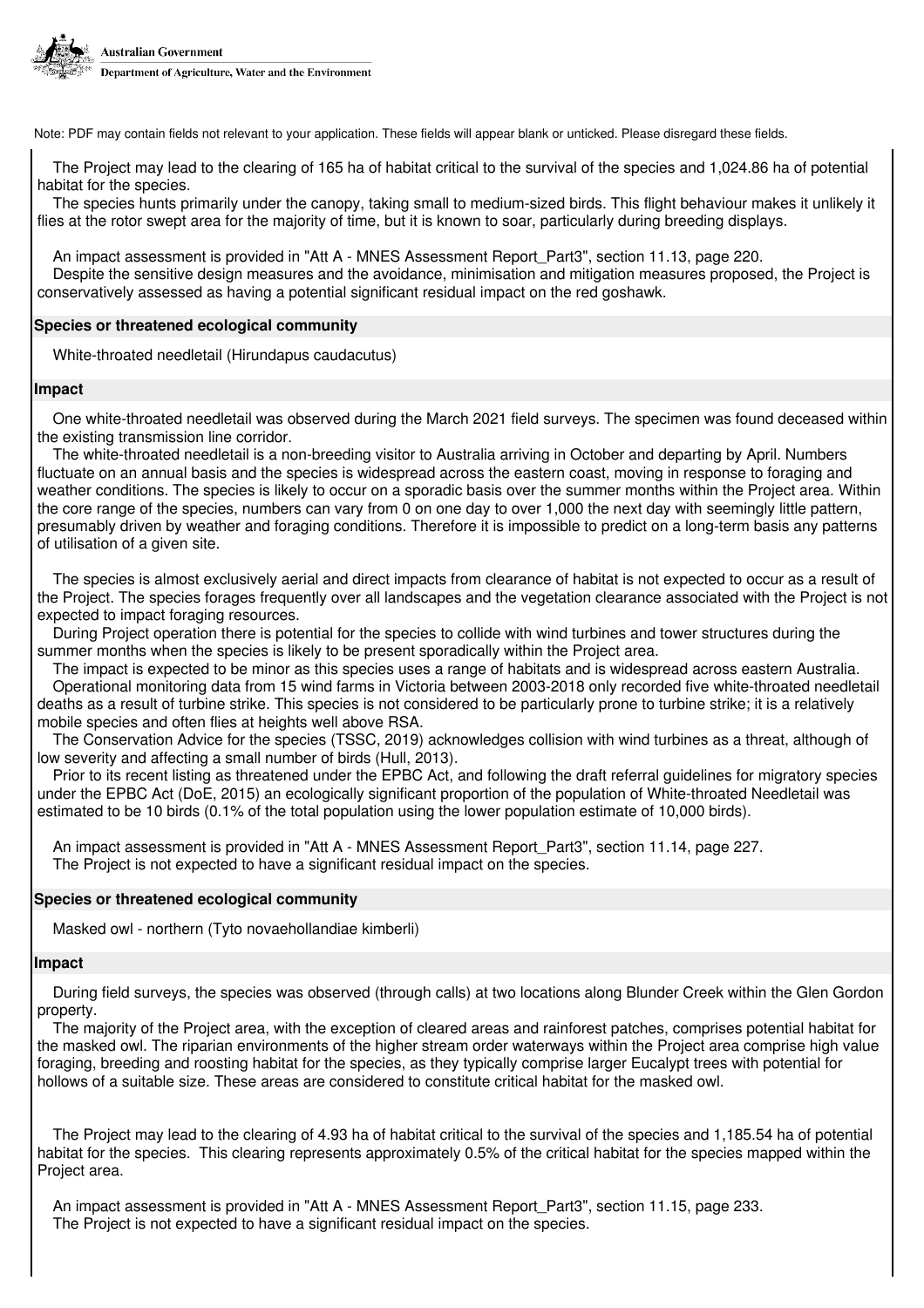

# **Species or threatened ecological community**

Magnificent brood frog (Pseudophryne covacevichae)

#### **Impact**

During field surveys, the species was observed in six locations (out of 21 survey locations), with two locations recording large groups of male frogs (15-20 individuals). These observations were generally made in disturbed environments within the Project area. Only two of the six recorded observations were above the 800 m contour, which forms the lower limit of the species' range according to published literature.

The following habitat was mapped for magnificent brood-frog across the Project area:

• Habitat critical to the survival of the species is open eucalypt forest within 50 m of a stream order 1 watercourse on rhyolites of the Glen Gordon volcanics, above 800 m; and

• Potential habitat is open eucalypt forest within 50 m of a stream order 1 watercourse on rhyolites of the Glen Gordon volcanics, below 800 m.

The Project may lead to the clearing of 27.03 ha of habitat critical to the survival of the species and 21.15 ha of potential habitat for the species.

An impact assessment is provided in "Att A - MNES Assessment Report\_Part3", section 11.16, page 239.

Despite the sensitive design measures and the avoidance, minimisation and mitigation measures proposed, the Project is conservatively assessed as having a potential significant residual impact on the magnificent brood frog.

# **2.4.2 Do you consider this impact to be significant?**

 $\triangledown$  Yes  $\Box$  No

**2.5 Is the proposed action likely to have any direct or indirect impact on the members of any listed migratory species or their habitat?**

 $\triangledown$  Yes  $\Box$  No

# **Migratory species**

Fork-tailed swift (Apus pacificus)

# **Impact**

This species was observed within the Project area during January 2021 surveys.

The fork-tailed swift is almost exclusively aerial. The Project area is not considered to provide important habitat for the forktailed swift, which has a vast range and very broad habitat preferences.

During Project operation there is potential for fork-tailed swift to collide with wind turbines during the summer months when the species may be present within the Project area. The impact is expected to be minor as this species uses a range of habitats and is widespread across Australia.

Fork-tailed Swift is not considered to be particularly prone to turbine strike, being a relatively mobile species and often flying at heights well above the rotor swept area.

An impact assessment is provided in "Att A - MNES Assessment Report\_Part3", section 11.17, page 245. The Project is not expected to have a significant residual impact on the species.

# **Migratory species**

Black-faced monarch (Monarcha melanopsis)

# **Impact**

This species was observed within the Project area during January 2021 surveys.

The following habitats have been across the Project area:

• Important habitat – rainforest communities (including wet sclerophyll forests) which occur in small, isolated patches along the boundary between the Project area and the Wet Tropics WHA; and

Potential habitat – open eucalypt forest within 1km of the above rainforest habitats.

There is minimal important habitat for the black-faced monarch within the Project area and none of this is proposed to be cleared. The Project may lead to the clearing of 84.49 ha of potential foraging habitat for the species.

The black-faced monarch typically forages within 6m of the ground (SPRAT 2021), well below the rotor swept area. The risk of collision with the wind turbines is therefore considered negligible.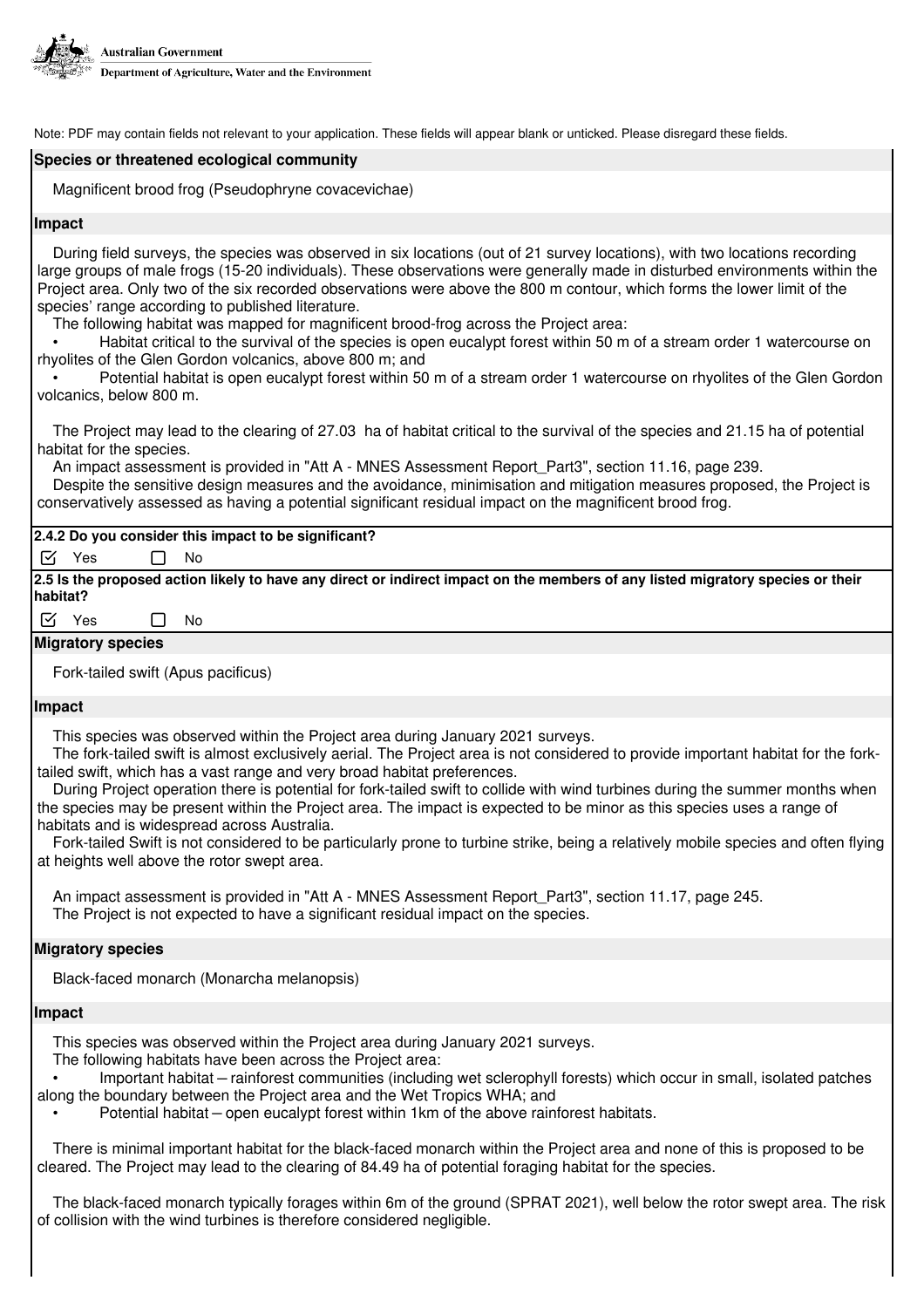

An impact assessment is provided in "Att A - MNES Assessment Report Part3", section 11.18, page 249. The Project is not expected to have a significant residual impact on the species.

#### **Migratory species**

Latham's snipe (Gallinago hardwickii)

#### **Impact**

This species has been historically recorded in the Project area.

There is no important habitat mapped within the Project area for Latham's snipe. Wetlands within the Project area have been mapped as potential habitat.

The Project may lead to the clearing of 4.54 ha of potential habitat for the species.

There is a risk of collision with the wind turbines during migratory flight. The Project area does not support an ecologically significant proportion of the population of Latham's snipe and there will be no direct or indirect impacts to important habitat for the species.

An impact assessment is provided in "Att A - MNES Assessment Report\_Part3", section 11.19, page 254. The Project is not expected to have a significant residual impact on the species.

| 2.5.2 Do you consider this impact to be significant?                                                                                                |  |  |  |  |
|-----------------------------------------------------------------------------------------------------------------------------------------------------|--|--|--|--|
| ☑<br>No<br>$\Box$<br>Yes                                                                                                                            |  |  |  |  |
| 2.6 Is the proposed action to be undertaken in a marine environment (outside Commonwealth marine areas)?                                            |  |  |  |  |
| ⊠<br>$\Box$<br>Yes<br>No                                                                                                                            |  |  |  |  |
| 2.7 Is the proposed action likely to be taken on or near Commonwealth land?                                                                         |  |  |  |  |
| $\Box$<br>Yes<br>$\mathsf{K}$<br>No                                                                                                                 |  |  |  |  |
| 2.8 Is the proposed action taking place in the Great Barrier Reef Marine Park?                                                                      |  |  |  |  |
| Yes<br>⊠<br>No<br>$\Box$                                                                                                                            |  |  |  |  |
| 2.9 Is the proposed action likely to have any direct or indirect impact on a water resource from coal seam gas or large coal<br>mining development? |  |  |  |  |
| $\Box$<br>Yes<br><b>No</b><br>$\mathcal{N}_1$                                                                                                       |  |  |  |  |
| 2.10 Is the proposed action a nuclear action?                                                                                                       |  |  |  |  |
| $\Box$<br>Yes<br>$\mathcal{N}_\mathbf{L}$<br>No                                                                                                     |  |  |  |  |
| 2.11 Is the proposed action to be taken by a Commonwealth agency?                                                                                   |  |  |  |  |
| Yes<br>⊠<br><b>No</b><br>$\Box$                                                                                                                     |  |  |  |  |
| 2.12 Is the proposed action to be undertaken in a Commonwealth Heritage place overseas?                                                             |  |  |  |  |
| Yes<br>lЧ<br>No<br>$\mathbf{1}$                                                                                                                     |  |  |  |  |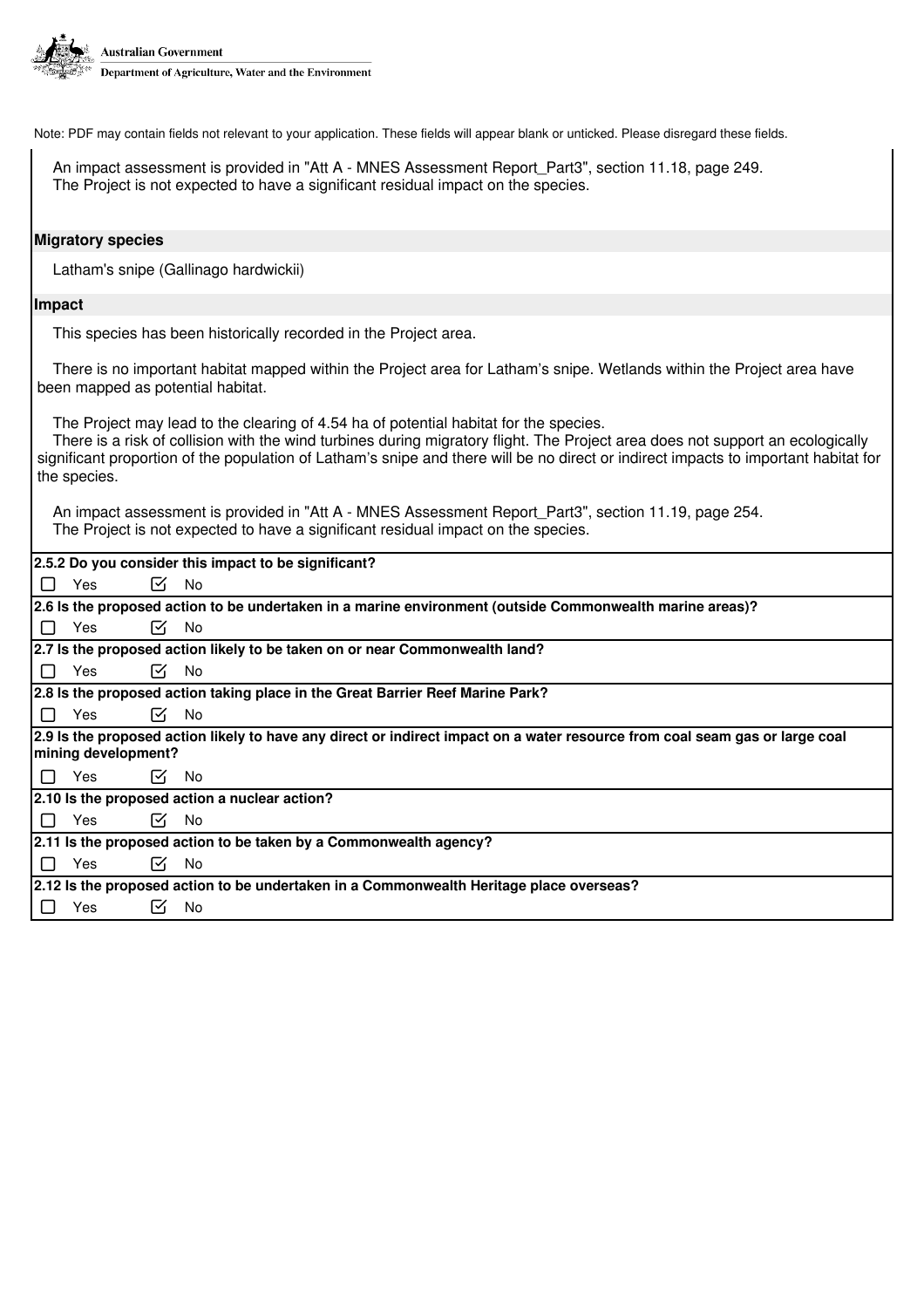

**2.13 Is the proposed action likely to have any direct or indirect impact on any part of the environment in the Commonwealth marine area?**

□ Yes No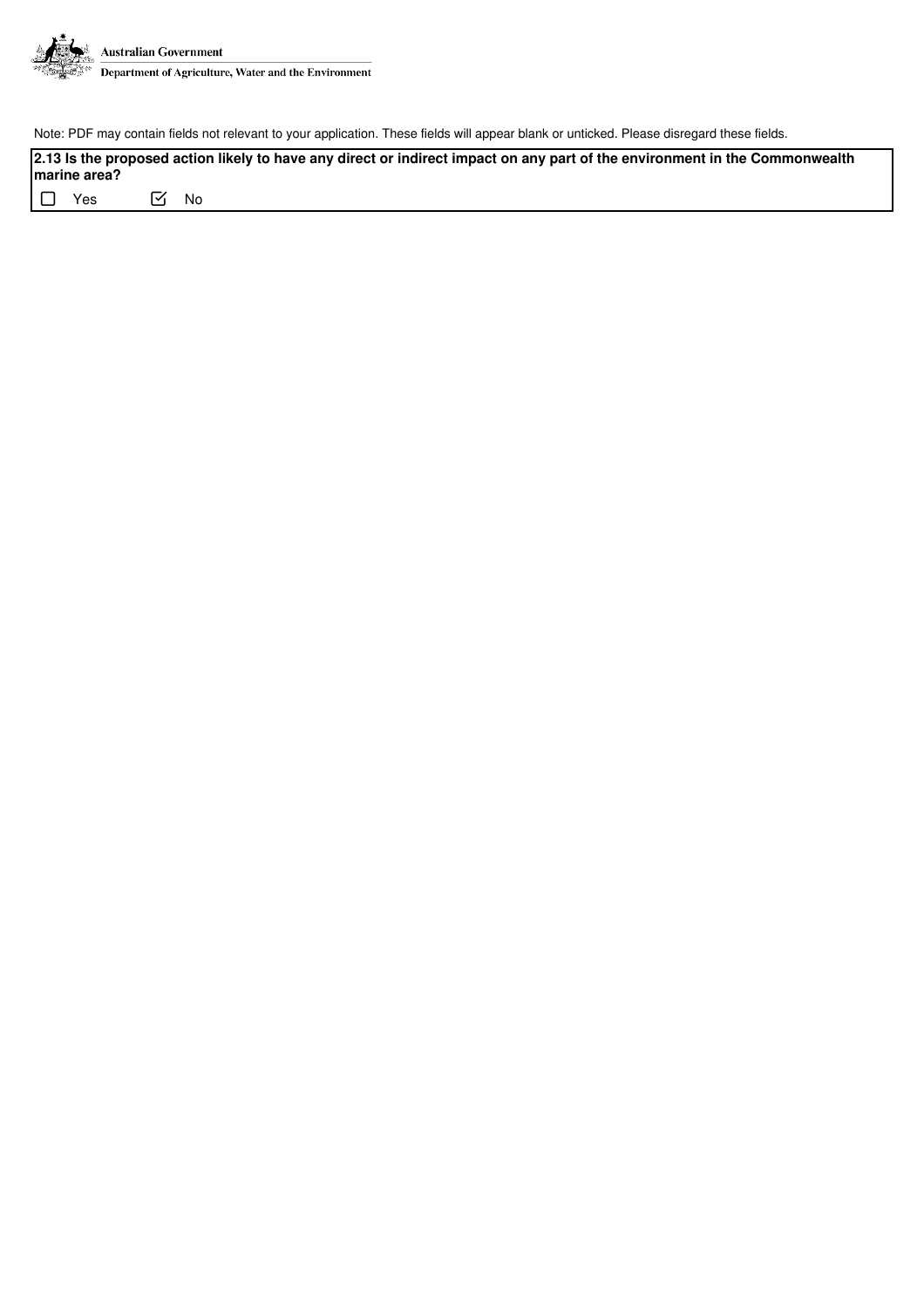

# **Section 3**

#### **Description of the project area**

#### **3.1 Describe the flora and fauna relevant to the project area**

Ecological assessments of the Project area were completed between October 2020 and March 2021. Surveys were designed and completed in accordance with State and Federal guidelines including seasonality requirements, effort and methods to target potentially occurring MNES. Field surveys were informed by the results of desktop analyses which are provided in "Att A – MNES Assessment Report\_Part2", section 5.0, page 49.

Surveys that have been completed within the Project area include:

- Desktop assessments using State and Federal database material and tools
- Vegetation community assessments
- Remote camera trap program
- Anabat deployment
- Targeted threatened flora surveys
- Spotlighting surveys
- Bird and Bat Utilisation Surveys
- General fauna searches
- Habitat assessment

Details on the impact assessments for MNES are provided in "Att A – MNES Assessment Report\_Part2", sections 9.0, 10.0 and 11.0, from page 130.

Vegetation within the Project area is generally of remnant status and dominated by various communities associated with woodlands or open forests. Some areas have been cleared for grazing, generally within close proximity to the homesteads. The most common vegetation community within the Project area is Regional Ecosystem (RE) 9.12.2, a woodland community dominated by a mix of Corymbia citriodora, C. intermedia and Eucalyptus portuensis that occurs on the slopes and ridges of hills across both Wooroora and Glen Gordon. Within the Einasleigh Uplands bioregion portion of the Project area, the equivalent vegetation community (RE 7.12.34) is the second-most dominant. At the tops of many of these hills, scattered rocky scarps and rocky granite pavements contain shrubland and closed forest communities of Acacia spp. and Lophostemon suaveolens associated with RE 7.12.65k. Other communities that occur across these hills include the Eucalyptus reducta dominated RE 7.12.21, Eucalyptus resinifera and Corymbia intermedia woodland associated with RE 7.12.52, and occasional patches of vine thicket.

The most common communities within the low-lying areas of the Project Area are RE 9.5.5a, a mixed woodland of Eucalyptus crebra, Corymbia clarksoniana and C. citriodora, and RE 9.3.16, a Eucalyptus tereticornis and E. platyphylla woodland occurring on alluvial flats.

Surveys identified two patches of ground-truthed RE 7.8.3a within the Project area that potentially correspond to the "Broad-leaf tea-tree (Melaleuca viridiflora) woodlands in high rainfall coastal north Queensland" Threatened Ecological Community. However, the Project footprint has been designed to avoid these areas and no direct or indirect impacts are expected.

Surveys identified the occurrence of three MNES flora species within the Project area:

- Triplarina nitchaga (vulnerable)
- Homoranthus porteri (vulnerable)
- Prostanthera clotteniana (critically endangered)

These plants were all associated with a rocky pavement and shrub complex habitat. These locations have been avoided by the proposed Project footprint.

A complete list of all flora recorded is provided in "Att A – MNES Assessment Report\_Part3", Appendix B, page 269. A total of 200 vertebrate species were recorded during the surveys, including 18 amphibians, 115 birds, 14 bats, 23 nonvolant mammals and 30 reptiles. A complete list of all fauna recorded is provided in "Att A – MNES Assessment Report\_Part3", Appendix B, page 269. Four broad habitat types where characterised within the Project area:

- Eucalypt woodland
- Rocky pavement shrub complex
- Riparian zones
- Notophyll vine forest

The Project area supports habitat for a range of native fauna species. MNES fauna species known to occur within the Project area (through survey results) include:

Northern greater glider (Petauroides volans minor)

- Yellow-bellied glider
- Fork-tailed swift (Apus pacificus)
- Black-faced monarch (Monarcha melanopsis)
- White-throated needletail (Hirundapus caudacutus)
- Masked owl (northern subspecies) (Tyto novaehollandiae kimberlii)
- Magnificent broodfrog (Pseudophryne covacevichae)

The surveys also identified the potential presence of two further MNES species:

Ghost bat (potential) (Macroderma gigas)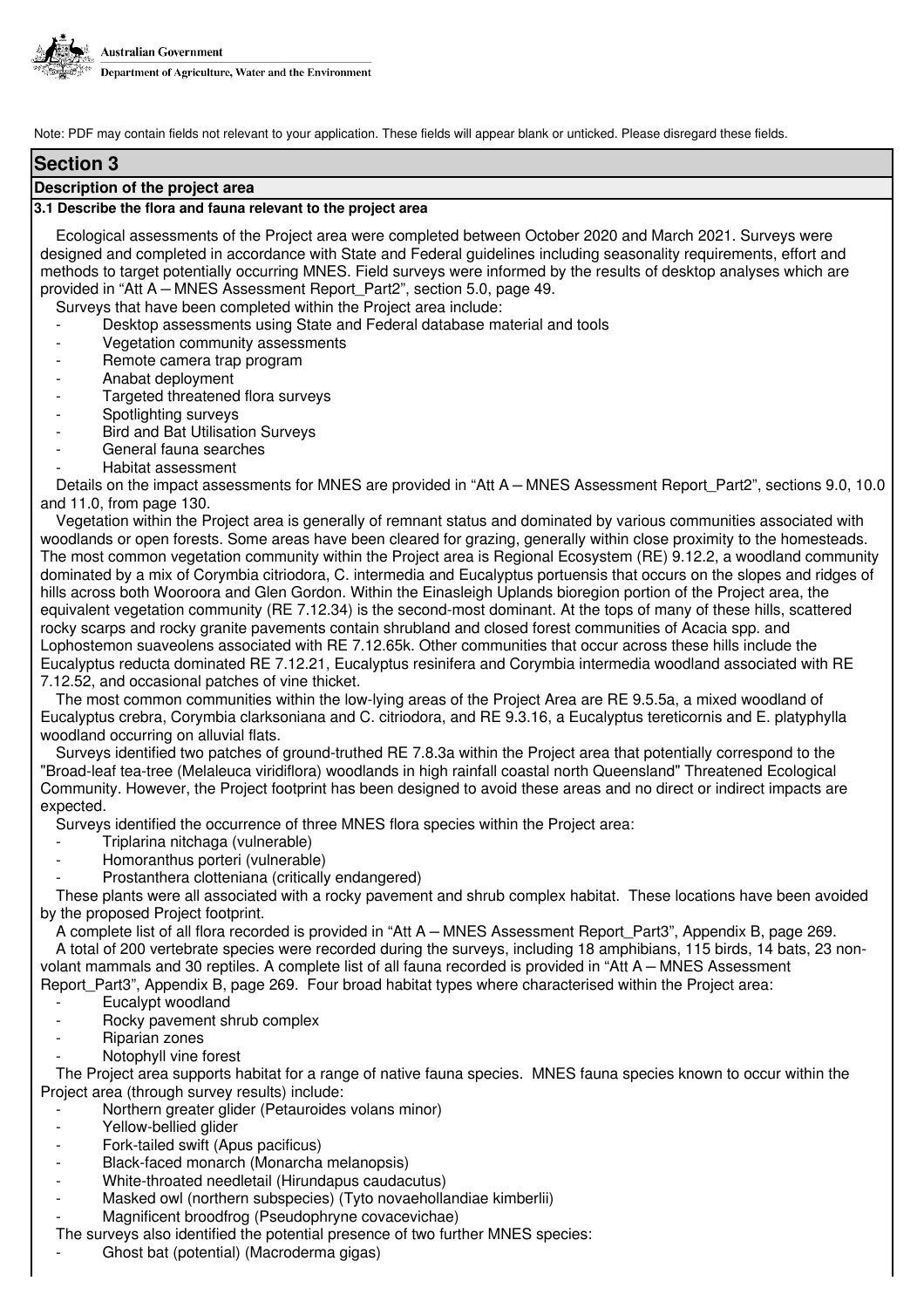

- Red goshawk (potential) (Erythrotriorchis radiatus)
- Seven pest fauna species were recorded during field surveys:
- Domestic dog (Canis lupus familiaris)
- Domestic cat (Felis catus)
- Domestic cattle (Bos taurus)
- Feral pig (Sus scrofa)
- House mouse (Mus musculus)
- Common myna (Acridotheres tristis)
- Cane toad (Rhinella marina).

# **3.2 Describe the hydrology relevant to the project area (including water flows)**

The Project area is located on the north-eastern edge of the Herbert River catchment; the largest catchment of the Wet Tropics region. The Herbert River flows in a generally south-eastern direction intersecting 15 major tributaries before discharging into the Coral Sea near Lucinda, Queensland. The Herbert River catchment averages rainfall of 1,222 mm per year, and discharges approximately 5,081 GL annually into the ocean (DES 2019). The upper section of the catchment has primarily been developed for grazing, with the central section predominantly reserved for conservation, and the lower floodplains dominated by sugarcane farming (DES 2019). The Herbert River is a contributor of both dissolved inorganic nitrogen and fine sediments being released into the Great Barrier Reef Marine Park and is therefore managed under the Reef 2050 Water Quality Improvement Plan to reduce the amounts of fine sediments, nutrients (nitrogen and phosphorus) and pesticides flowing to the Great Barrier Reef (DES 2019).

Blunder Creek is the largest waterway to traverse the Project area with a catchment of 142 km2 (Heiner & Grundy 1994). Blunder Creek flows east to west across both Wooroora and Glen Gordon before joining the Herbert River approximately 9 km to the west. Blunder Creek is identified as a stream order 4 where it traverses the Wooroora property and becomes a stream order 5 waterway within Glen Gordon. There is a series of stream orders 1, 2 and 3 across the site, including within the Project footprint. Waterways include creeks with a soft substrate bottom, and rocky gullies with distinct water holes and densely vegetated riparian vegetation. A number of farm dams also occur within the Project area.

The majority of the lower-order waterways within the Project area were not running or were holding stagnant water at the time of the dry-season flora surveys (October 2020). During the wet-season fauna surveys (January-March 2021), all waterways were at the upper limit of their capacity with scattered flooding events. Based on conversations with landholders, this seasonal and episodic inundation is considered typical for the area. An EPBC Protected Matters Search identified no Nationally Important Wetlands, however there are four Great Barrier Reef Wetland Protection Areas (Qld) located within the properties associated with The Project. None of these are located within the Project footprint.

A Flood Assessment Report of the Project area is provided in Attachment B.

# **3.3 Describe the soil and vegetation characteristics relevant to the project area**

The Project area displays characteristics associated with both the Wet Tropics (WET) and Einasleigh Uplands (EIU) bioregions, with a mix of soils and REs. The higher hills and ranges within the landscape are predominantly granite and occasionally rhyolite formations associated with Land Zone 12. Soils within this land zone are mainly tenosols on steeper slopes with chromosols and sodosols on lower slopes and gently undulating areas (Wilson and Taylor 2012). The proposed wind turbines are exclusively located on these formations.

Lower areas within the Project area range from the imperfectly or poorly drained soils in the north, to the non-sodic soils on alluvia that dominate the central and southern extent. Glen Gordon is defined by broad areas of weakly to moderately pedal yellow and grey soils formed after sediments from the Glen Gordon acid volcanics covered a basaltic plain. The soils have a pale or bleached A2 horizon grading to a D horizon of heavy clay over decomposing basalt (Heiner & Grundy 1994). Organic carbon and total nitrogen levels in these soils are generally low, and carbon/nitrogen ratios generally tends to be high (Heiner & Grundy 1994). By contrast, Wooroora has a much broader coverage of soils associated with alluvia. This is generally described as an acidic duplex humic gley formed from quaternary alluvium with a thin organic surface and grey or gleyed B horizon formed by seasonal swamps. The higher organic carbon and nitrogen levels in these soils also reflect the surface texture and the generally lower position in the landscape (Heiner & Grundy 1994). Some infrastructure, such as access roads, will be located within these lower areas.

Vegetation within the Project Area is generally of remnant status and dominated by various communities associated with woodlands or open forests, the majority of which belong to the EIU Bioregion with a few belonging to the WET Bioregion. Some areas, generally within close proximity to the homesteads, have been cleared for grazing. The most common vegetation community within the Project Area is RE 9.12.2, a woodland community dominated by a mix of Corymbia citriodora, C. intermedia and Eucalyptus portuensis that occurs on the slopes and ridges of hills across both Wooroora and Glen Gordon. Within the EIU Bioregion portion of the Project Area, the equivalent vegetation community (RE 7.12.34) is the second most dominant. At the tops of many of these hills, scattered rocky scarps and rocky granite pavements contain shrubland and closed forest communities of Acacia spp. and Lophostemon suaveolens associated with RE 7.12.65k. Other communities that occur across these hills include the Eucalyptus reducta dominated RE 7.12.21, Eucalyptus resinifera and Corymbia intermedia woodland associated with RE 7.12.52, and occasional patches of vine thicket.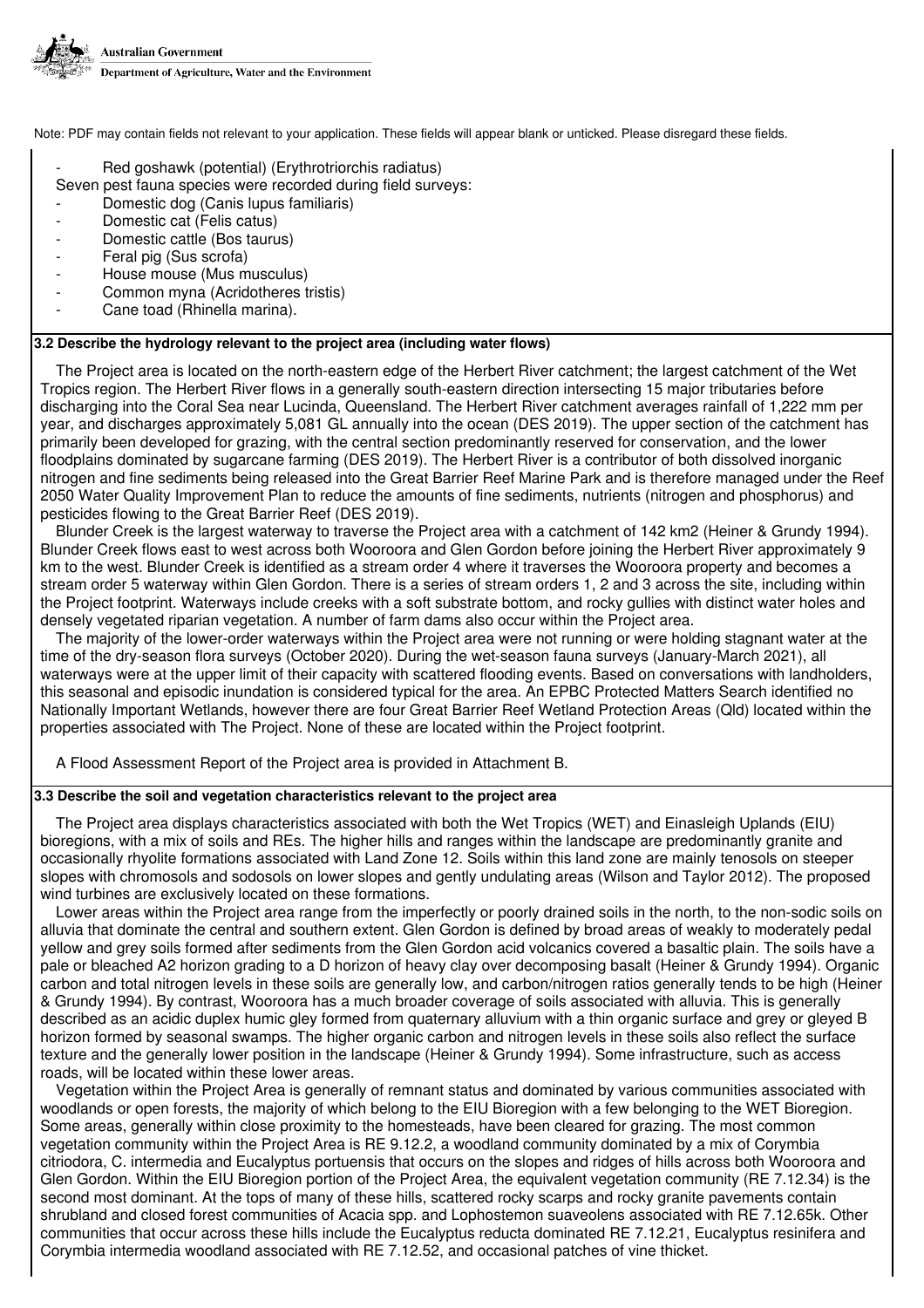

The most common communities within the low-lying areas of the Project Area are RE 9.5.5a, a mixed woodland of Eucalyptus crebra, Corymbia clarksoniana and C. citriodora, and RE 9.3.16, a Eucalyptus tereticornis and E. platyphylla woodland occurring on alluvial flats.

Information on the ground-truthed vegetation communities present within the Project area and within the Project footprint is presented in "Att A – MNES Assessment Report\_Part2", section 6.1, page 81; and "Att A – MNES Assessment Report Part3", section 9.2.1, page 131.

# **3.4 Describe any outstanding natural features and/or any other important or unique values relevant to the project area**

The primary natural feature that is associated with the Project area is Blunder Creek; a stream order four waterway on the Wooroora property that becomes a stream order five waterway on the Glen Gordon property as it runs east to west towards the Herbert River. The riparian vegetation associated with this waterway, and the waterway itself, provide habitat for a range of native species. Having permanent water available in various stretches of the creek, this waterway will also likely provide refuge habitat for wildlife during drier periods. The majority of infrastructure associated with the Project will avoid direct and indirect impacts on Blunder Creek.

Another natural feature within the Project area is Arthur's Seat, a large granite rock formation in the northwest of the Glen Gordon property. This site is reported to have importance as a local natural and cultural landmark. The Project footprint has been designed to avoid this feature.

# **3.5 Describe the status of native vegetation relevant to the project area**

The Project area is primarily comprised of remnant vegetation, with approximately 3.7% categorised as non-remnant. Ground-truthed vegetation within the Project area largely comprises mixed woodlands dominated by white mahogany (Eucalyptus portuensis) and spotted gum (Corymbia citriodora subsp. citriodora) (27.6%), white mahogany with co-dominant turpentine tree (Syncarpia glomulifera) (16.58%), red mahogany (Eucalyptus resinifera) (10.63%) and Queensland stringybark (Eucalyptus reducta) (9.53%) woodland communities, primarily on igneous hills, or granite or rhyolitic soils. Creeks and other alluvial areas typically consist of forest red gum (Eucalyptus tereticornis) communities with long-fruited bloodwood (Corymbia clarksoniana) and poplar gum (Eucalyptus platyphylla).

Information on the ground-truthed vegetation communities present within the Project area and within the Project footprint is presented in "Att A – MNES Assessment Report\_Part2", section 6.1, page 81; and "Att A – MNES Assessment Report Part3", section 9.2.1, page 131.

#### **3.6 Describe the gradient (or depth range if action is to be taken in a marine area) relevant to the project area**

The Project area is located on the southern edge of the Atherton Tablelands; a fertile plateau forming part of the northern extent of the Great Dividing Range in Queensland. This plateau sits at an average of 600 m Australian Height Datum (AHD), rising to 800 m AHD in the west and reaching over 1,000 m AHD on the tops of the remnants of shield volcanoes (Whitehead 2003). Landscape formations across the Atherton Tablelands are derived from a range of lithologies but the most important are rhyolite, granite and fine-grained sedimentary rocks (Heiner & Grundy 1994).

The Project area is defined by a taller series of hills forming ridgelines, connected by numerous saddles or knolls, that extend along the eastern edge of the Wooroora property, and across the north of Wooroora and Glen Gordon. These ridges form the boundary of the local watershed formation, draining southwest through low plains and alluvial areas towards the Herbert River. The majority of the hills are associated with emergent granite formations rising to approximately 990 m AHD in the north of Glen Gordon, with the alluvial plains in the south of Wooroora being the lowest point within the Project Area at approximately 671 m AHD.

The proposed wind turbine locations are predominantly situated on the eastern and northern ridgelines described above, or occasionally located on other isolated scattered hills within the properties, with elevations ranging from 730 m to 990 m.

### **3.7 Describe the current condition of the environment relevant to the project area**

The documented history of European settlement on the Atherton and Evelyn Tablelands can be traced back to the 1870s when gold prospector James Venture Mulligan travelled along the perimeter of the rainforest west of the Tablelands with the help of Aboriginal guides (Mulligan 1877). Settlement of the areas around the Wooroora and Glen Gordon properties did not commence until the 1880s when government member and gold miner Frank Stubley established Evelyn Station which, at the time, encompassed the Project Area and was utilised for cattle grazing. Evelyn station has since been subdivided.

As European settlements such as Ravenshoe were established and train lines were extended inland, extensive clearing for logging, agricultural and grazing purposes commenced and resulted in the removal of large areas of forest in the surrounding areas. The remoteness and accessibility challenges associated with properties such as Wooroora and Glen Gordon classified many areas as unsuitable for cultivation and has contributed to the persistence of remnant woodlands and forests in broadly modified landscape; however, most of these areas have been selectively logged to some extent in the past and are still exposed to moderate levels of cattle grazing activities (Frawley 1990).

Remnant vegetation accounts for the vast majority (95%) of the Project area and was generally observed to be in good condition. Evidence of historical clearing is more prevalent in the lower areas associated Land Zone 3 and Land Zone 5 and cattle grazing is also still active in these areas.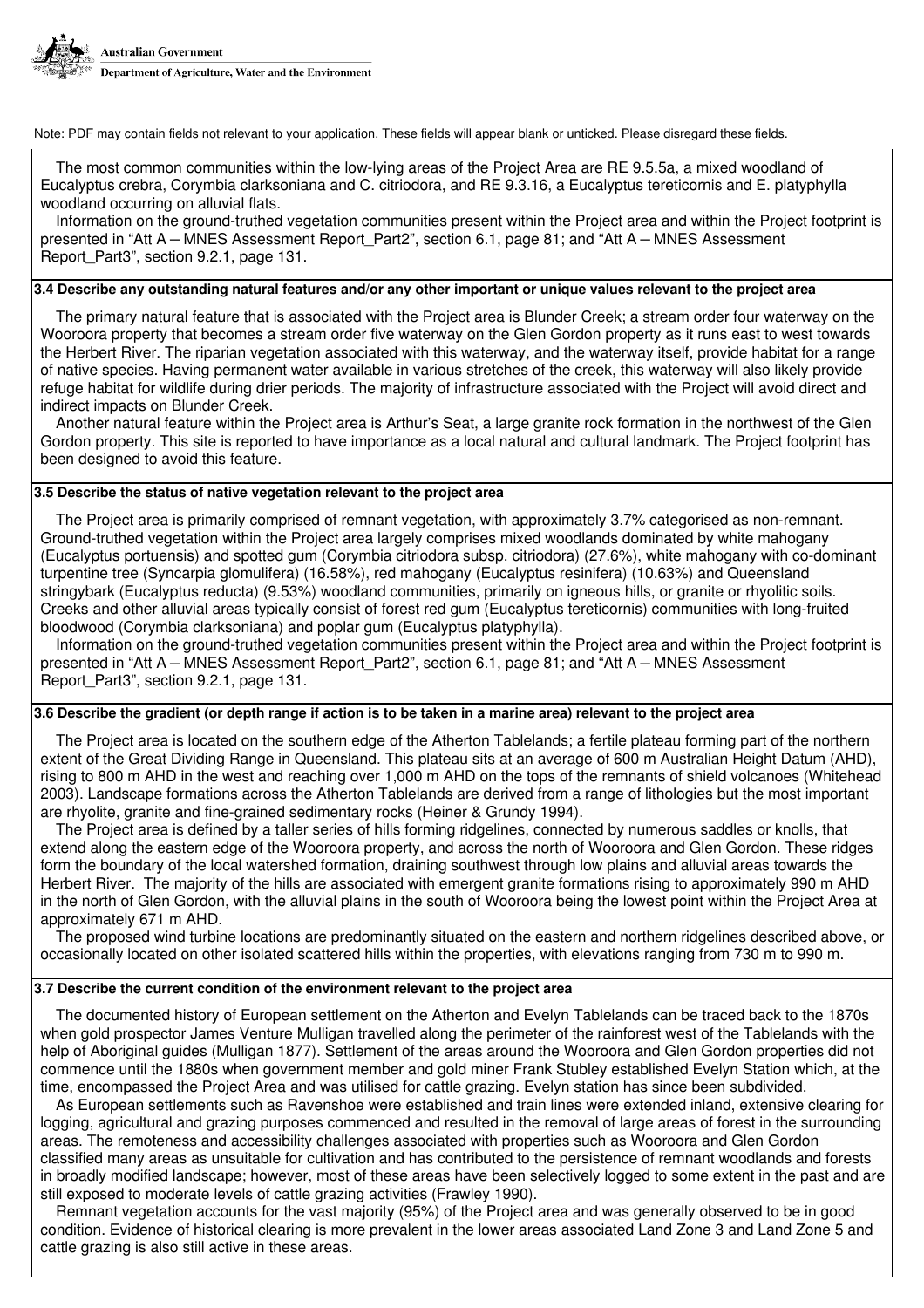

Surveys identified a noticeable prevalence of introduced fauna species throughout the Project area; this is expected to have a considerable influence on the presence and distribution of native fauna.

# **3.8 Describe any Commonwealth Heritage places or other places recognised as having heritage values relevant to the project**

The Wet Tropics World Heritage Area (WTWHA) is adjacent to, and partially within, the Project area. Furthermore, the Wet Tropics of Queensland is included on the National Heritage List, as are the WTWHA's indigenous heritage values.

The Wet Tropics of Queensland stretches along the northeast coast of Australia for some 450 kilometres and encompasses 894,420 hectares of mostly tropical rainforest. Underpinning both its national heritage and world heritage listings is the fact that the region is considered to represent the most intact record of the ecological and evolutionary processes that shaped the flora and fauna of Australia, containing the relicts of the great Gondwanan forest that covered Australia and part of Antarctica 50 to 100 million years ago. All of Australia's unique marsupials and many other Australian animals originated in rainforest ecosystems, and their closest surviving relatives occur in the Wet Tropics (IUCN 1988).

Nationally, the Wet Tropics is additionally listed due to the region's indigenous heritage values. The Wet Tropics is unique in the course of Australia's cultural history, providing at least 5,000 years of evidence of occupation as the only area in Australia where Aboriginal people lived permanently in the rainforest, adapting to seasonal abundance and lean times with plants providing much of their food. Traditions linked to the volcanic events at Lake Eacham occurring between 10,000 and 20,000 years ago also suggest Aboriginal occupation of the area occurred as far back as during these events. (Horsfall and Hall 1990).

The Project is not expected to have a significant impact on the WTWHA. Further information on the heritage values of the WTWHA is provided in "Att A - MNES Assessment Report Part2", section 5.1, page 49.

# **3.9 Describe any Indigenous heritage values relevant to the project area**

The proponent has been engaging with the Registered Native Title Party for the Area of the Project (Jirrbal #4) since mid-2020.

Epuron, the Jirrbal Native Title party and Wabubadda Aboriginal Corporation have entered into a Cultural Heritage Management Agreement (CHMA) which has been prepared in accordance with the Aboriginal Cultural Heritage Act 2003. This CHMA sets out mechanisms through which Cultural Heritage assessments of Project activities resulting in disturbance to the land can occur. Following surveys, the CHMA requires that Jirrbal and Epuron agree on appropriate management measures for any identified Cultural Heritage with avoidance being the preferred management measure.

In order to better understand the cultural landscape of the project area, the CHMA provided for a Preliminary Scoping Study (PSS) to be undertaken and this was completed during late 2020 and early 2021.The PSS involved input from Jirrbal representatives and cultural knowledge holders, and technical research and analysis undertaken by Jirrbal nominated technical advisors.

Research into the history of the region identified the Project area as being a part of the indigenous cultural landscape across both pre and post European settlement eras. Prior, non-Project related archaeological research has confirmed 30,000 years of occupation at sites such as the Murubun Rockshelter on Blunder Creek, located to the east of the Project Area.

Through the PSS, searches of the Queensland Cultural Heritage register identified 8 records within the Project area including scar trees (record codes EM:C68, EM:C57), artifacts (record codes EM:A56, EM:B04, EM:B05, FM:A41, EM:B06) and a contact site (record code EM:C09). Each of these sites will be avoided by the Project footprint.

Another natural feature within the Project area is Arthur's Seat, a large granite rock formation in the northwest of the Glen Gordon property. This site is reported to have importance as a local natural and cultural landmark. The Project footprint has been designed to avoid this feature.

# **3.10 Describe the tenure of the action area (e.g. freehold, leasehold) relevant to the project area**

The Project area is characterised by a mixture of freehold (Glen Gordon – 1SP284234 and 31SP288862) and leasehold (Wooroora – 1CWL3298) land. These properties have several easements intersecting them associated with roads and electrical infrastructure. The Project land will be accessed under Lease Agreements with the applicable landholders for the duration of the Project.

# **3.11 Describe any existing or any proposed uses relevant to the project area**

The Project area is currently used for agricultural purposes, with both properties used for cattle grazing. Glen Gordon Station and Wooroora Station have housing and other amenities associated with the agricultural activities.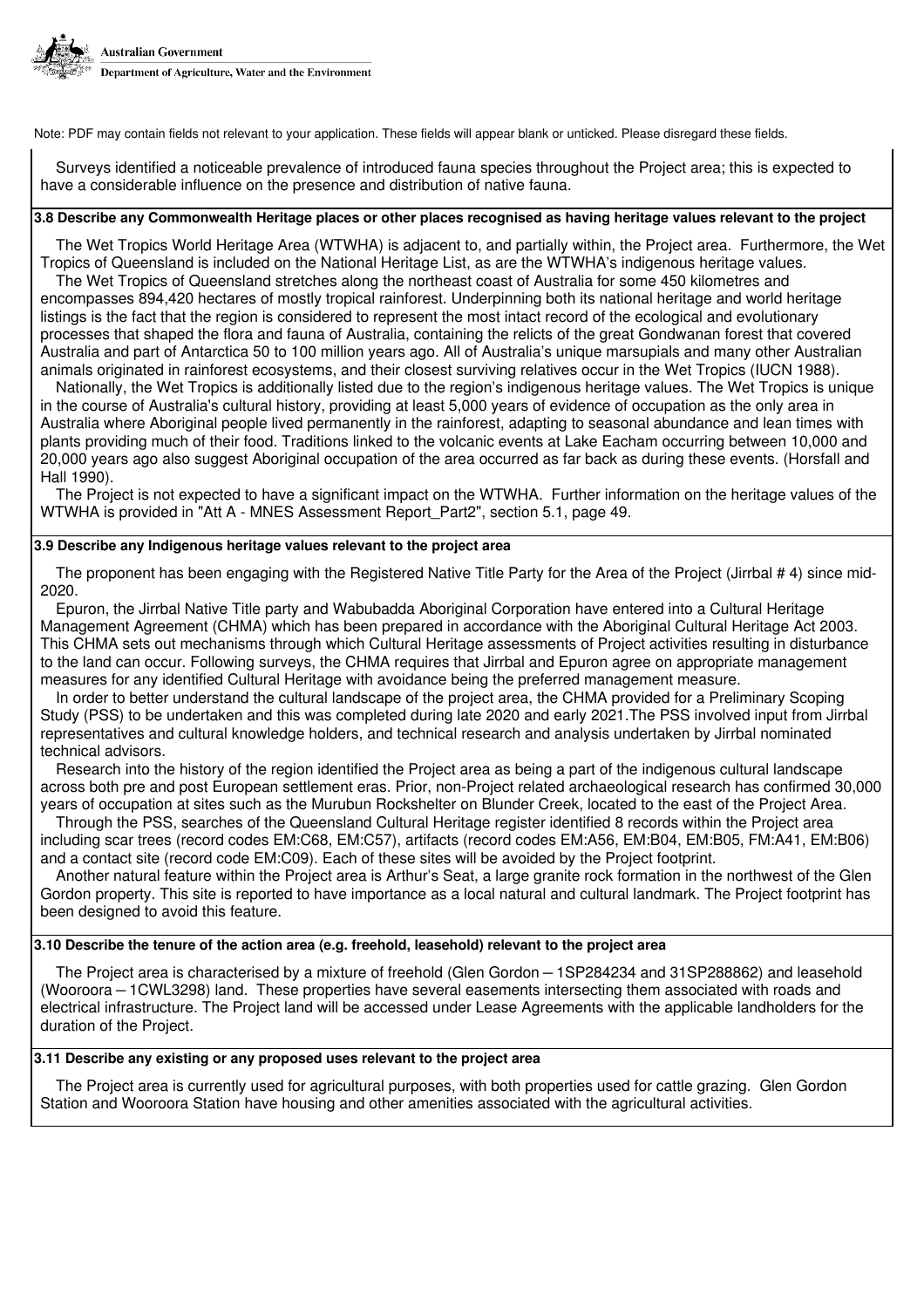

# **Section 4**

# **Measures to avoid or reduce impacts**

# **4.1 Describe the measures you will undertake to avoid or reduce impact from your proposed action**

Avoidance, minimisation and mitigation of potential impacts is a central tenet of achieving ecologically sustainable development. This has been a major consideration in the early stage development of the Project. "Att A - MNES Assessment Report\_Part3", section 10.0, page 141, presents a number of proposed avoidance, minimisation and mitigation measures associated with the Project during the design, construction and operational phases. These are briefly described below.

#### Design

Ecological surveys of the Project area commenced at an early stage during Project design, and as such the results of the surveys have been able to significantly inform the Project layout. Central to this process was ensuring that areas of higher ecological significance were avoided to the greatest practical extent, taking into consideration the challenging terrain and wind resource requirements.

Initial ecological surveys were designed to collect information about the characteristics of the broader Project area, such that the opportunities and constraints could inform the subsequent Project design activities.

The evolution of the Project design demonstrates informed and ecologically sensitive development, where observations in the field have resulted in tangible and significant changes to the Project. From Project inception, CWF has been committed to achieving ecologically sustainable development through this Project, and this has formed a fundamental driver for the wider Project team.

Avoidance of MNES and associated habitat has been demonstrated during the design process as described below:

- Avoidance of the WTWHA
- Avoidance of rainforest habitats
- Avoidance of Arthur's seat
- Avoidance of rocky pavement habitat with known MNES flora species
- Avoidance of potential red goshawk nest
- Avoidance of creek frog habitat
- Avoidance of southern cassowary habitat

- Significant reduction in the number of proposed wind turbines (from approximately 200 down to 95) and associated reduction in the Project footprint.

Further to the measures described above, the following general measures have been implemented throughout the design phase to avoid and minimise environmental impacts to the greatest practical extent:

Locating the substation, office, construction compound and temporary laydown areas on existing cleared land as far as practicable, and away from watercourses;

- Co-locating underground electric cabling with Project access roads and minimising the width of Project access roads as far as practicable; and

Minimising the number and width of watercourse crossings – this has been a considerable driver to minimise potential impacts on greater glider, masked owl and red goshawk.

For further detail, refer refer to "Att A - MNES Assessment Report Part3", section 10.1, page 141.

# Construction

Numerous measures are proposed within "Att A - MNES Assessment Report\_Part3", section 10.2, page 143, to avoid and minimise potential impacts of construction works for the Project on MNES. These relate to vegetation clearing, habitat fragmentation, fauna injury or mortality, dust emissions, noise and vibration, light emissions, erosion and sedimentation, hazardous materials, pests and weeds and bushfire risk.

# **Operation**

Numerous measures are proposed within "Att A - MNES Assessment Report\_Part3", section 10.3, page 148, to avoid and minimise potential impacts of the Project's operational activities on MNES. These relate to vehicle strike, collision risk, noise and light emissions, pests and weeds and bushfire risk.

Measures associated with rehabilitation and decommissioning are also identified in "Att A - MNES Assessment Report\_Part3", sections 10.4 and 10.5, page 150.

# **4.2 For matters protected by the EPBC Act that may be affected by the proposed action, describe the proposed environmental outcomes to be achieved**

Despite the avoidance, minimisation and mitigation measures described above and described in "Att A - MNES Assessment Report Part3", section 10.0, page 141, the Project is anticipated to have a significant residual impact on the greater glider, the red goshawk and the magnificent brood-frog. Offsets for the identified significant residual impacts will need to be obtained in accordance with the Environment Protection and Biodiversity Conservation Act 1999 Environmental Offsets Policy. The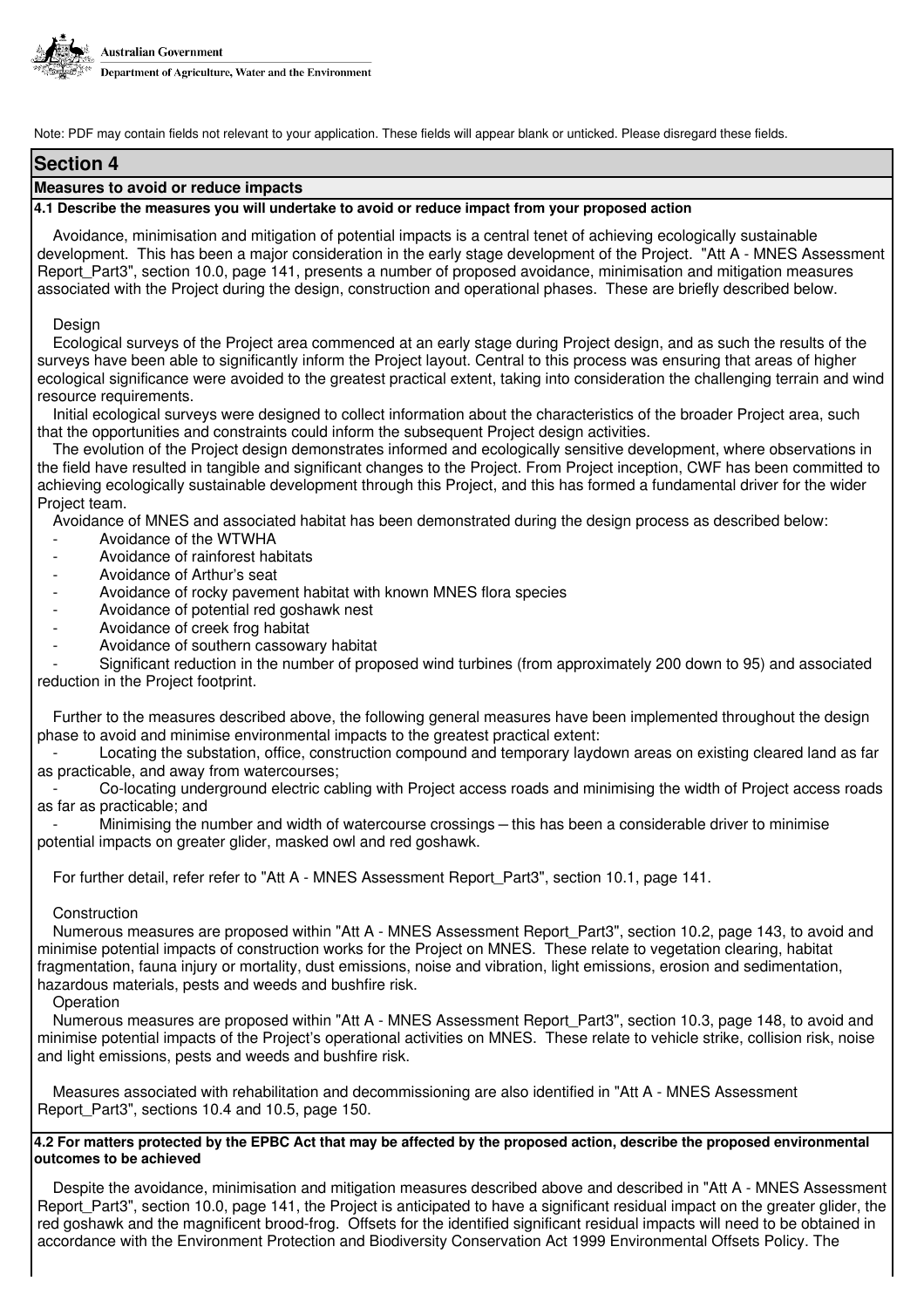

Project has sought to ensure that no significant impact will occur for other MNES. This is to be achieved through the implementation of the avoidance, minimisaton and mitigation measures described within this referral.

For each MNES relevant to the Project area, a significant residual impact assessment is provided in "Att A - MNES Assessment Report Part3", section 11.0, page 151. This describes environmental outcomes proposed to be achieved for each individual MNES.

The proposed Chalumbin Wind Farm will be an important part of the future energy generation portfolio within Queensland, helping the state to achieve its renewable energy target of 50% by 2030. The Project will lead to significant employment opportunities during construction, a considerable number of operational jobs, substantial capital investment and the economic and social stimulation of local townships (Ravenshoe, Atherton, Malanda, Cairns) and the wider region. Furthermore, the Project will contribute to the decarbonisation of the Queensland and Australian economies.

The Project design has been refined progressively in response to the availability of information on the characteristics of the Project area in order to avoid, minimise and mitigate potential adverse impacts. Specific examples have been provided where the Project layout has been refined to avoid and minimise impacts associated with numerous MNES. It is considered that the Project promotes ecologically sustainable development, which is a key object of the EPBC Act.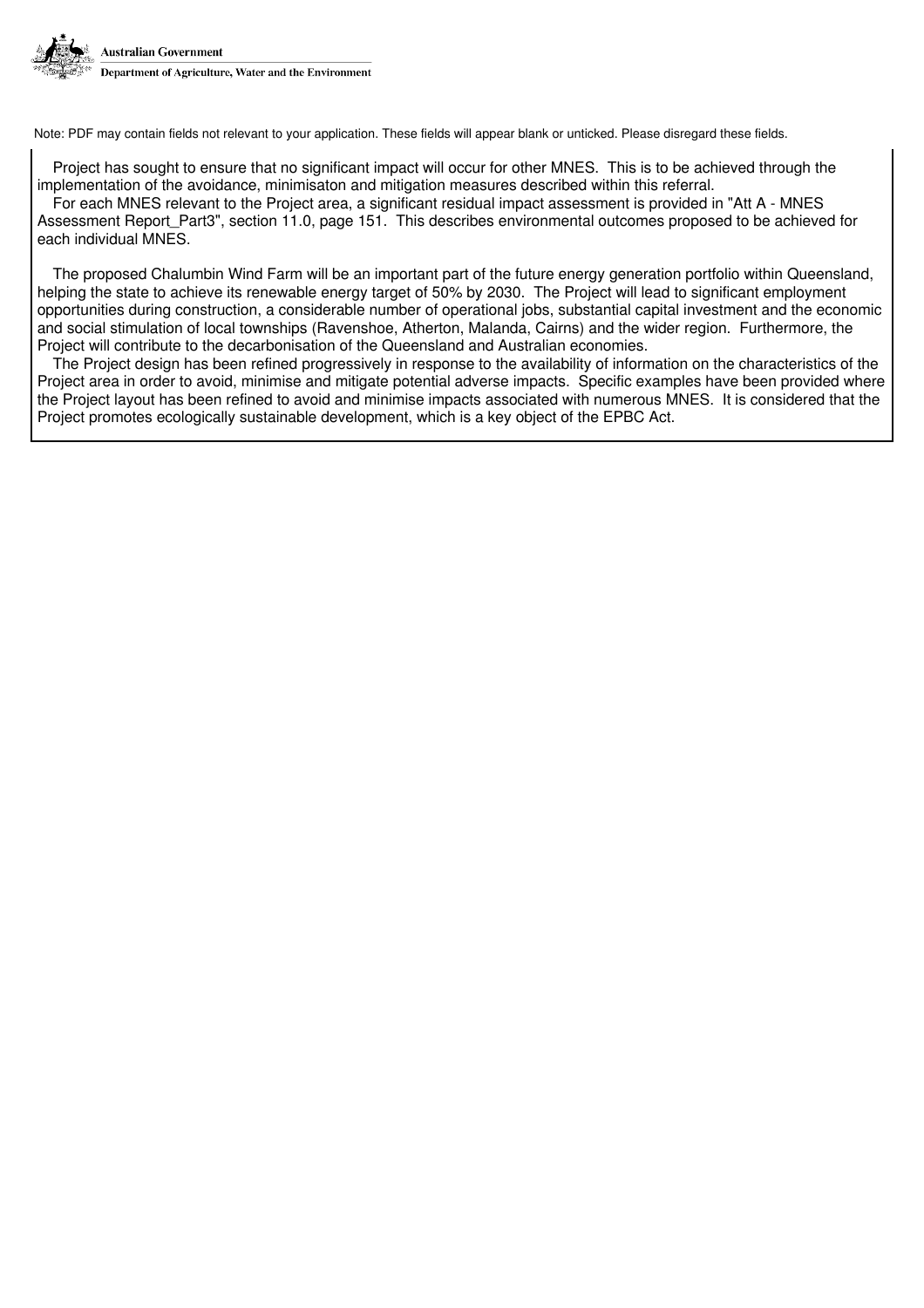

| <b>Section 5</b>                                                                                                                                                                                                                     |  |  |  |  |
|--------------------------------------------------------------------------------------------------------------------------------------------------------------------------------------------------------------------------------------|--|--|--|--|
| Conclusion on the likelihood of significant impacts                                                                                                                                                                                  |  |  |  |  |
| 5.1 You indicated the below ticked items to be of significant impact and therefore you consider the action to be a controlled                                                                                                        |  |  |  |  |
| action                                                                                                                                                                                                                               |  |  |  |  |
| World Heritage properties                                                                                                                                                                                                            |  |  |  |  |
| ⊔<br>National Heritage places                                                                                                                                                                                                        |  |  |  |  |
| Wetlands of international importance (declared Ramsar wetlands)<br>$\Box$                                                                                                                                                            |  |  |  |  |
| ☑<br>Listed threatened species or any threatened ecological community                                                                                                                                                                |  |  |  |  |
| $\sqcup$<br>Listed migratory species                                                                                                                                                                                                 |  |  |  |  |
| $\Box$<br>Marine environment outside Commonwealth marine areas                                                                                                                                                                       |  |  |  |  |
| $\Box$<br>Protection of the environment from actions involving Commonwealth land                                                                                                                                                     |  |  |  |  |
| $\Box$<br>Great Barrier Reef Marine Park                                                                                                                                                                                             |  |  |  |  |
| ⊔<br>A water resource, in relation to coal seam gas development and large coal mining development                                                                                                                                    |  |  |  |  |
| Protection of the environment from nuclear actions<br>$\Box$                                                                                                                                                                         |  |  |  |  |
| Protection of the environment from Commonwealth actions<br>$\perp$                                                                                                                                                                   |  |  |  |  |
| Commonwealth Heritage places overseas<br>U                                                                                                                                                                                           |  |  |  |  |
| Commonwealth marine areas                                                                                                                                                                                                            |  |  |  |  |
| 5.2 If no significant matters are identified, provide the key reasons why you think the proposed action is not likely to have a<br>significant impact on a matter protected under the EPBC Act and therefore not a controlled action |  |  |  |  |
| Not applicable                                                                                                                                                                                                                       |  |  |  |  |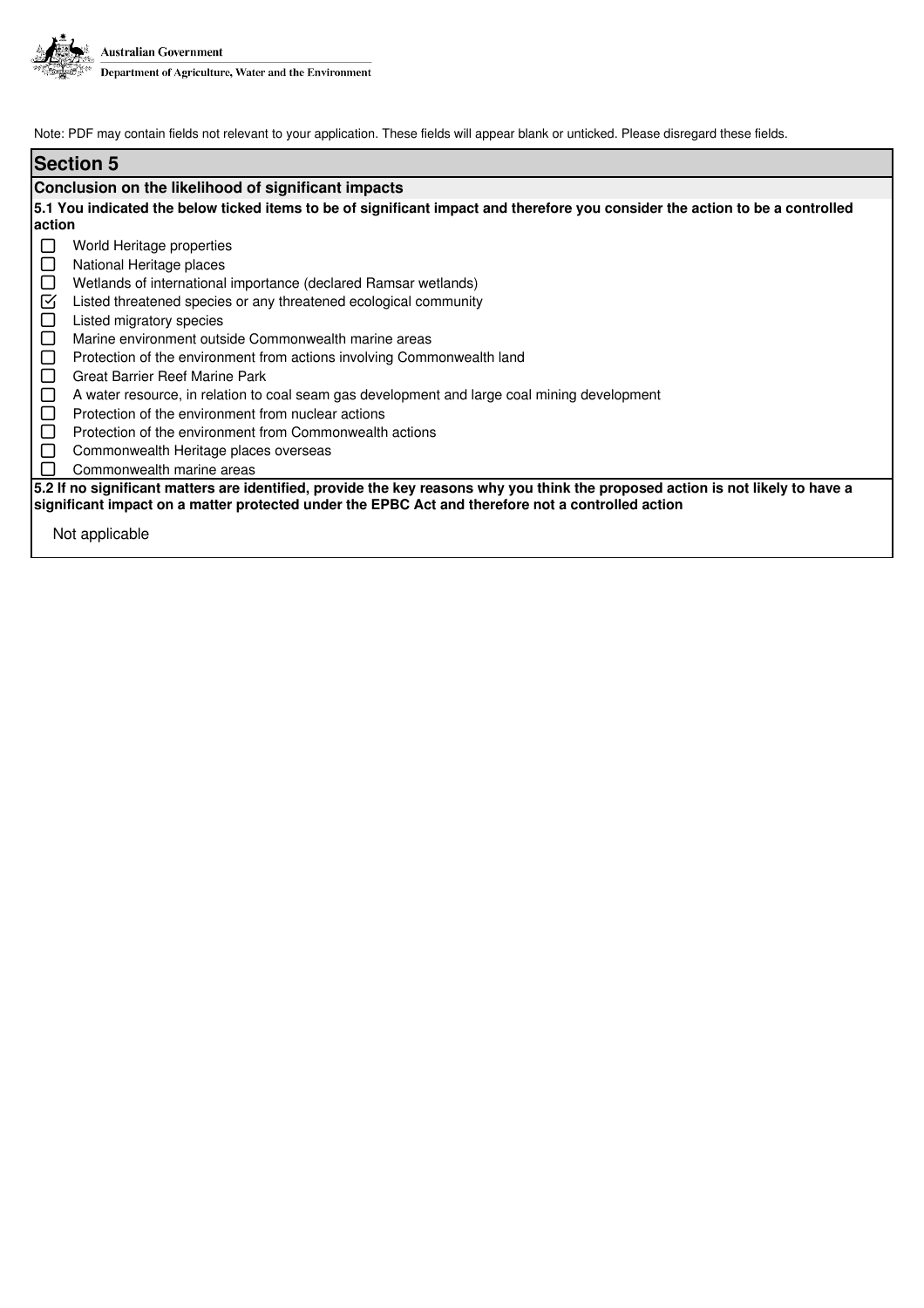

# **Section 6**

#### **Environmental record of the person proposing to take the action**

**6.1 Does the person taking the action have a satisfactory record of responsible environmental management? Explain in further detail**

# Yes.

Epuron is a leading Australian renewable energy company with a focus on the development of utility scale wind and solar projects across Australia. Epuron has been developing renewable energy projects since 2003, with the successful permitting of over 4000MW of wind farm projects and over 400MW of solar farm projects. Epuron is committed to avoiding, minimising and mitigating potential environmental impacts through the development of its renewable energy project portfolio. Epuron's projects have a history of responsible environmental management.

**6.2 Provide details of any past or present proceedings under a Commonwealth, State or Territory law for the protection of the environment or the conservation and sustainable use of natural resources against either (a) the person proposing to take the action or, (b) if a permit has been applied for in relation to the action – the person making the application**

There are no past or present proceedings under a Commonwealth, State or Territory law for the protection of the environment or the conservation and sustainable use of natural resources against either (a) the person proposing to take the action, or (b) the person making the application.

**6.3 If it is a corporation undertaking the action will the action be taken in accordance with the corporation's environmental policy and framework?**

 $\triangledown$  Yes  $\square$  No

**6.3.1 If the person taking the action is a corporation, provide details of the corporation's environmental policy and planning framework**

Epuron aims to ensure that all of its developments meet industry best practice, and that development practices are continually improved. Epuron is a leader in the renewable energy industry's best practice endeavours; contributing to the development of various government and industry guidelines, and taking a lead on project commitments.

For example, Epuron was the first company in Australia to propose a community development fund as part of a renewable energy project, a commitment which continues to this day. For the Chalumbin Wind Farm Project, Epuron will commit the Project to a suite of management actions under this referral, the Ecological Assessment Report, and other reports to be submitted for assessment under the Planning Act 2016. The tendering process to award construction contracts for the Project will consider past environmental performance, environmental policy, and environmental management systems.

**6.4 Has the person taking the action previously referred an action under the EPBC Act, or been responsible for undertaking an action referred under the EPBC Act?**

 $\triangledown$  Yes  $\square$  No

**6.4.1 EPBC Act No and/or Name of Proposal**

Epuron has previously referred a number of projects under the Act, including:

- St Patricks Plains Wind Farm (2019/8497)
- White Rock Wind Farm (2018/8156)
- Lotus Creek Wind Farm (2020/8627)
- Boulder Creek Wind Farm (2020/8772)
- Specimen Hill Wind Farm (2020/8864)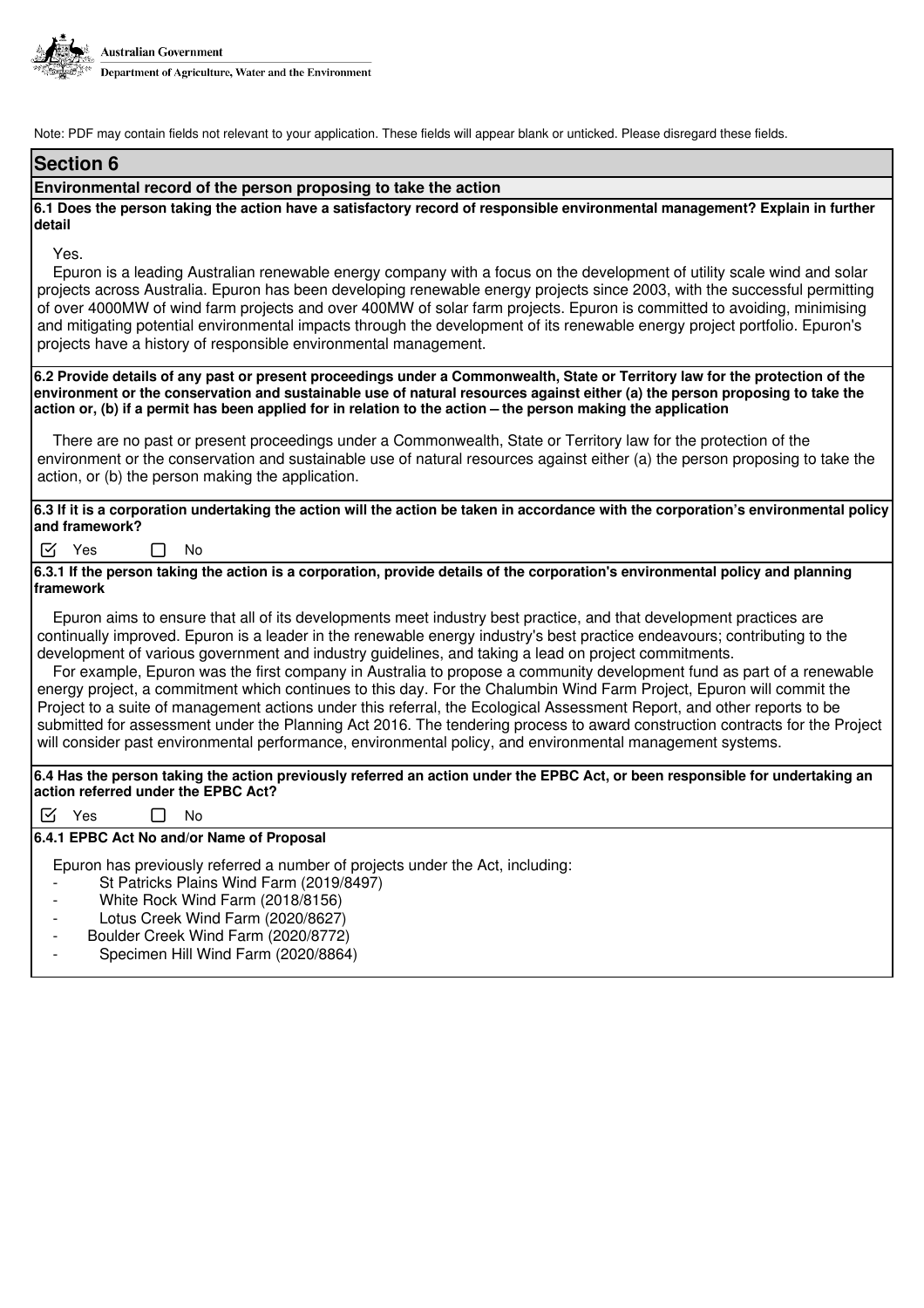

| <b>Section 7</b>                                                                                                                          |  |  |  |
|-------------------------------------------------------------------------------------------------------------------------------------------|--|--|--|
| <b>Information sources</b>                                                                                                                |  |  |  |
| Reference source                                                                                                                          |  |  |  |
| All references used for the preparation of this referral are listed in "Att A - MNES Assessment Report_Part3", section 13.0,<br>page 259. |  |  |  |
| <b>Reliability</b>                                                                                                                        |  |  |  |
| High                                                                                                                                      |  |  |  |
| <b>Uncertainties</b>                                                                                                                      |  |  |  |
| None                                                                                                                                      |  |  |  |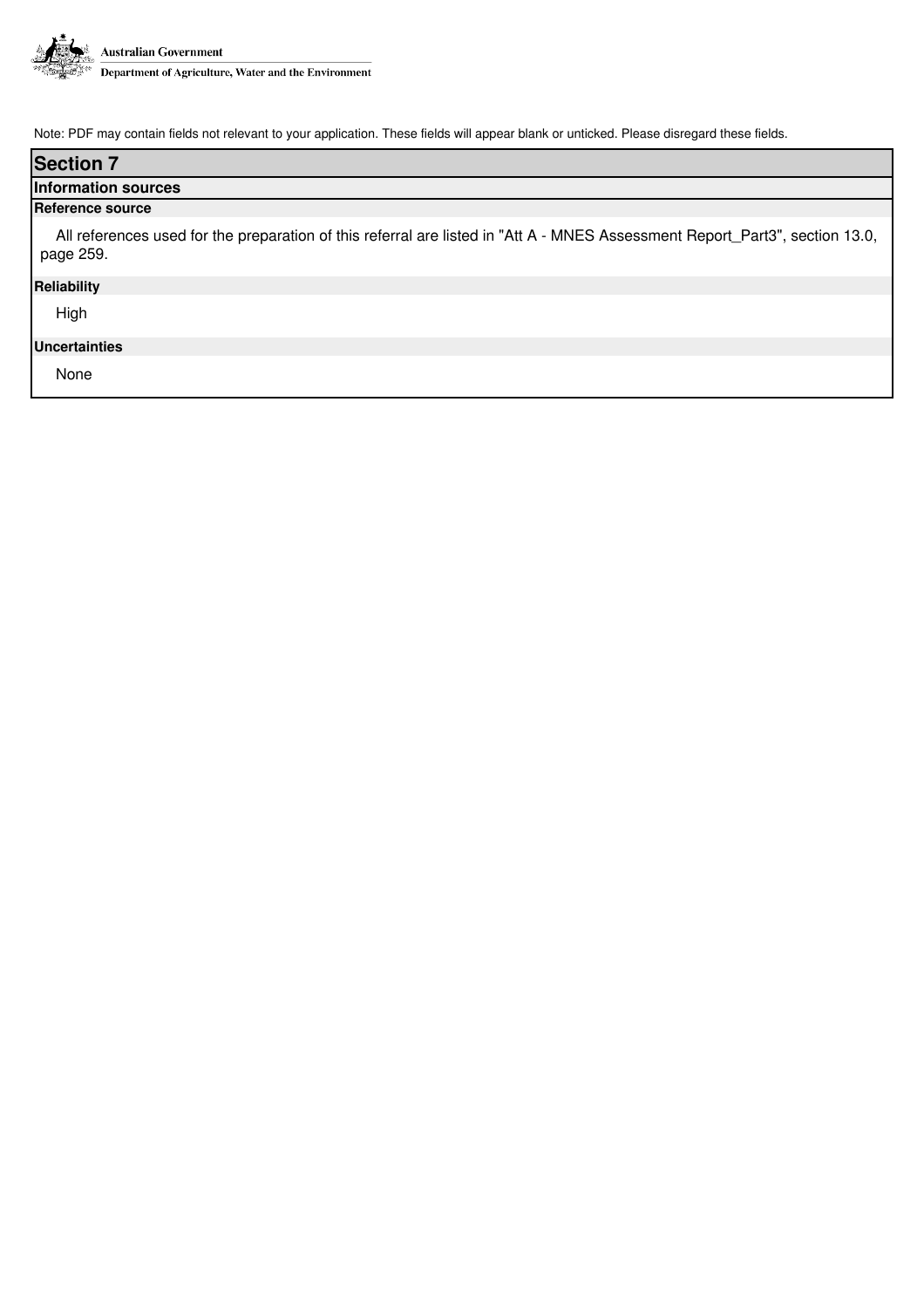

| <b>Section 8</b>                                                     |  |  |  |  |
|----------------------------------------------------------------------|--|--|--|--|
| <b>Proposed alternatives</b>                                         |  |  |  |  |
| Do you have any feasible alternatives to taking the proposed action? |  |  |  |  |
| Yes<br>No                                                            |  |  |  |  |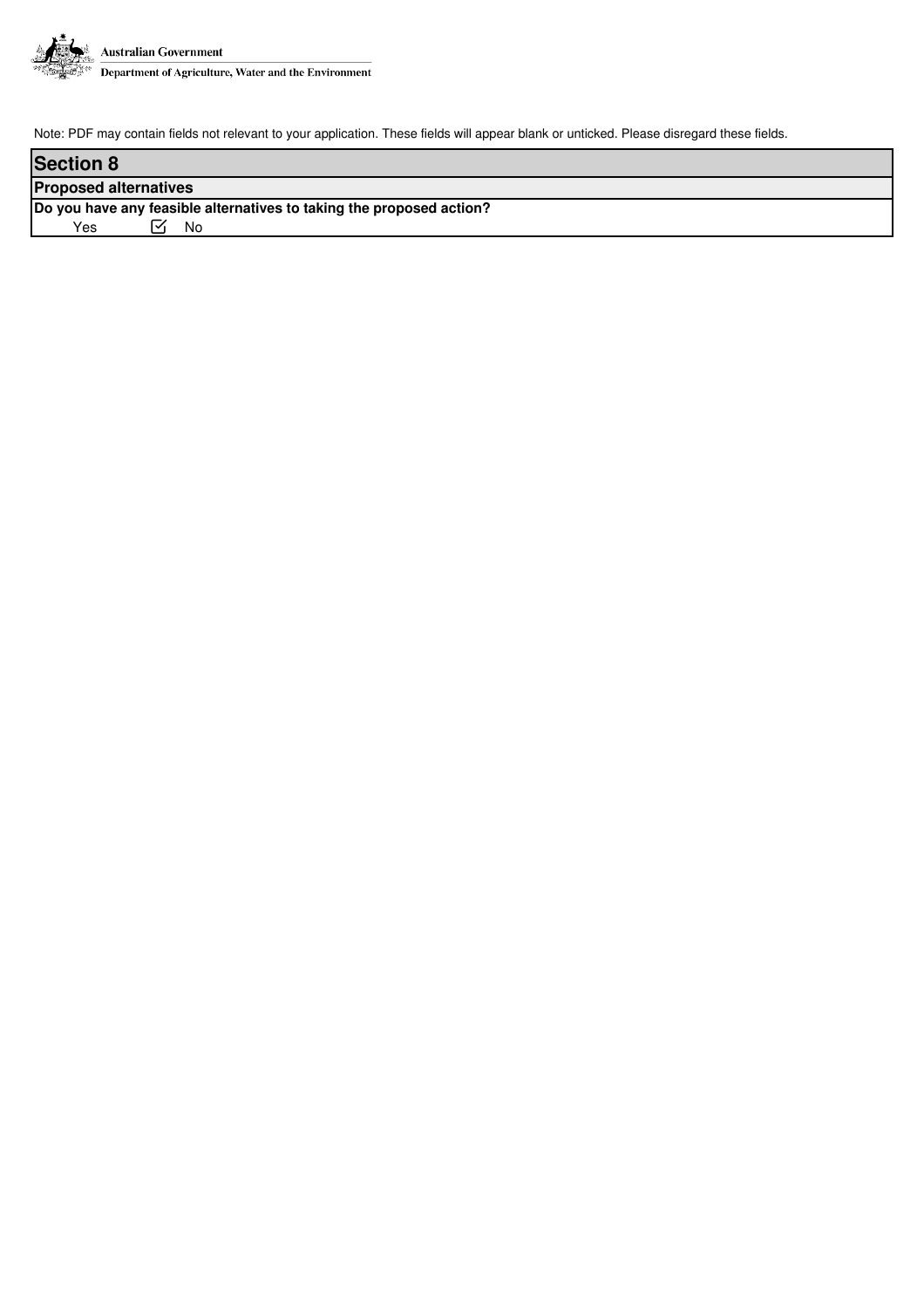

| <b>Section 9</b>                                                                                                                                                                                                                                                                                                               |                                                            |  |  |  |
|--------------------------------------------------------------------------------------------------------------------------------------------------------------------------------------------------------------------------------------------------------------------------------------------------------------------------------|------------------------------------------------------------|--|--|--|
| Person proposing the action                                                                                                                                                                                                                                                                                                    |                                                            |  |  |  |
| 9.1.1 Is the person proposing the action an organisation or business?                                                                                                                                                                                                                                                          |                                                            |  |  |  |
| ☑<br>Yes<br><b>No</b>                                                                                                                                                                                                                                                                                                          |                                                            |  |  |  |
| Organisation                                                                                                                                                                                                                                                                                                                   |                                                            |  |  |  |
| Organisation name (as registered for ABN/ACN)                                                                                                                                                                                                                                                                                  | Chalumbin Wind Farm Pty Ltd                                |  |  |  |
| <b>Business name</b>                                                                                                                                                                                                                                                                                                           |                                                            |  |  |  |
| <b>ABN</b>                                                                                                                                                                                                                                                                                                                     |                                                            |  |  |  |
| <b>ACN</b>                                                                                                                                                                                                                                                                                                                     | 646785962                                                  |  |  |  |
| <b>Business address</b>                                                                                                                                                                                                                                                                                                        | Level 11, 75 Miller St, North Sydney, 2060, NSW, Australia |  |  |  |
| <b>Postal address</b>                                                                                                                                                                                                                                                                                                          |                                                            |  |  |  |
| Main Phone number                                                                                                                                                                                                                                                                                                              | 0284567401                                                 |  |  |  |
| <b>IFax</b>                                                                                                                                                                                                                                                                                                                    |                                                            |  |  |  |
| <b>Primary email address</b>                                                                                                                                                                                                                                                                                                   | p.stangroom@epuron.com.au                                  |  |  |  |
| <b>Secondary email address</b>                                                                                                                                                                                                                                                                                                 |                                                            |  |  |  |
| 9.1.2 I qualify for exemption from fees under Regulation 5.23(1)(ii) of the EPBC Regulations because I am:                                                                                                                                                                                                                     |                                                            |  |  |  |
| Small business<br>$\Box$                                                                                                                                                                                                                                                                                                       |                                                            |  |  |  |
| ☑<br>Not applicable                                                                                                                                                                                                                                                                                                            |                                                            |  |  |  |
| 9.1.2.2 I would like to apply for a waiver of full or partial fees under Regulation 5.21A of the EPBC Regulations<br>Yes<br>⊺∡<br>No.                                                                                                                                                                                          |                                                            |  |  |  |
| 9.1.3 Contact (for an organisation - the contact details of the person authorised to sign on behalf of the organisation)                                                                                                                                                                                                       |                                                            |  |  |  |
| <b>First name</b>                                                                                                                                                                                                                                                                                                              | Paul                                                       |  |  |  |
| Last name                                                                                                                                                                                                                                                                                                                      | Stangroom                                                  |  |  |  |
| Job title                                                                                                                                                                                                                                                                                                                      | Development Director                                       |  |  |  |
| <b>Phone</b>                                                                                                                                                                                                                                                                                                                   |                                                            |  |  |  |
| <b>Mobile</b>                                                                                                                                                                                                                                                                                                                  | 0448663441                                                 |  |  |  |
| Fax                                                                                                                                                                                                                                                                                                                            |                                                            |  |  |  |
| Email                                                                                                                                                                                                                                                                                                                          | p.stangroom@epuron.com.au                                  |  |  |  |
| <b>Primary address</b>                                                                                                                                                                                                                                                                                                         | Level 11, 75 Miller Street, North Sydney, 2060, NSW,       |  |  |  |
|                                                                                                                                                                                                                                                                                                                                | Australia                                                  |  |  |  |
| <b>Address</b>                                                                                                                                                                                                                                                                                                                 |                                                            |  |  |  |
| Declaration: Person proposing the action (To be signed by the person at 9.1.3)                                                                                                                                                                                                                                                 |                                                            |  |  |  |
| Paul Stangroom                                                                                                                                                                                                                                                                                                                 | , declare that                                             |  |  |  |
| to the best of my knowledge the information I have given on, or attached to the EPBC Act Referral is complete, current and<br>correct. I understand that giving false or misleading information is a serious offence. I declare that I am not taking the action on<br>behalf or for the benefit of any other person or entity. |                                                            |  |  |  |
|                                                                                                                                                                                                                                                                                                                                |                                                            |  |  |  |
| I <sub>I.</sub> Paul Stangroom                                                                                                                                                                                                                                                                                                 | , the person                                               |  |  |  |
| proposing the action, consent to the designation of Chalumbin Wind Farm Pty Ltd<br>as the proponent for the                                                                                                                                                                                                                    |                                                            |  |  |  |
| purposes of the action described in this EPBC Act Referral.                                                                                                                                                                                                                                                                    |                                                            |  |  |  |
|                                                                                                                                                                                                                                                                                                                                |                                                            |  |  |  |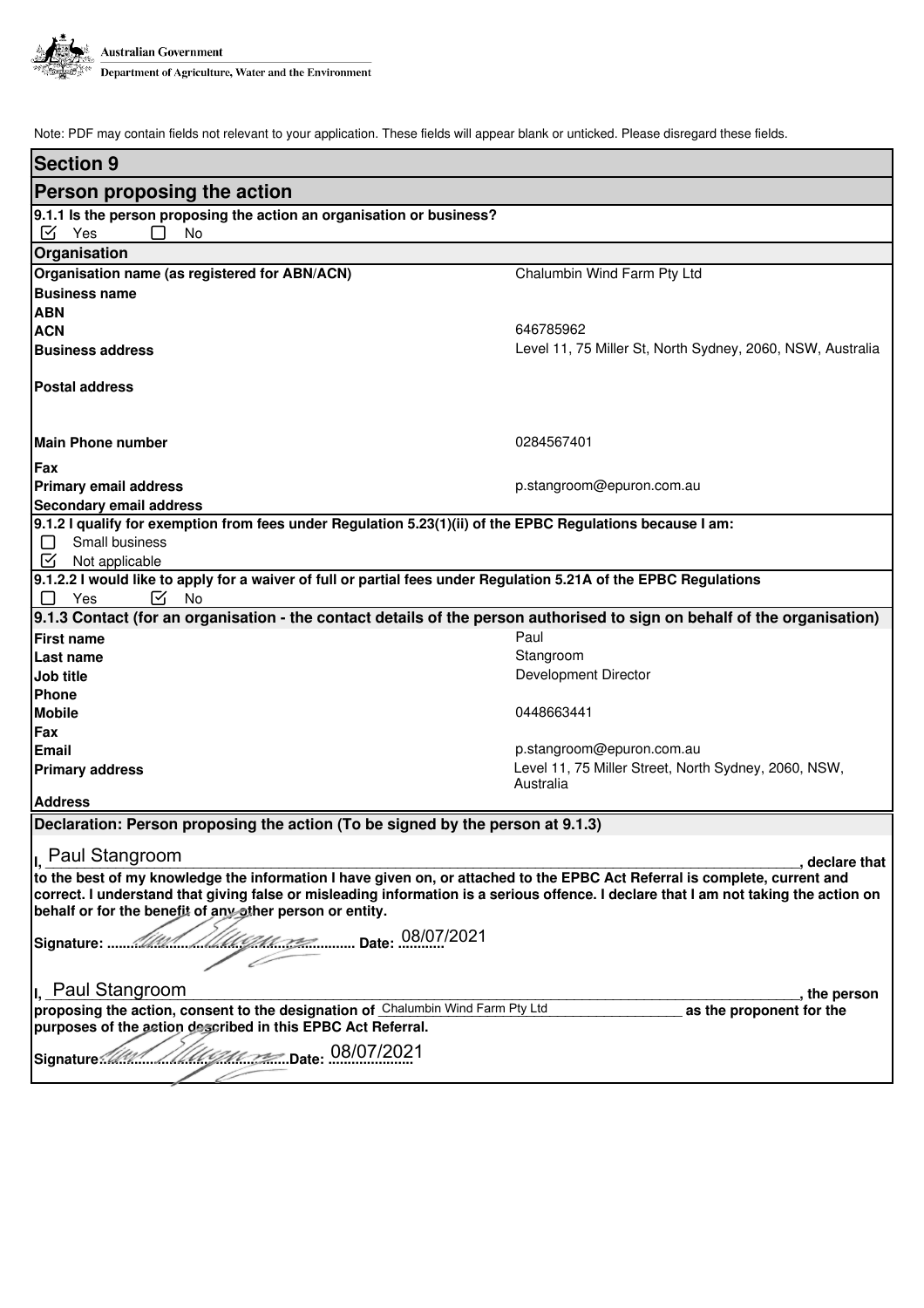

| <b>Proposed designated proponent</b>                                                                                                                        |                                                                   |  |  |  |  |
|-------------------------------------------------------------------------------------------------------------------------------------------------------------|-------------------------------------------------------------------|--|--|--|--|
| 9.2.1 Is the proposed designated proponent an organisation or business?                                                                                     |                                                                   |  |  |  |  |
| Yes<br>☑<br><b>No</b>                                                                                                                                       |                                                                   |  |  |  |  |
| Organisation                                                                                                                                                |                                                                   |  |  |  |  |
| Organisation name (as registered for ABN/ACN)                                                                                                               | Chalumbin Wind Farm Pty Ltd                                       |  |  |  |  |
| <b>Business name</b>                                                                                                                                        |                                                                   |  |  |  |  |
| <b>ABN</b>                                                                                                                                                  |                                                                   |  |  |  |  |
| <b>ACN</b>                                                                                                                                                  | 646785962                                                         |  |  |  |  |
| <b>Business address</b>                                                                                                                                     | Level 11, 75 Miller Street, North Sydney, 2060, NSW,<br>Australia |  |  |  |  |
| <b>Postal address</b>                                                                                                                                       |                                                                   |  |  |  |  |
| Main Phone number                                                                                                                                           | 0284567401                                                        |  |  |  |  |
| <b>Fax</b>                                                                                                                                                  |                                                                   |  |  |  |  |
| <b>Primary email address</b>                                                                                                                                | p.stangroom@epuron.com.au                                         |  |  |  |  |
| <b>Secondary email address</b>                                                                                                                              |                                                                   |  |  |  |  |
| 9.2.2 Contact (for an organisation - the contact details of the person authorised to sign on behalf of the organisation)                                    |                                                                   |  |  |  |  |
| <b>First name</b>                                                                                                                                           | Paul                                                              |  |  |  |  |
| <b>Last name</b>                                                                                                                                            | Stangroom                                                         |  |  |  |  |
| Job title                                                                                                                                                   | Development Director                                              |  |  |  |  |
| <b>Phone</b>                                                                                                                                                | 0448663441                                                        |  |  |  |  |
| <b>Mobile</b>                                                                                                                                               |                                                                   |  |  |  |  |
| <b>Fax</b>                                                                                                                                                  |                                                                   |  |  |  |  |
| Email                                                                                                                                                       | p.stangroom@epuron.com.au                                         |  |  |  |  |
| <b>Primary address</b>                                                                                                                                      | Level 11, 75 Miller Street, North Sydney, 2060, NSW,              |  |  |  |  |
|                                                                                                                                                             | Australia                                                         |  |  |  |  |
| <b>Address</b>                                                                                                                                              |                                                                   |  |  |  |  |
| <b>Declaration: Proposed Designated Proponent</b>                                                                                                           |                                                                   |  |  |  |  |
| Paul Stangroom<br>.the                                                                                                                                      |                                                                   |  |  |  |  |
| proposed designated proponent, consent to the designation of<br>myself as the proponent for the purposes of the action described in this EPBC Act Referral. |                                                                   |  |  |  |  |
| Signature:                                                                                                                                                  |                                                                   |  |  |  |  |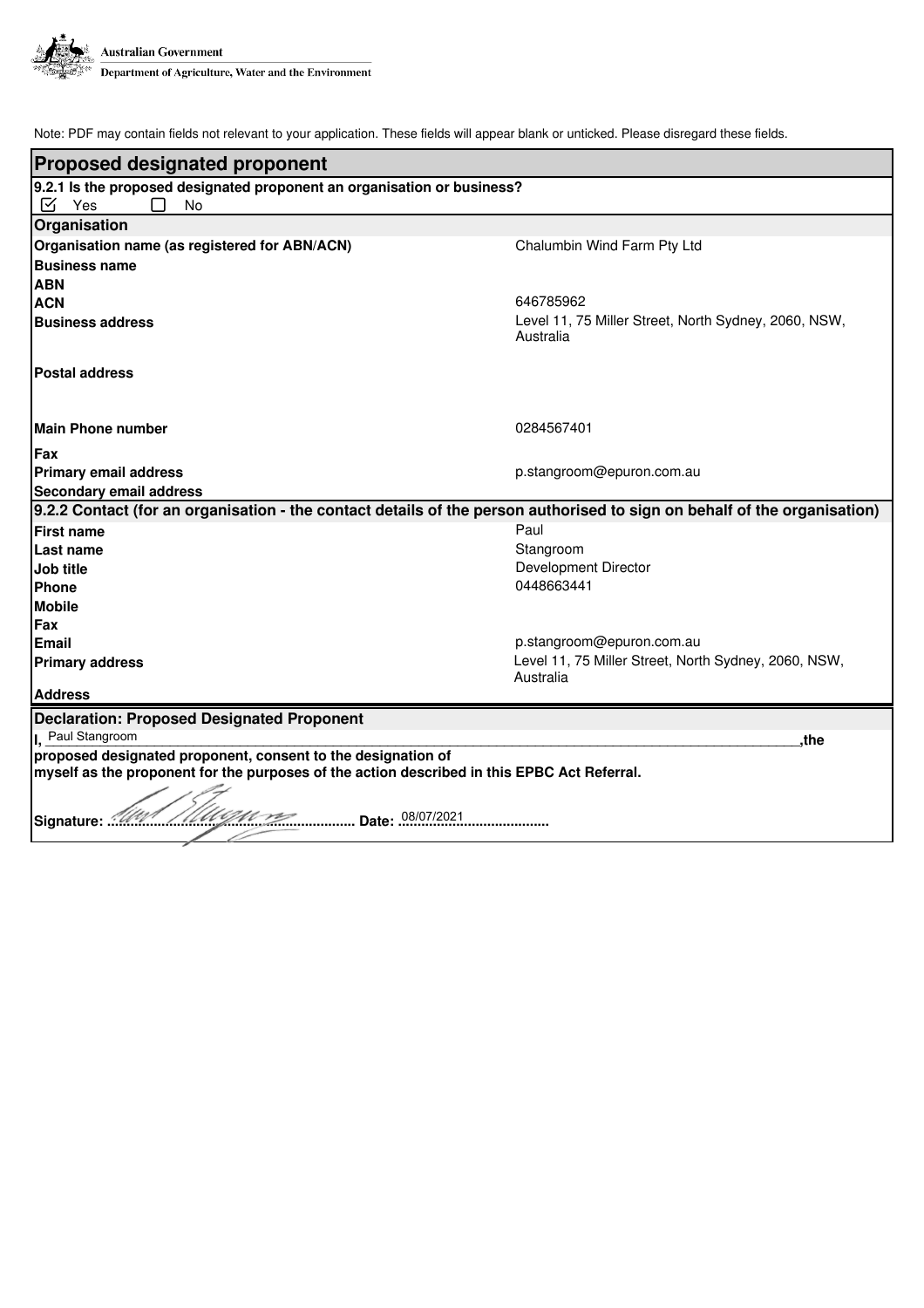

| Referring party (person preparing the information)                                                                                 |                                                                                    |  |  |  |
|------------------------------------------------------------------------------------------------------------------------------------|------------------------------------------------------------------------------------|--|--|--|
| 9.3.1 Is the referring party an organisation or a business?                                                                        |                                                                                    |  |  |  |
| ⊠<br>Yes<br><b>No</b>                                                                                                              |                                                                                    |  |  |  |
| Organisation                                                                                                                       |                                                                                    |  |  |  |
| Organisation name (as registered for ABN/ACN)                                                                                      | ATTEXO GROUP PTY LTD                                                               |  |  |  |
| <b>Business name</b>                                                                                                               |                                                                                    |  |  |  |
| <b>ABN</b>                                                                                                                         | 75637138008                                                                        |  |  |  |
| <b>ACN</b>                                                                                                                         |                                                                                    |  |  |  |
| <b>Business address</b>                                                                                                            | Ground Floor, 108 Wickham Street, Fortitude Valley, 4006,<br>Queensland, Australia |  |  |  |
| <b>Postal address</b>                                                                                                              |                                                                                    |  |  |  |
| Main Phone number                                                                                                                  | 0402645874                                                                         |  |  |  |
| <b>Fax</b>                                                                                                                         |                                                                                    |  |  |  |
| <b>Primary email address</b>                                                                                                       | chris.cantwell@attexo.com.au                                                       |  |  |  |
| <b>Secondary email address</b>                                                                                                     |                                                                                    |  |  |  |
| 9.3.2 Contact (for an organisation - the contact details of the person authorised to sign on behalf of the organisation)           |                                                                                    |  |  |  |
| <b>First name</b>                                                                                                                  | Chris                                                                              |  |  |  |
| Last name                                                                                                                          | Cantwell<br>Partner & Principal Consultant, CEnvP                                  |  |  |  |
| Job title<br><b>Phone</b>                                                                                                          | 0402645874                                                                         |  |  |  |
| <b>Mobile</b>                                                                                                                      |                                                                                    |  |  |  |
| <b>Fax</b>                                                                                                                         |                                                                                    |  |  |  |
| <b>Email</b>                                                                                                                       | chris.cantwell@attexo.com.au                                                       |  |  |  |
| <b>Primary address</b>                                                                                                             | Ground Floor, 108 Wickham Street, Fortitude Valley, 4006,<br>Queensland, Australia |  |  |  |
| <b>Address</b>                                                                                                                     |                                                                                    |  |  |  |
| Declaration: Referring party (person preparing the information)                                                                    |                                                                                    |  |  |  |
| Chris Cantwell________, declare that to the best of my knowledge the information I have given on, or attached to this              |                                                                                    |  |  |  |
| EPBC Act Referral is complete, current and correct. I understand that giving false or misleading information is a serious offence. |                                                                                    |  |  |  |
|                                                                                                                                    |                                                                                    |  |  |  |
|                                                                                                                                    |                                                                                    |  |  |  |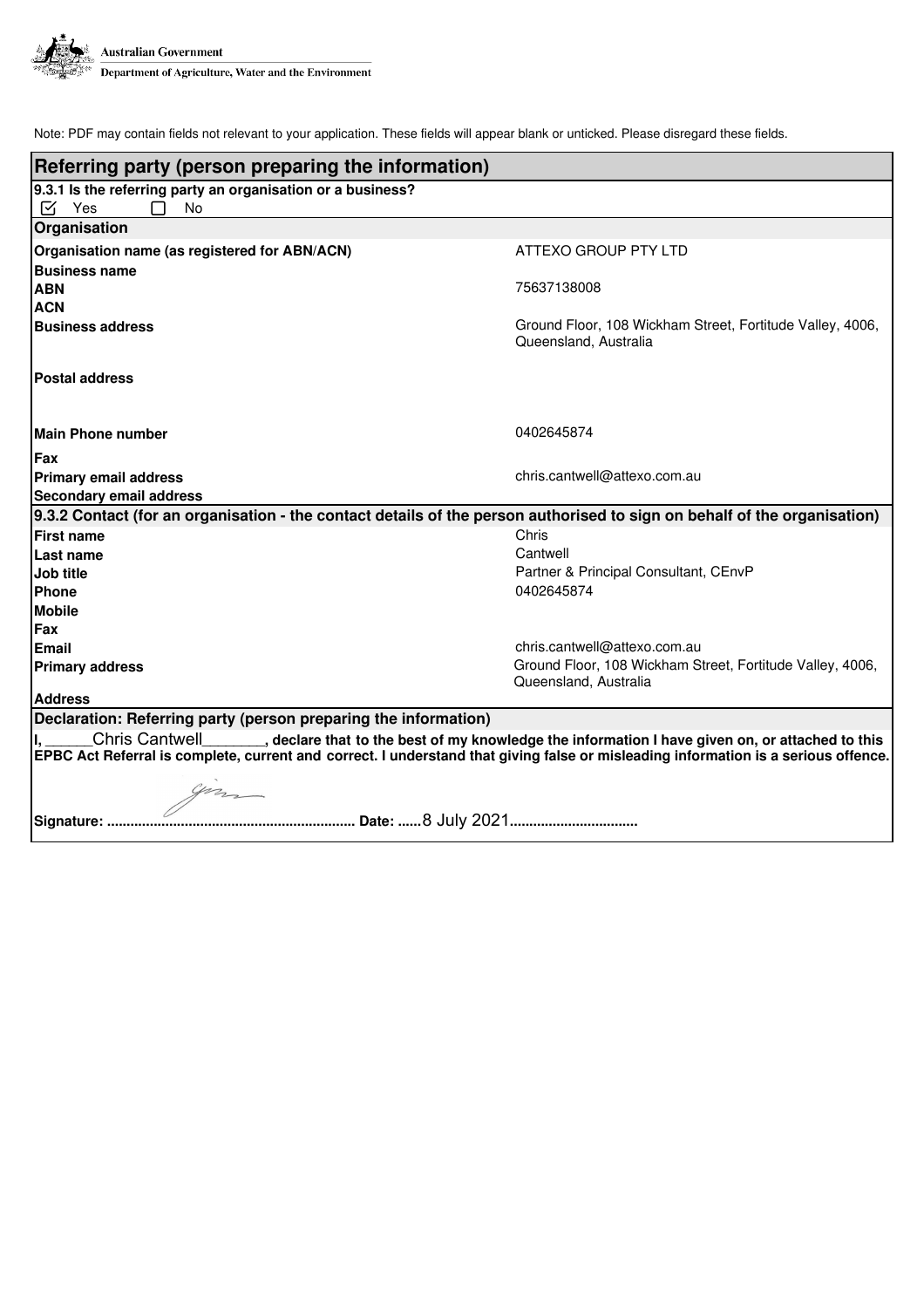

Г

| <b>Appendix A</b>                |                                          |  |  |  |
|----------------------------------|------------------------------------------|--|--|--|
| <b>Attachment</b>                |                                          |  |  |  |
| <b>Document Type</b>             | <b>File Name</b>                         |  |  |  |
| action_area_images               | Att C - Project Footprint.kml            |  |  |  |
| supporting_tech_reports          | Att A - MNES Assessment Report_Part1.pdf |  |  |  |
| supporting_tech_reports          | Att A - MNES Assessment Report_Part2.pdf |  |  |  |
| supporting_tech_reports          | Att A - MNES Assessment Report_Part3.pdf |  |  |  |
| hydro_investigation_files        | Att B - Flood Assessment Report.pdf      |  |  |  |
| <b>Appendix B</b>                |                                          |  |  |  |
| <b>Coordinates</b>               |                                          |  |  |  |
| Area <sub>1</sub>                |                                          |  |  |  |
| -17.730677795339,145.42223867008 |                                          |  |  |  |
| -17.730690999475,145.42223500002 |                                          |  |  |  |
| -17.733494999463,145.41644699998 |                                          |  |  |  |
| -17.745744999476,145.41518400002 |                                          |  |  |  |
| -17.746138999417,145.415143      |                                          |  |  |  |
| -17.755177999478,145.414211      |                                          |  |  |  |
| -17.755688999471,145.41883500002 |                                          |  |  |  |
| -17.755689033305,145.41883509616 |                                          |  |  |  |
| -17.755689023215,145.4188350101  |                                          |  |  |  |
| -17.75628299942,145.41908700003  |                                          |  |  |  |
| -17.757109999448,145.41964200001 |                                          |  |  |  |
| -17.75750899944,145.41980300003  |                                          |  |  |  |
| -17.758313999446,145.41988299999 |                                          |  |  |  |
| -17.759013999476,145.41917       |                                          |  |  |  |
| -17.759218999457,145.41891299998 |                                          |  |  |  |
| -17.75989899944,145.41861200001  |                                          |  |  |  |
| -17.760354999419,145.41807299999 |                                          |  |  |  |
| -17.760450999475,145.41743700004 |                                          |  |  |  |
| -17.760346999446,145.41630500002 |                                          |  |  |  |
| -17.760420999482,145.41540999996 |                                          |  |  |  |
| -17.760810999475,145.41468200002 |                                          |  |  |  |
| -17.761583999437,145.41409800004 |                                          |  |  |  |
| -17.762217999481,145.41396200001 |                                          |  |  |  |
| -17.762733999447,145.41441399996 |                                          |  |  |  |
| -17.76325299949,145.41451299998  |                                          |  |  |  |
| -17.763570999421,145.41428000003 |                                          |  |  |  |
| -17.763845999413,145.41385699998 |                                          |  |  |  |
| -17.764615999453,145.41365100001 |                                          |  |  |  |
| -17.765503999416,145.41281000002 |                                          |  |  |  |
| -17.76654599945,145.41251099997  |                                          |  |  |  |
| -17.767248999479,145.41216400005 |                                          |  |  |  |
| -17.767615999425,145.41138899997 |                                          |  |  |  |
| -17.767893999417,145.41056600003 |                                          |  |  |  |
| -17.768415999459,145.41026299996 |                                          |  |  |  |
| -17.769024999482,145.41038599996 |                                          |  |  |  |
| -17.769521999426,145.41048499997 |                                          |  |  |  |
| -17.770088999459,145.41022999996 |                                          |  |  |  |
| -17.771108999471,145.40983699999 |                                          |  |  |  |
| -17.772109999461,145.40894900004 |                                          |  |  |  |
| -17.77206799947,145.40850100001  |                                          |  |  |  |
| -17.771684999424,145.408309      |                                          |  |  |  |
| -17.77132599945,145.40804699996  |                                          |  |  |  |
| -17.771014999465,145.40729000003 |                                          |  |  |  |
| -17.771407999458,145.40620899997 |                                          |  |  |  |
| -17.771819999472,145.405504      |                                          |  |  |  |
| -17.772050999422,145.40489300005 |                                          |  |  |  |
| -17.772055999473,145.40413900003 |                                          |  |  |  |
|                                  |                                          |  |  |  |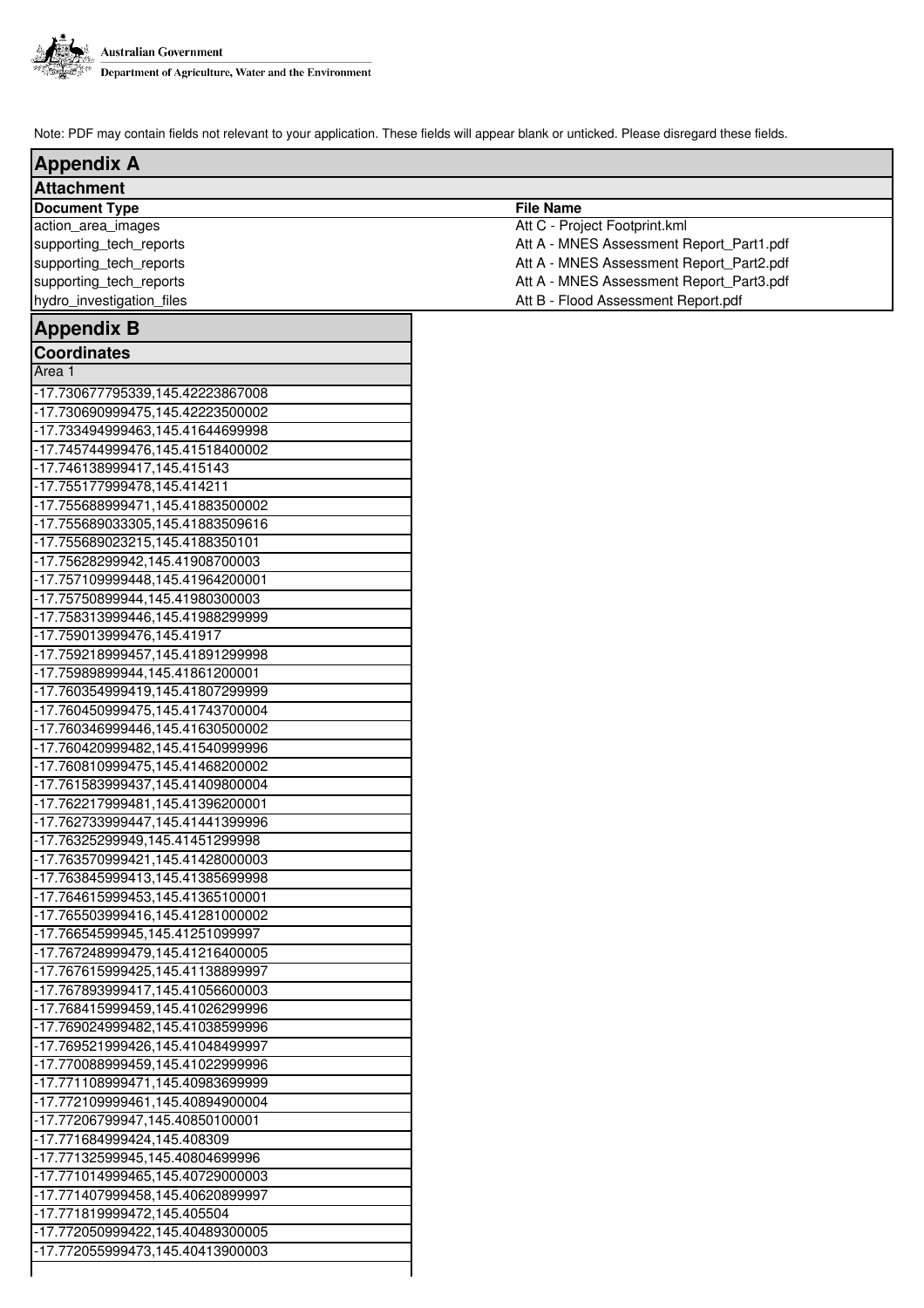

| -17.77165499943,145.403475       |
|----------------------------------|
| -17.771274999461,145.40285900003 |
| -17.771413999457,145.402507      |
| -17.771889999483,145.40220400003 |
| -17.772295999421,145.40232500002 |
| -17.773329999482,145.40306399999 |
| -17.774094999471,145.40358899997 |
| -17.77493099942,145.40352499997  |
| -17.77565599947,145.40336599996  |
| -17.776240999421,145.40363       |
| -17.776670999431,145.40351500003 |
| -17.776969999418,145.40290499998 |
| -17.777402999428,145.40248400003 |
| -17.777695999416,145.40253399999 |
| -17.778035999446,145.40234799999 |
| -17.778176999416,145.40171199996 |
| -17.778451999486,145.40124299996 |
| -17.779134999467,145.40058799996 |
| -17.780315999418,145.39977200004 |
| -17.781022999472,145.39890499996 |
| -17.781909999487,145.39820500002 |
| -17.782815999446,145.39788199998 |
| -17.783673999416,145.39805400003 |
| -17.784646999464,145.39789700003 |
| -17.785033999458,145.397546      |
| -17.786208999488,145.39750899999 |
| -17.786931999487,145.39749100003 |
| -17.787319999429,145.39709299996 |
| -17.787390999465,145.39662200004 |
| -17.787623999466,145.395704      |
| -17.788348999439,145.39545       |
| -17.789794999436,145.39553299996 |
| -17.790784999455,145.39608300002 |
| -17.791887999423,145.39668100003 |
| -17.793081999475,145.39711500002 |
| -17.793986999486,145.39695700002 |
| -17.794619999427,145.39703299997 |
| -17.795956999422,145.396454      |
| -17.796571999444,145.39586900003 |
| -17.796779999425,145.39528100004 |
| -17.796967999436,145.394363      |
| -17.796925999445,145.39389099999 |
| -17.796566999471,145.393582      |
| -17.796118999465,145.39306000003 |
| -17.795830999449,145.39223199998 |
| -17.795971999419,145.39159600004 |
| -17.796360999464,145.39096300001 |
| -17.796773999426,145.39007000005 |
| -17.796777999451,145.389527      |
| -17.796599999464,145.389149      |
| -17.795856999418,145.38876599997 |
| -17.795386999468,145.388244      |
|                                  |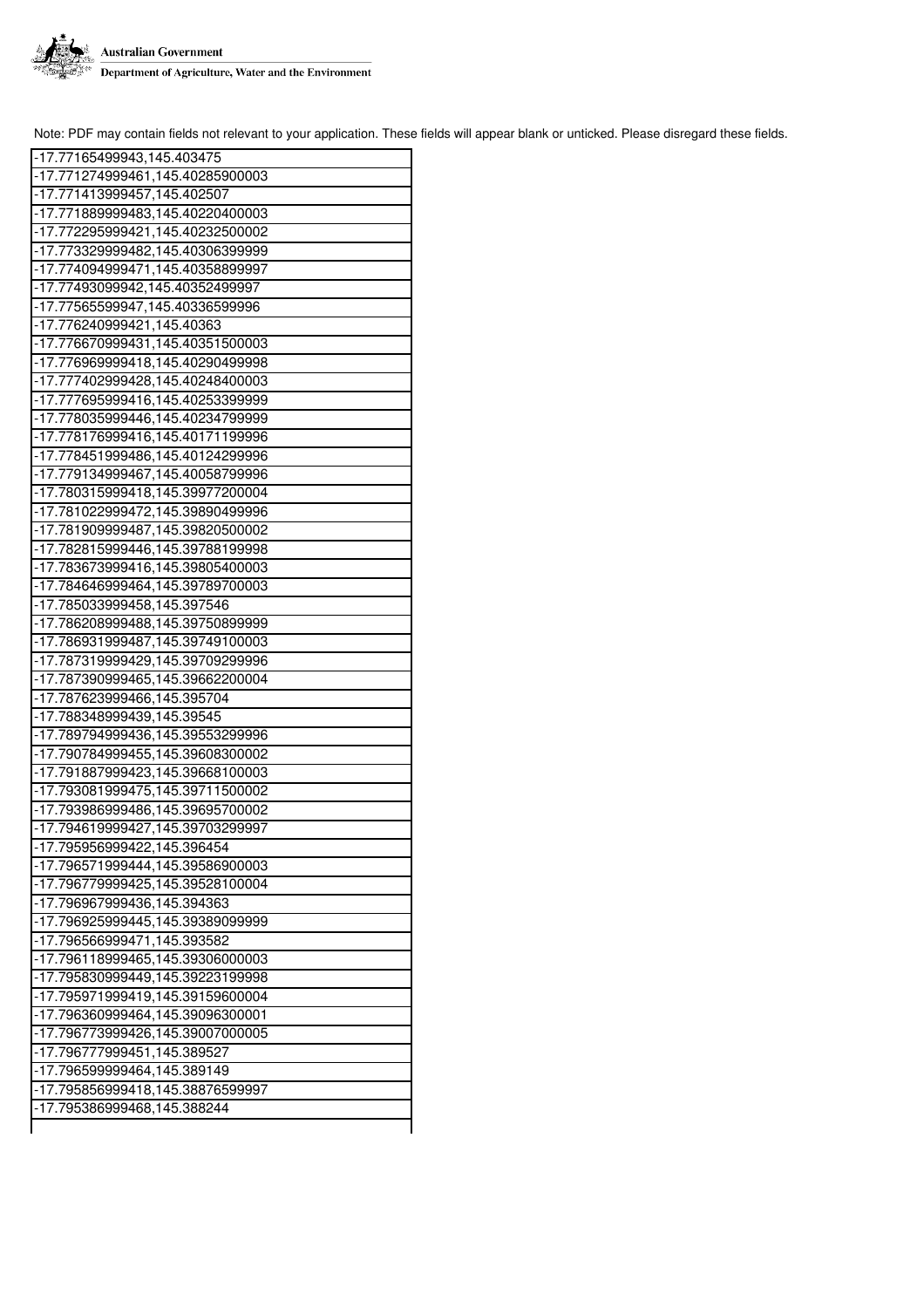

| -17.794893999471,145.38765       |
|----------------------------------|
| -17.794265999426,145.38703200001 |
| -17.793660999427,145.38629599996 |
| -17.793663999427,145.38591900004 |
| -17.793599999415,145.38544700003 |
| -17.793624999435,145.385093      |
| -17.793877999484,145.38457600004 |
| -17.794000999457,145.38318599999 |
| -17.794216999488,145.38156099998 |
| -17.794064999469,145.38078099998 |
| -17.793961999466,145.37936500004 |
| -17.794102999435,145.37873       |
| -17.794493999454,145.37781399998 |
| -17.794473999484,145.37741299999 |
| -17.794135999428,145.37736300003 |
| -17.793728999464,145.37728899999 |
| -17.793369999413,145.37698       |
| -17.792990999469,145.376293      |
| -17.792452999482,145.375793      |
| -17.792004999475,145.37527100002 |
| -17.791715999434,145.374608      |
| -17.791467999436,145.37451199999 |
| -17.790766999459,145.374577      |
| -17.790203999451,145.37431299996 |
| -17.789957999427,145.37393500004 |
| -17.789896999414,145.37296700004 |
| -17.789650999468,145.37268200003 |
| -17.789339999483,145.37202       |
| -17.789075999463,145.37102700002 |
| -17.788715999463,145.37081200003 |
| -17.788306999448,145.37109200003 |
| -17.787831999447,145.37118200002 |
| -17.787539999485,145.37096800003 |
| -17.787250999444,145.37030500001 |
| -17.786213999461,145.36987300002 |
| -17.785627999485,145.36968       |
| -17.785337999418,145.36922899997 |
| -17.785021999461,145.36920299998 |
| -17.784589999476,145.36950599996 |
| -17.784183999461,145.36936199999 |
| -17.78384999943,145.36879399997  |
| -17.783491999481,145.36831900004 |
| -17.783060999445,145.36845699999 |
| -17.782762999484,145.36904499998 |
| -17.782444999475,145.369301      |
| -17.781631999418,145.36919999997 |
| -17.781204999485,145.36884400003 |
| -17.780641999477,145.36865100001 |
| -17.779916999427,145.36885699998 |
| -17.779464999473,145.36890100001 |
| -17.779037999462,145.36859100002 |
| -17.778657999415,145.36797500004 |
|                                  |
|                                  |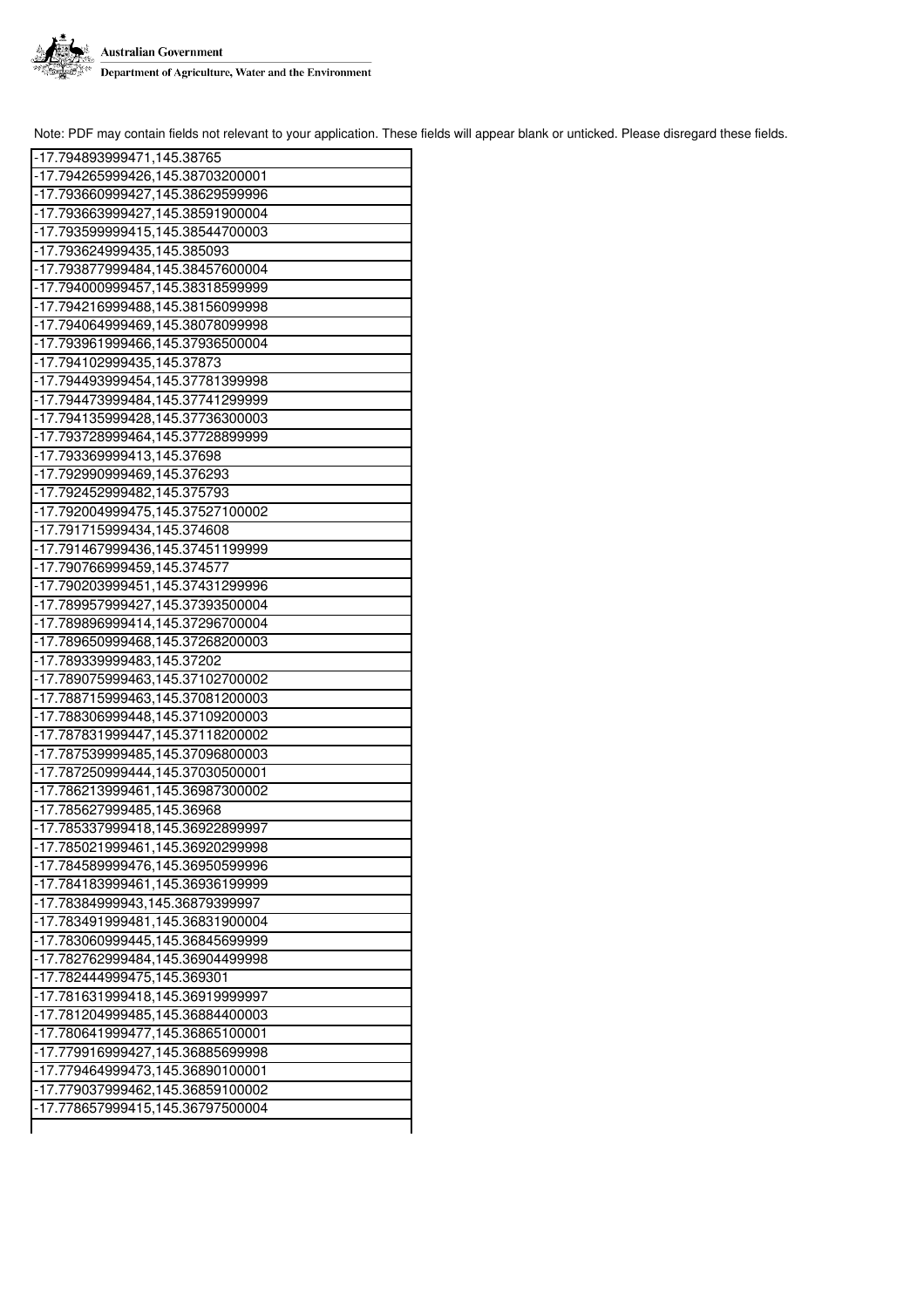

| -17.778140999423,145.367617      |
|----------------------------------|
| -17.777849999487,145.36723799999 |
| -17.777286999479,145.36697400003 |
| -17.776881999489,145.366711      |
| -17.776408999462,145.36659       |
| -17.776180999434,145.366871      |
| -17.776064999485,145.36719999997 |
| -17.775452999462,145.367431      |
| -17.774478999466,145.36780099999 |
| -17.774293999454,145.36831800004 |
| -17.773697999454,145.36944499996 |
| -17.773035999468,145.37033600001 |
| -17.772851999482,145.37078200004 |
| -17.772530999474,145.371299      |
| -17.772456999438,145.37214700001 |
| -17.771776999456,145.372519      |
| -17.771143999438,145.37246700004 |
| -17.770309999463,145.37215400003 |
| -17.769859999483,145.371891      |
| -17.769296999475,145.37169799998 |
| -17.768802999453,145.37122199996 |
| -17.768467999473,145.37070099998 |
| -17.768563999453,145.36999400001 |
| -17.768411999434,145.36921500002 |
| -17.768324999453,145.368649      |
|                                  |
| -17.768398999488,145.36782399997 |
| -17.76829199946,145.36704499997  |
|                                  |
| -17.768385999465,145.366622      |
| -17.768505999439,145.36560899997 |
| -17.76883499942,145.36403200001  |
| -17.76924799946,145.36311499998  |
| -17.769207999443,145.36245499996 |
| -17.769236999488,145.36155899999 |
| -17.768991999489,145.36110900004 |
| -17.768161999462,145.36027699998 |
| -17.766837999412,145.359065      |
| -17.766389999483,145.35844900002 |
| -17.766080999473,145.35755000003 |
| -17.765904999459,145.35688800002 |
| -17.766159999482,145.35597099998 |
| -17.76648099949,145.35531299997  |
| -17.767463999484,145.35388299999 |
| -17.76823899942,145.35299300003  |
| -17.769011999459,145.35231499997 |
| -17.769563999417,145.35102200002 |
| -17.769459999466,145.34984300004 |
| -17.768904999431,145.348518      |
| -17.768639999462,145.34755       |
| -17.768649999486,145.3463        |
| -17.768614999442,145.344933      |
| -17.768869999464,145.34394400004 |
| -17.769259999457,145.34326399996 |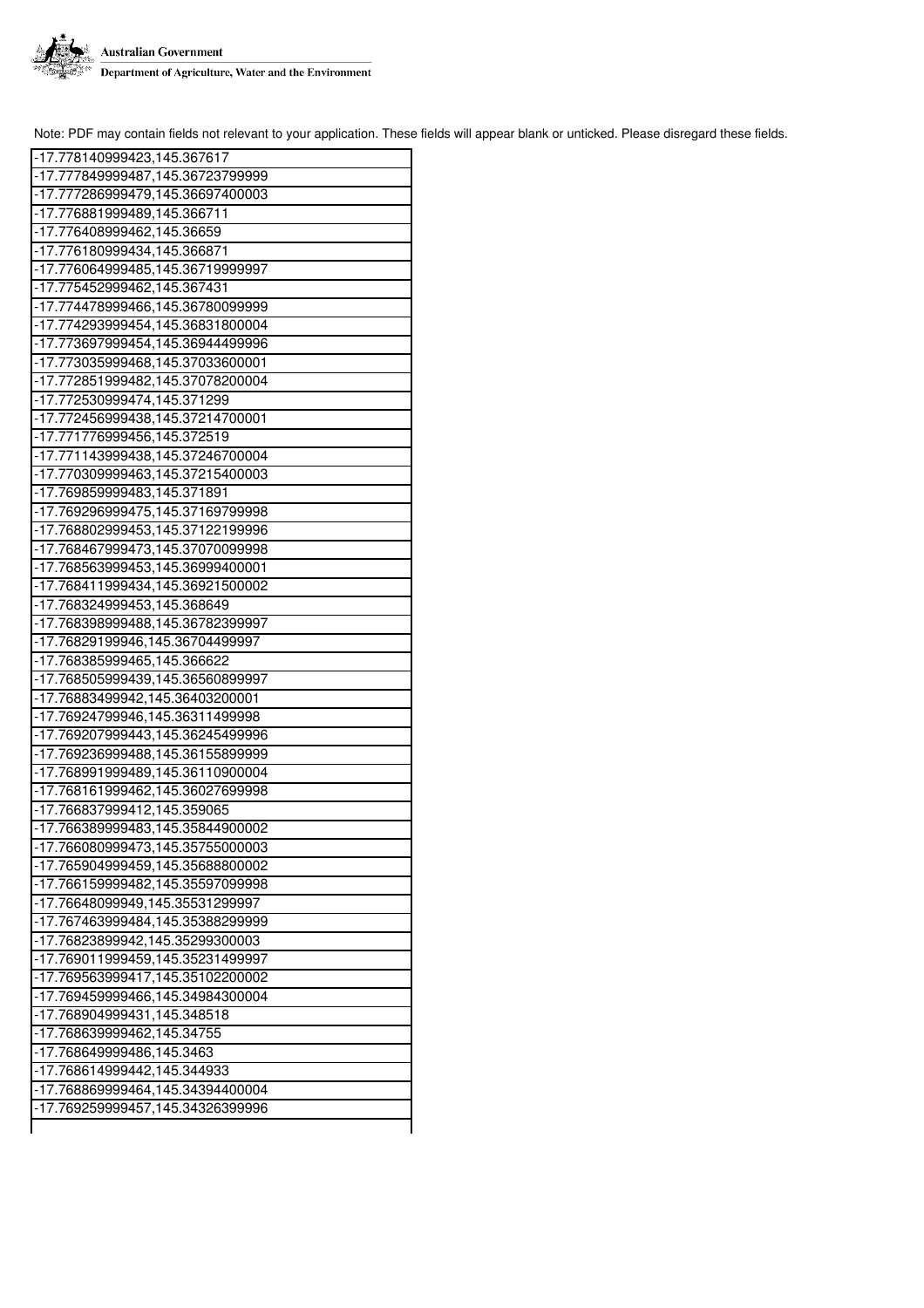

| -17.770305999438,145.34237500001 |
|----------------------------------|
| -17.770738999448,145.341813      |
| -17.770854999474,145.34148399996 |
| -17.771899999429,145.34069       |
| -17.772377999429,145.34017499997 |
| -17.772652999421,145.33973000003 |
| -17.773883999414,145.33823000003 |
| -17.774497999488,145.337786      |
| -17.775403999447,145.33741600002 |
|                                  |
| -17.775989999423,145.33763300001 |
| -17.776620999468,145.33785       |
| -17.77800099948,145.33769500001  |
| -17.77931399948,145.33735200001  |
| -17.78042799942,145.33646399997  |
| -17.781292999414,145.33555100004 |
| -17.781821999481,145.33432900003 |
| -17.782783999479,145.33259199996 |
| -17.783309999469,145.33174699996 |
| -17.783811999464,145.33106699998 |
| -17.784228999451,145.32967900002 |
| -17.784213999454,145.32861800002 |
| -17.78408899943,145.32812200003  |
| -17.783858999428,145.32774300002 |
| -17.783915999415,145.32613999999 |
| -17.784037999441,145.32484400003 |
| -17.783954999485,145.323806      |
| -17.784195999458,145.32182699997 |
| -17.784538999487,145.32123999999 |
| -17.785292999428,145.32013799996 |
|                                  |
| -17.785860999486,145.319718      |
| -17.786248999428,145.319155      |
| -17.786974999426,145.31878300001 |
| -17.788982999483,145.31835100002 |
| -17.789085999486,145.317563      |
| -17.789485999426,145.317096      |
| -17.789568999459,145.31623200003 |
| -17.790047999485,145.31569400001 |
| -17.790499693017,145.31458404526 |
| -17.791243999433,145.312755      |
| -17.791819999464,145.31118000004 |
| -17.79222299948,145.30958500003  |
| -17.789465999456,145.30925499998 |
| -17.786630304332,145.30986770242 |
| -17.783800999414,145.310479      |
| -17.78320599944,145.31060700001  |
| -17.776415999486,145.312073      |
| -17.765196999457,145.31817100004 |
| -17.764803999465,145.31838500003 |
| -17.764609999455,145.31848999997 |
| -17.758216999442,145.321964      |
| -17.748497999476,145.32304599997 |
| -17.681807999475,145.33046999997 |
|                                  |
|                                  |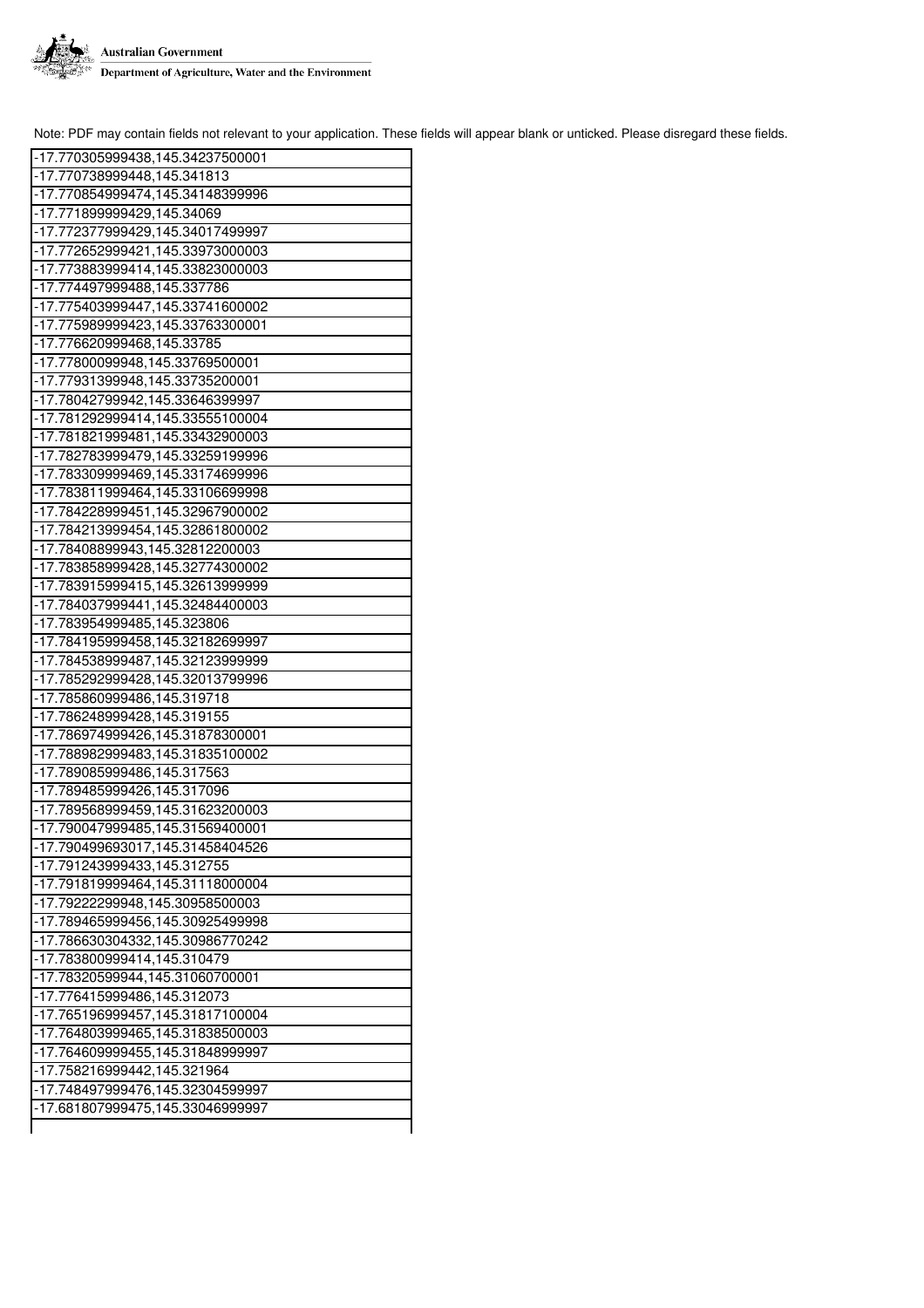

| -17.681715999443,145.33048                                                                                                                                                                                        |
|-------------------------------------------------------------------------------------------------------------------------------------------------------------------------------------------------------------------|
| -17.681625999462,145.33049000002                                                                                                                                                                                  |
| -17.681653999482,145.32999400003                                                                                                                                                                                  |
| -17.681705999419,145.32956899998                                                                                                                                                                                  |
| -17.681731999465,145.32925399997                                                                                                                                                                                  |
| -17.681744999488,145.32892                                                                                                                                                                                        |
| -17.681713999469,145.32868400003                                                                                                                                                                                  |
| -17.681641999485,145.32849200002                                                                                                                                                                                  |
| -17.681455999447,145.32834200004                                                                                                                                                                                  |
| -17.681181999481,145.32816299997                                                                                                                                                                                  |
| -17.680951999479,145.328017                                                                                                                                                                                       |
| -17.680792999436,145.32788399998                                                                                                                                                                                  |
| -17.680626999446,145.32771400003                                                                                                                                                                                  |
| -17.680409999467,145.32756799997                                                                                                                                                                                  |
| -17.680241999426,145.32741099996                                                                                                                                                                                  |
| -17.679973999458,145.32729699999                                                                                                                                                                                  |
| -17.679794999445,145.327114                                                                                                                                                                                       |
| -17.679647999477,145.326985                                                                                                                                                                                       |
| -17.679524999426,145.326768                                                                                                                                                                                       |
| -17.679497999431,145.32653599996                                                                                                                                                                                  |
| -17.679493999484,145.32634300003                                                                                                                                                                                  |
| -17.67945899944,145.32619499997                                                                                                                                                                                   |
| -17.679372999484,145.32604699999                                                                                                                                                                                  |
| -17.679233999489,145.32593200002                                                                                                                                                                                  |
|                                                                                                                                                                                                                   |
| -17.678900999483,145.32576199998                                                                                                                                                                                  |
| -17.678641999436,145.325677                                                                                                                                                                                       |
| -17.678494999467,145.325613                                                                                                                                                                                       |
| -17.678371999416,145.325459                                                                                                                                                                                       |
| -17.678220999423,145.32531200003                                                                                                                                                                                  |
| -17.678115999446,145.32512200002                                                                                                                                                                                  |
| -17.67803299949,145.32491                                                                                                                                                                                         |
| -17.678041999488,145.324677                                                                                                                                                                                       |
| -17.67807799948,145.32448099997                                                                                                                                                                                   |
| -17.678130999443,145.32427800002                                                                                                                                                                                  |
| -17.678105999422,145.324055                                                                                                                                                                                       |
| -17.678082999453,145.32380800001                                                                                                                                                                                  |
| -17.678047999487,145.32353200003                                                                                                                                                                                  |
| -17.677998999471,145.32319                                                                                                                                                                                        |
| -17.677939999432,145.32289199998                                                                                                                                                                                  |
| -17.677895999468,145.32257499997                                                                                                                                                                                  |
| -17.677760999419,145.32229199996                                                                                                                                                                                  |
| -17.67757499946,145.321963                                                                                                                                                                                        |
| -17.677354999481,145.32177900001                                                                                                                                                                                  |
| -17.677219999433,145.32162                                                                                                                                                                                        |
| -17.677125999427,145.32138                                                                                                                                                                                        |
| -17.676964999488.145.32092399997                                                                                                                                                                                  |
|                                                                                                                                                                                                                   |
|                                                                                                                                                                                                                   |
|                                                                                                                                                                                                                   |
|                                                                                                                                                                                                                   |
|                                                                                                                                                                                                                   |
|                                                                                                                                                                                                                   |
| -17.676741999433.145.32063699996<br> -17.676530999453,145.32038999996<br> -17.676464999467,145.32007100003<br> -17.676507999484,145.31973499996<br>-17.676664999475,145.31953<br>-17.676890999452,145.31958699999 |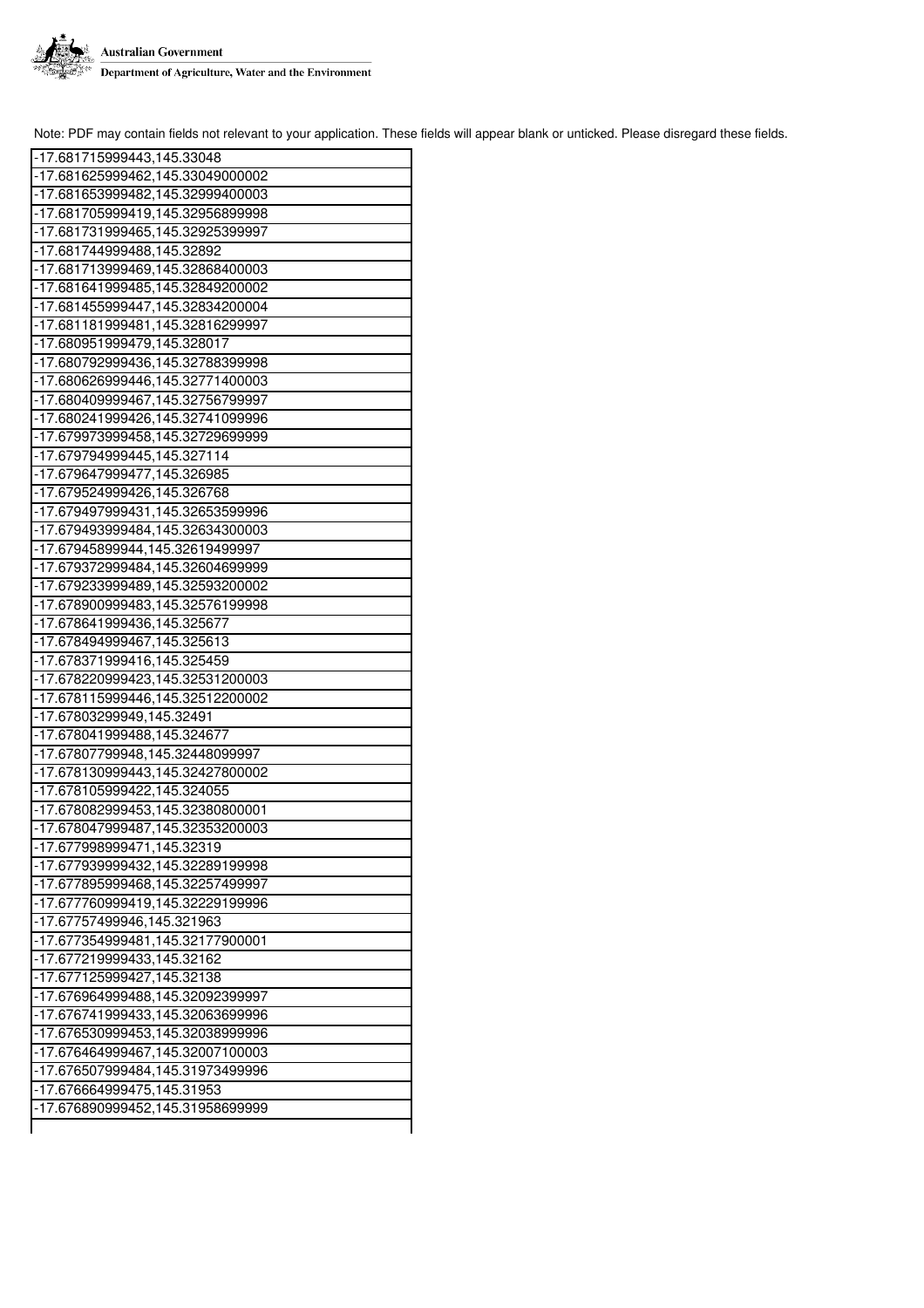

 $\overline{\phantom{a}}$ 

| -17.677097999485,145.31962700001 |
|----------------------------------|
| -17.677247999453,145.31954899997 |
| -17.677317999463,145.319343      |
| -17.677286999444,145.31903400001 |
| -17.677024999475,145.31885999996 |
| -17.676697999468,145.31877499999 |
| -17.676423999424,145.31872800003 |
| -17.676212999444,145.31871499999 |
| -17.676058999451,145.318562      |
| -17.67597499947,145.31812800001  |
| -17.675958999447,145.31798599996 |
| -17.675803999429,145.31805599998 |
| -17.675577999452,145.31810200003 |
| -17.675384999468,145.31811799998 |
| -17.675133999471,145.318123      |
| -17.674865999425,145.31818199999 |
| -17.674572999437,145.31823499996 |
| -17.674418999444,145.31829500004 |
| -17.674185999443,145.31837199999 |
| -17.673931999446,145.318502      |
| -17.673786999452,145.31860999996 |
| -17.673515999484,145.318718      |
| -17.673106999469,145.31899299998 |
| -17.672870999469,145.319031      |
| -17.672314999486,145.31896299999 |
| -17.672045999492,145.31905599999 |
| -17.671748999479,145.31925900003 |
| -17.671323999441,145.31954400004 |
| -17.670846999467,145.31999399999 |
| -17.670586999472,145.320371      |
| -17.670289999458,145.32094500004 |
| -17.670059999456,145.32148899998 |
| -17.669887999468,145.32200900004 |
| -17.669838999452,145.32237800003 |
| -17.669810999433,145.32268700002 |
| -17.669558999487,145.32319       |
| -17.669224999456,145.32356800004 |
| -17.668905999422,145.32381800004 |
| -17.668363999487,145.32385399996 |
| -17.667796999455,145.32393200001 |
| -17.667111999422,145.324025      |
| -17.666631999448,145.32413899998 |
| -17.665932999444,145.32435299996 |
| -17.665541999425,145.32475200004 |
| -17.665106999442,145.32503799996 |
| -17.664650999463,145.32525100003 |
| -17.664214999454,145.325582      |
| -17.663858999479,145.32595399999 |
| -17.663533999446,145.32640000002 |
| -17.663239999432,145.32685199997 |
| -17.662868999461,145.32734599996 |
| -17.662635999459,145.327644      |
|                                  |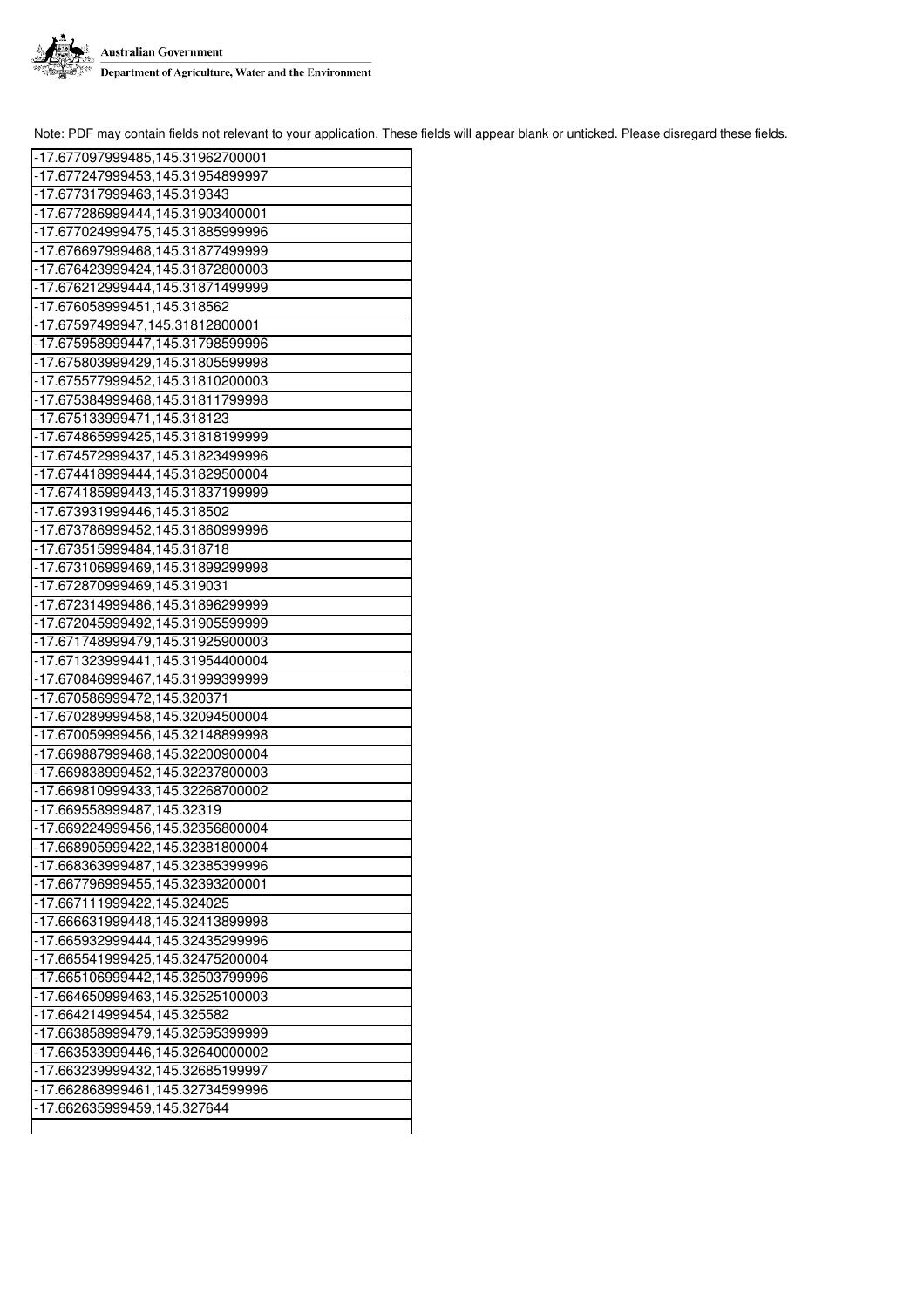

| -17.662281999458,145.32775899998 |
|----------------------------------|
|                                  |
| -17.661900999463,145.32777100001 |
| -17.66155899946,145.32769799998  |
| -17.661287999492,145.32767       |
| -17.661062999463,145.327704      |
| -17.660874999452,145.32813699999 |
| -17.660687999467,145.32868300003 |
| -17.660496999457,145.32917700002 |
| -17.660370999484,145.32967       |
| -17.660115999461,145.33037399996 |
| -17.659989999489,145.33083600003 |
| -17.659884999434,145.33124699996 |
| -17.659647999485,145.33178399997 |
| -17.659442999426,145.33217400002 |
| -17.659194999428,145.33259899999 |
| -17.658851999476,145.33302400004 |
| -17.671741999454,145.33158999996 |
|                                  |
| -17.671700999489,145.332856      |
| -17.67077899943,145.33392900004  |
| -17.667902999458,145.334822      |
| -17.666092999435,145.33598300003 |
| -17.662773999429,145.34897999998 |
| -17.663717999432,145.35591099999 |
| -17.668391999429,145.36971200001 |
| -17.670068999454,145.37608999996 |
| -17.67066099943,145.37783000002  |
| -17.67805299946,145.382753       |
| -17.678758999488,145.38507100003 |
| -17.680408999441,145.38695199996 |
| -17.680002999426,145.386998      |
| -17.684035999432,145.39168300002 |
| -17.684832999467,145.39313299997 |
| -17.688826999482,145.39687599996 |
| -17.689124999443,145.39767900003 |
| -17.689064999456,145.40071999998 |
| -17.690086999442,145.40169900001 |
| -17.691116999478,145.40412199998 |
| -17.694181999487,145.40594       |
| -17.694381999418,145.40720799997 |
| -17.694511999415,145.40805099997 |
|                                  |
| -17.694678999431,145.40913100003 |
| -17.695387999459,145.41115       |
| -17.696822999484,145.41229199996 |
| -17.698826999439,145.41549400002 |
| -17.700845999467,145.416424      |
| -17.700126999416,145.418296      |
| -17.699478999479,145.41865300004 |
| -17.700818999473,145.41880800004 |
| -17.70462999945,145.41831999998  |
| -17.706609999487,145.41692900002 |
| -17.708606999417,145.417018      |
| -17.709489999485,145.41636500001 |
|                                  |
|                                  |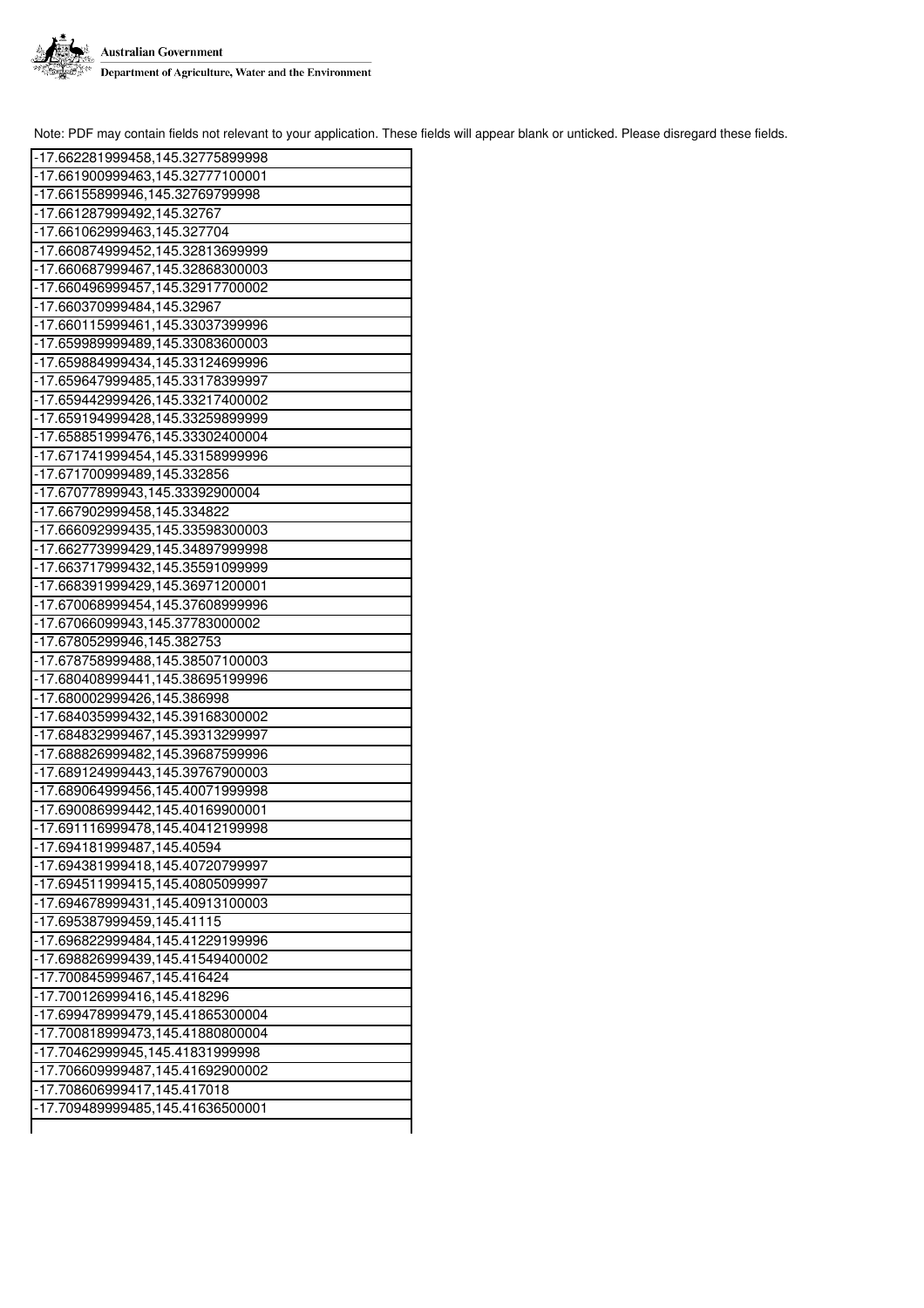

| -17.714564999447,145.41565999996 |
|----------------------------------|
| -17.716013999444,145.416333      |
| -17.719828999446,145.41630600002 |
| -17.721232999453,145.41677100001 |
| -17.722672999451,145.41784200004 |
| -17.723489999456,145.41789900002 |
|                                  |
| -17.726896999468,145.420047      |
| -17.728145999457,145.42052000002 |
| -17.730682007997,145.42222894083 |
| -17.730677795339,145.42223867008 |
| Area 2                           |
| -17.755689033305,145.41883509616 |
| -17.755688999471,145.41883500002 |
| -17.755177999478,145.414211      |
| -17.746138999417,145.415143      |
| -17.745744999476,145.41518400002 |
| -17.733494999463,145.41644699998 |
| -17.730690999475,145.42223500002 |
| -17.730677795339,145.42223867008 |
| -17.73054979,145.422534302       |
| -17.72181008,145.440942541       |
| -17.707281522,145.471947707      |
| -17.705422886,145.475913025      |
| -17.713200957,145.498282067      |
| -17.730163142,145.505592383      |
| -17.731897809,145.505492181      |
| -17.734417468, 145.504208378     |
| -17.735646002,145.504445851      |
| -17.73706881,145.507068373       |
| -17.738718636,145.507201843      |
| -17.74084004,145.506644562       |
|                                  |
| -17.741062209,145.506077357      |
| -17.741589166,145.506043993      |
| -17.741632693,145.505886406      |
| -17.741667628,145.50571575       |
| -17.741798759,145.505516276      |
| -17.741924129,145.505334444      |
| -17.742015116,145.505228959      |
| -17.742219508,145.505047642      |
| -17.742480204,145.504884392      |
| -17.742758445,145.504638724      |
| -17.742951848,145.5044102        |
| -17.743094608,145.504151896      |
| -17.743208781,145.503958181      |
| -17.743277267,145.503834903      |
| -17.743306302,145.503705479      |
| -17.743327498,145.503646545      |
| -17.743482836,145.503554903      |
| -17.743690036,145.503937408      |
| -17.743909232,145.504268289      |
| -17.743998647,145.504581079      |
| -17.744049065,145.504716821      |
|                                  |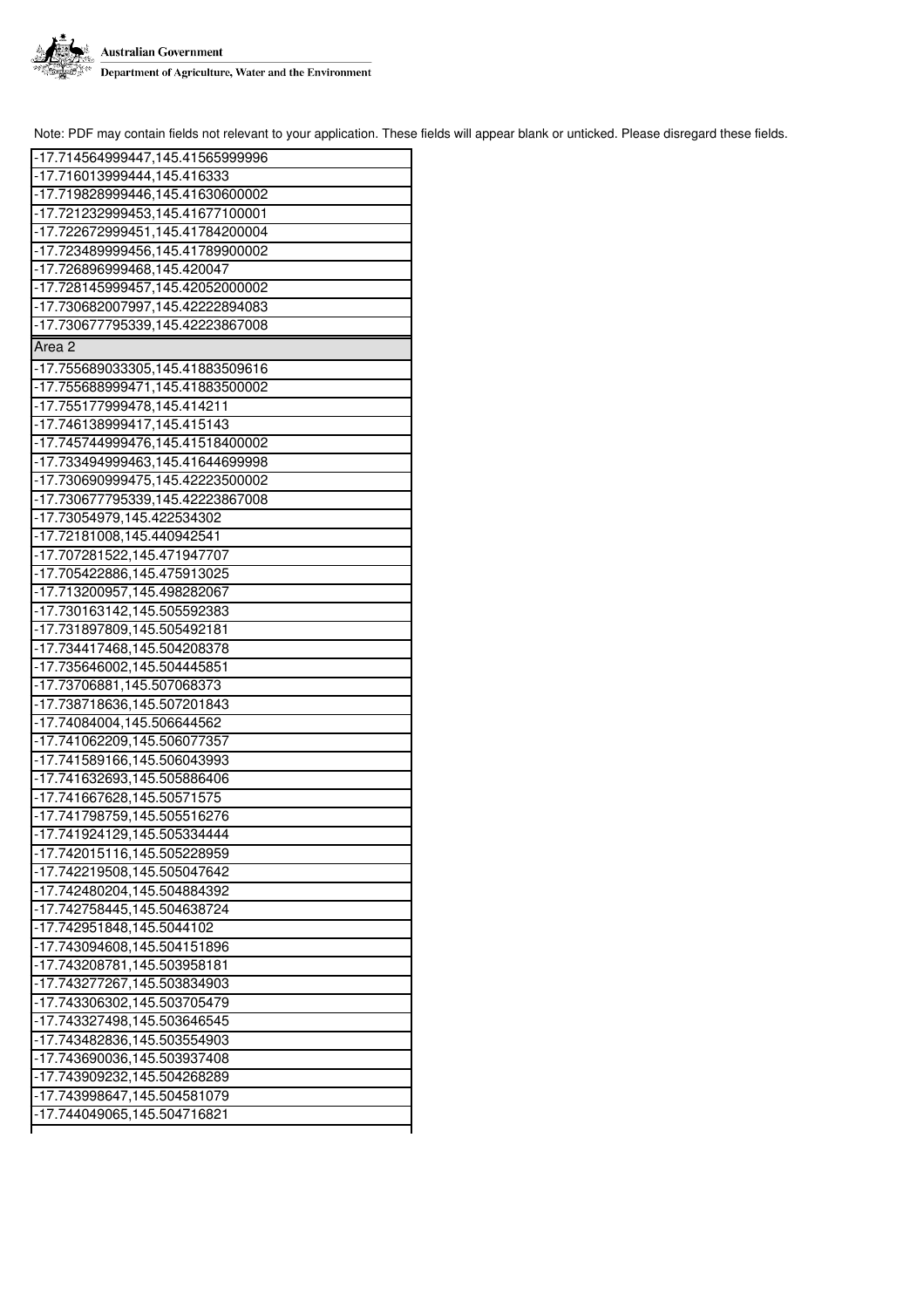

| -17.744263366,145.504823722 |
|-----------------------------|
| -17.744499959,145.505024947 |
| -17.744735874,145.505444363 |
| -17.745045252,145.505840428 |
| -17.745338164,145.506094955 |
| -17.745517999,145.506378502 |
| -17.745703287,145.506727003 |
| -17.746086158,145.507105663 |
| -17.746548615,145.507325433 |
| -17.746983036,145.507474415 |
| -17.747333124,145.507509336 |
|                             |
| -17.747478865,145.507522725 |
| -17.749376446,145.503489375 |
| -17.751200728,145.503565207 |
| -17.755585171,145.503851742 |
| -17.756206647,145.503717497 |
| -17.757379666,145.503282331 |
| -17.75801789,145.503216274  |
| -17.759249538,145.503316723 |
| -17.760413952,145.503820248 |
| -17.761687204,145.504862726 |
| -17.762524351,145.505823568 |
| -17.763221212,145.50639233  |
| -17.763835989,145.506857917 |
| -17.764588051,145.507271372 |
| -17.766401812,145.50763122  |
| -17.767010637,145.507554598 |
| -17.768708579,145.5074367   |
| -17.76979962,145.507286727  |
| -17.77283413,145.506144337  |
| -17.775379099,145.505507909 |
| -17.775854491,145.505512178 |
| -17.776563026,145.505925596 |
| -17.77745533,145.506245472  |
| -17.777722508,145.506224304 |
| -17.778532624,145.506132022 |
| -17.779343367,145.506695643 |
| -17.779627465,145.508567922 |
| -17.779547617,145.509420499 |
| -17.779629178,145.510314927 |
| -17.780191213,145.511087954 |
| -17.780348547,145.511720166 |
|                             |
| -17.78051573,145.511958279  |
| -17.780887499,145.512243599 |
| -17.780982509,145.512994185 |
| -17.780982785,145.513558194 |
| -17.782105073,145.513269052 |
| -17.782806873,145.513088204 |
| -17.783065259,145.513146445 |
| -17.785335436,145.51365836  |
| -17.787395015,145.515340284 |
| -17.791545667,145.517175779 |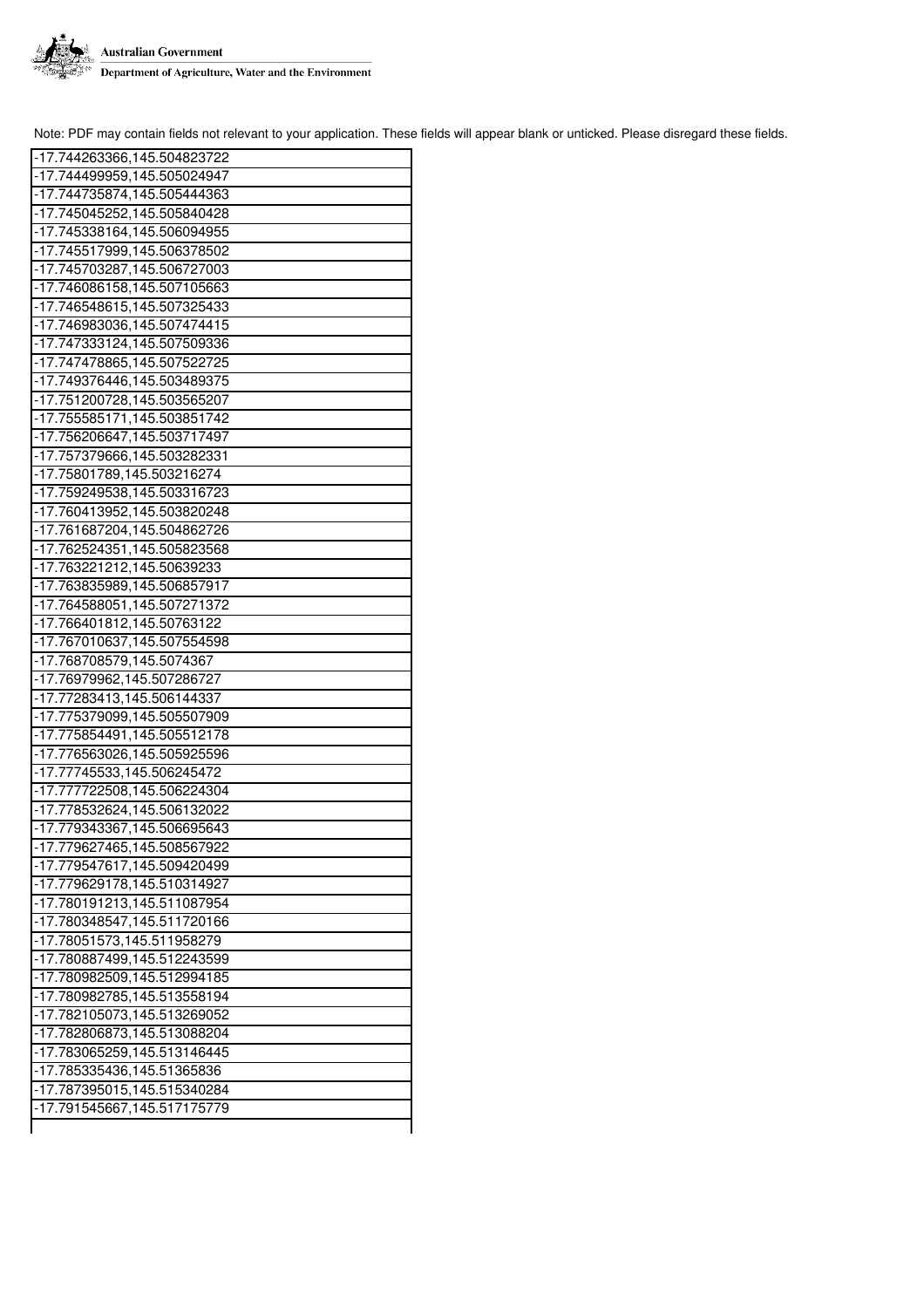

| -17.794833198,145.516825318 |
|-----------------------------|
| -17.796582282,145.517595924 |
| -17.797403768,145.51774817  |
| -17.797679372,145.518160075 |
| -17.800173119,145.520501867 |
| -17.801272497,145.520416066 |
| -17.802079804,145.519866832 |
| -17.804431006,145.519879341 |
| -17.805713639,145.51949127  |
| -17.806513458,145.519521058 |
|                             |
| -17.807239205,145.519625783 |
| -17.808666877,145.520189367 |
| -17.812627204,145.518675774 |
| -17.813429825,145.518318579 |
| -17.816138253,145.518073209 |
| -17.816531658,145.51819969  |
| -17.81673158,145.518503949  |
| -17.816996671,145.518746145 |
| -17.817246363,145.518909283 |
| -17.817565925,145.518969595 |
| -17.8180345,145.518998727   |
| -17.821344927,145.520320997 |
| -17.825872898,145.521615282 |
| -17.829941742,145.522256739 |
| -17.832748763,145.521709472 |
| -17.833466962,145.522239596 |
| -17.835357688,145.521558166 |
| -17.836170807,145.521213904 |
| -17.838027239,145.521566093 |
| -17.840747736,145.521372117 |
| -17.840892486,145.522376575 |
| -17.840929836,145.522667959 |
| -17.842479341,145.522896893 |
| -17.842707083,145.522644684 |
| -17.843170442,145.522136152 |
| -17.844296329,145.522077858 |
| -17.845002763,145.52298668  |
| -17.845609725,145.523534514 |
| -17.847147927,145.5240511   |
| -17.848729625,145.5236068   |
| -17.849379867,145.523715034 |
| -17.850474738,145.52464471  |
| -17.851312451,145.524876297 |
| -17.851858348,145.524127588 |
| -17.853390805,145.523036584 |
| -17.853672698,145.522563741 |
| -17.85388235,145.521690734  |
| -17.854112603,145.52074571  |
| -17.854546525,145.520219974 |
| -17.854971446,145.520050354 |
| -17.855253704,145.519937664 |
| -17.856202722,145.519661225 |
|                             |
|                             |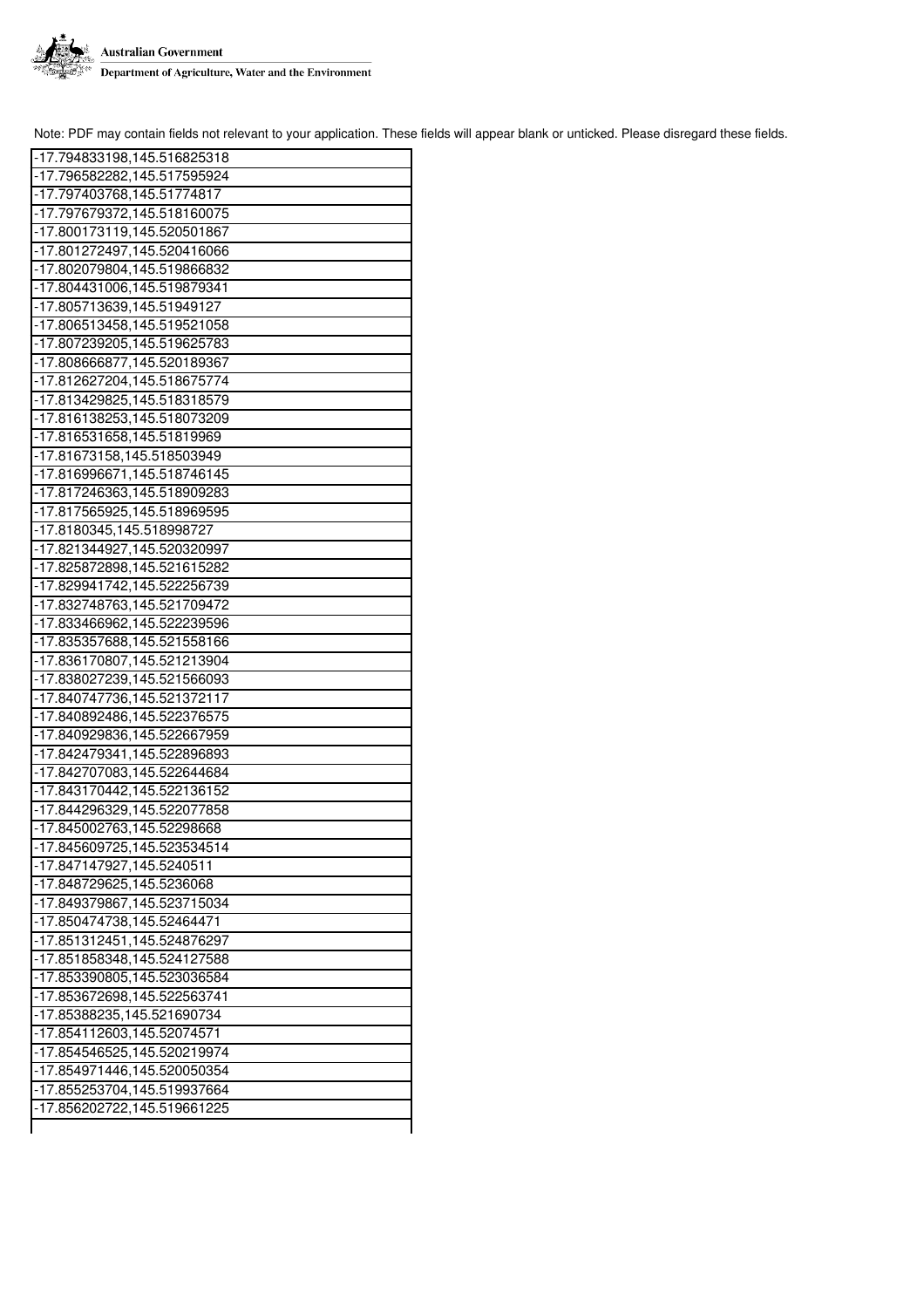

| -17.8571302,145.519251503                                 |
|-----------------------------------------------------------|
| -17.857861616,145.518982776                               |
| -17.858539298,145.519119203                               |
| -17.859416857,145.519600883                               |
| -17.859737873,145.519876942                               |
| -17.860143282,145.52022557                                |
| -17.860899031,145.52102647                                |
| -17.861457936,145.521490701                               |
| -17.861778051,145.52166798                                |
| -17.862188913,145.521570265                               |
| -17.862798922,145.521279112                               |
| -17.863285273,145.521349132                               |
| -17.864097543,145.521879241                               |
| -17.864616454,145.522673912                               |
| -17.865002826,145.523071572                               |
| -17.865580104,145.523555815                               |
| -17.865750976,145.524150617                               |
| -17.866028152,145.524427094                               |
| -17.866111122,145.523868226                               |
| -17.866316684,145.523221277                               |
| -17.866519049,145.522529796                               |
| -17.866926953,145.521967262                               |
| -17.867546357,145.521616399                               |
| -17.86823073,145.521622255                                |
| -17.868793868,145.521811523                               |
| -17.869610764,145.522022031                               |
|                                                           |
| -17.870163597,145.522223927                               |
| -17.870907754,145.52228117                                |
| -17.871377796,145.522113472                               |
| -17.871695183,145.521772742                               |
| -17.872041002,145.521514945                               |
| -17.872426063,145.521257475                               |
| -17.872753806,145.521215759                               |
| -17.872929558,145.521169871                               |
| -17.873150699,145.521079078                               |
| -17.873380825,145.521003045                               |
| -17.873488083,145.520980351                               |
| -17.87379536,145.520931102                                |
| -17.874044724,145.520845361                               |
| -17.874634601,145.520482115                               |
| -17.875244096,145.520199716                               |
| -17.875770718,145.520137846                               |
| -17.876061976,145.519941963                               |
| -17.876614928,145.519804239                               |
| -17.877004161,145.519731902                               |
| -17.87743938,145.519789413                                |
| -17.877863705,145.519976594                               |
| -17.878846638,145.520055495                               |
| -17.879569329,145.520005748                               |
| -17.880488925,145.519742705                               |
| -17.881329164,145.51949171<br>-17.882514507,145.519333877 |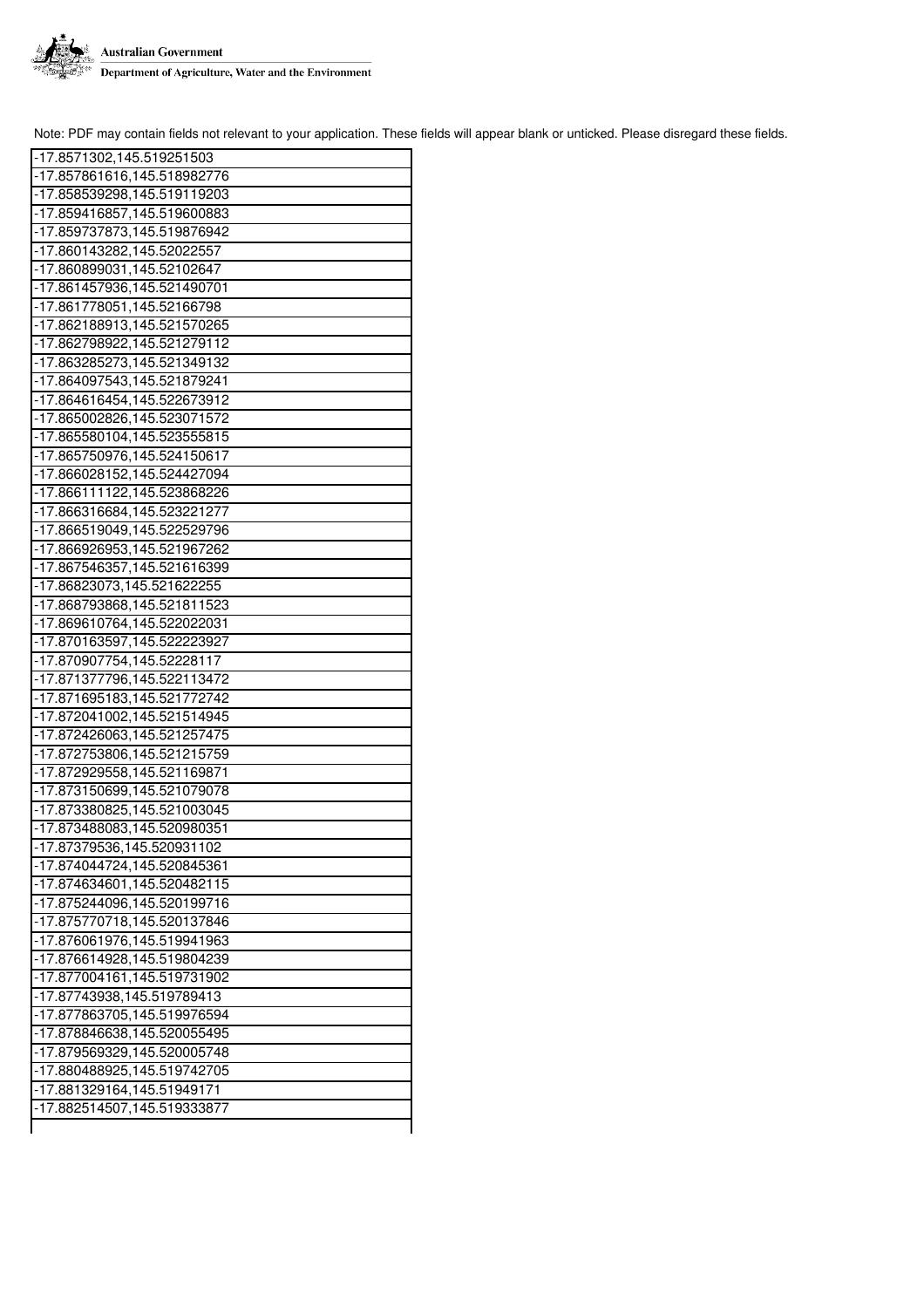

| -17.883485846,145.51931271  |
|-----------------------------|
| -17.884101257,145.519257143 |
| -17.888470061,145.518651068 |
| -17.889255837,145.51878383  |
| -17.890577659,145.51879672  |
| -17.891735271,145.5186745   |
| -17.892808072,145.518540807 |
| -17.893423945,145.518550299 |
| -17.893836096,145.518478163 |
| -17.894377738,145.518310905 |
| -17.894818038,145.518220834 |
| -17.895269647,145.518124767 |
| -17.895608738,145.518129557 |
| -17.895875506,145.51840587  |
| -17.896006636,145.518670969 |
| -17.896190964,145.519443415 |
| -17.896566547,145.520032264 |
| -17.896969147,145.520343632 |
| -17.897303335,145.520513587 |
| -17.897558399,145.520689689 |
| -17.897621982,145.521025717 |
| -17.897708006,145.521302871 |
| -17.89787437,145.521856971  |
| -17.897956356,145.522529341 |
| -17.898212336,145.522912078 |
| -17.898677833,145.523400187 |
| -17.899092913,145.523994856 |
| -17.900031023,145.524857827 |
| -17.900264956,145.524972737 |
| -17.900722928,145.525124751 |
| -17.90204607,145.52554971   |
| -17.902217992,145.525579795 |
| -17.902523927,145.525502525 |
| -17.903527237,145.524887346 |
| -17.904064737,145.524464183 |
| -17.904127337,145.524113119 |
| -17.904310226,145.523644201 |
| -17.904540546,145.523282014 |
| -17.904785305,145.523201689 |
| -17.905571252,145.52331692  |
| -17.906255864,145.523509279 |
| -17.906990059,145.523424029 |
| -17.907587849,145.523138732 |
| -17.908181094,145.52311299  |
| -17.908927336,145.523193039 |
| -17.909605227,145.523131646 |
| -17.910188802,145.523154803 |
| -17.910488613,145.523332812 |
| -17.910647422,145.523561202 |
| -17.910978645,145.52373895  |
| -17.911817305,145.524384193 |
| -17.912289083,145.524614133 |
|                             |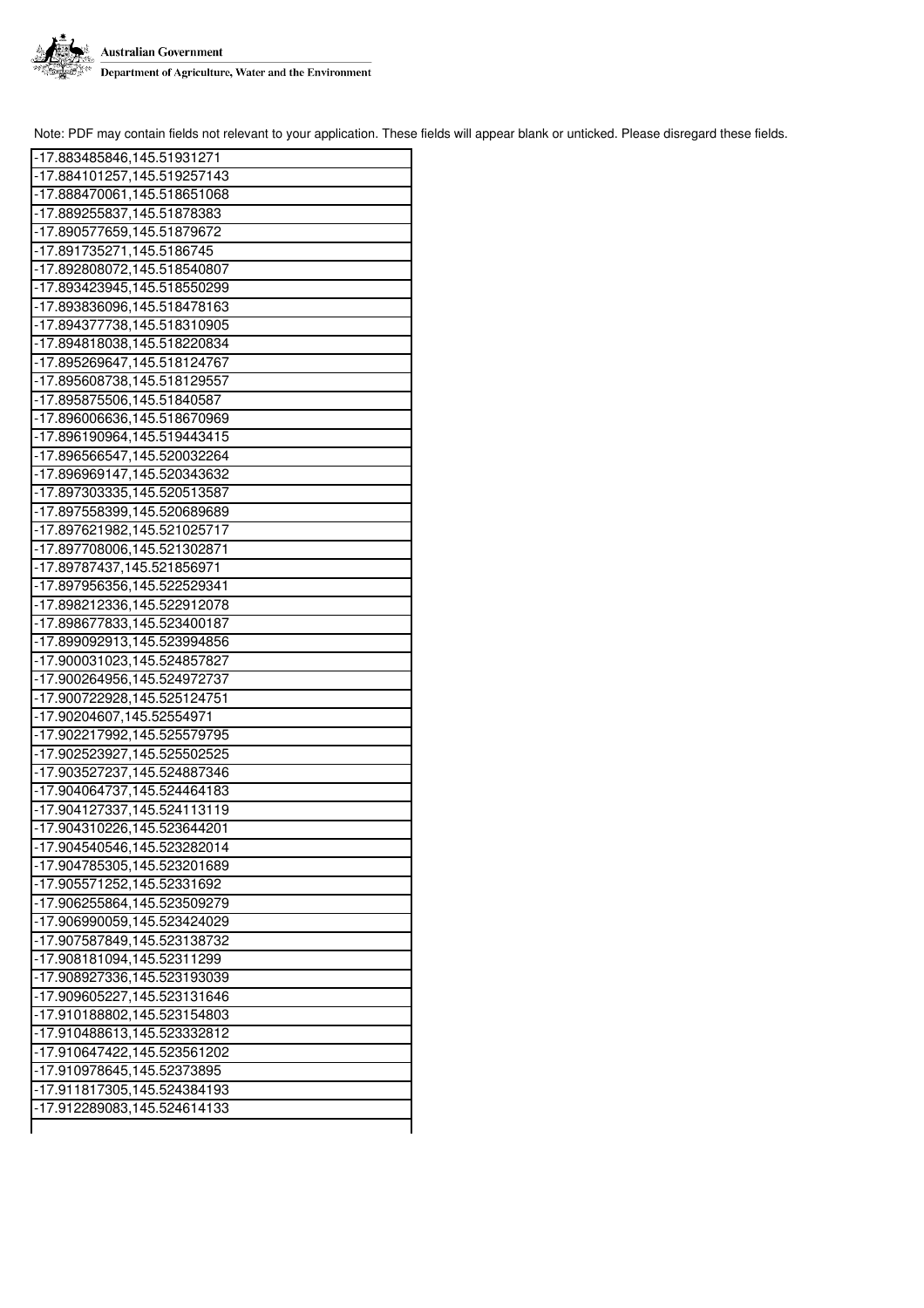

| -17.912508972,145.524612315 |
|-----------------------------|
| -17.912932448,145.524526767 |
| -17.913402297,145.524342388 |
| -17.91367019,145.524455033  |
| -17.913985342,145.52458369  |
|                             |
| -17.914268069,145.52458135  |
| -17.914613001,145.524496451 |
| -17.914988481,145.524296448 |
| -17.915428787,145.524358436 |
| -17.915760256,145.524568997 |
| -17.916121282,145.52453319  |
| -17.916293308,145.524433315 |
| -17.916558713,145.524217807 |
| -17.916839704,145.523985751 |
| -17.917467371,145.52389852  |
| -17.917905547,145.523681581 |
| -17.918503553,145.523824297 |
| -17.919045962,145.523989893 |
| -17.919633813,145.524040855 |
| -17.920119867,145.524039261 |
| -17.920532793,145.524149925 |
| -17.920658134,145.524391361 |
| -17.921396136,145.525256313 |
| -17.921686321,145.525745124 |
| -17.921840541,145.526169419 |
| -17.922249094,145.526604675 |
|                             |
| -17.922708154,145.526951127 |
| -17.923178449,145.527280092 |
| -17.923626512,145.527709119 |
| -17.923711352,145.527732417 |
| -17.924079724,145.528014429 |
| -17.924600266,145.528189652 |
| -17.925176837,145.528240748 |
| -17.925645828,145.528233238 |
| -17.925923295,145.528409302 |
| -17.925835311,145.529029191 |
| -17.925803594,145.529613398 |
| -17.925918631,145.530149981 |
| -17.926315777,145.530561715 |
| -17.926638782,145.530826055 |
| -17.926888309,145.531067133 |
| -17.926991187,145.531373553 |
| -17.92680613,145.531722389  |
| -17.926501885,145.531965405 |
| -17.925961256,145.532439299 |
| -17.925731055,145.532811821 |
| -17.925670773,145.533289999 |
| -17.92580808,145.533737995  |
| -17.925837554,145.534056559 |
| -17.92562402,145.534358218  |
| -17.925455816,145.534689248 |
| -17.925379142,145.535326831 |
|                             |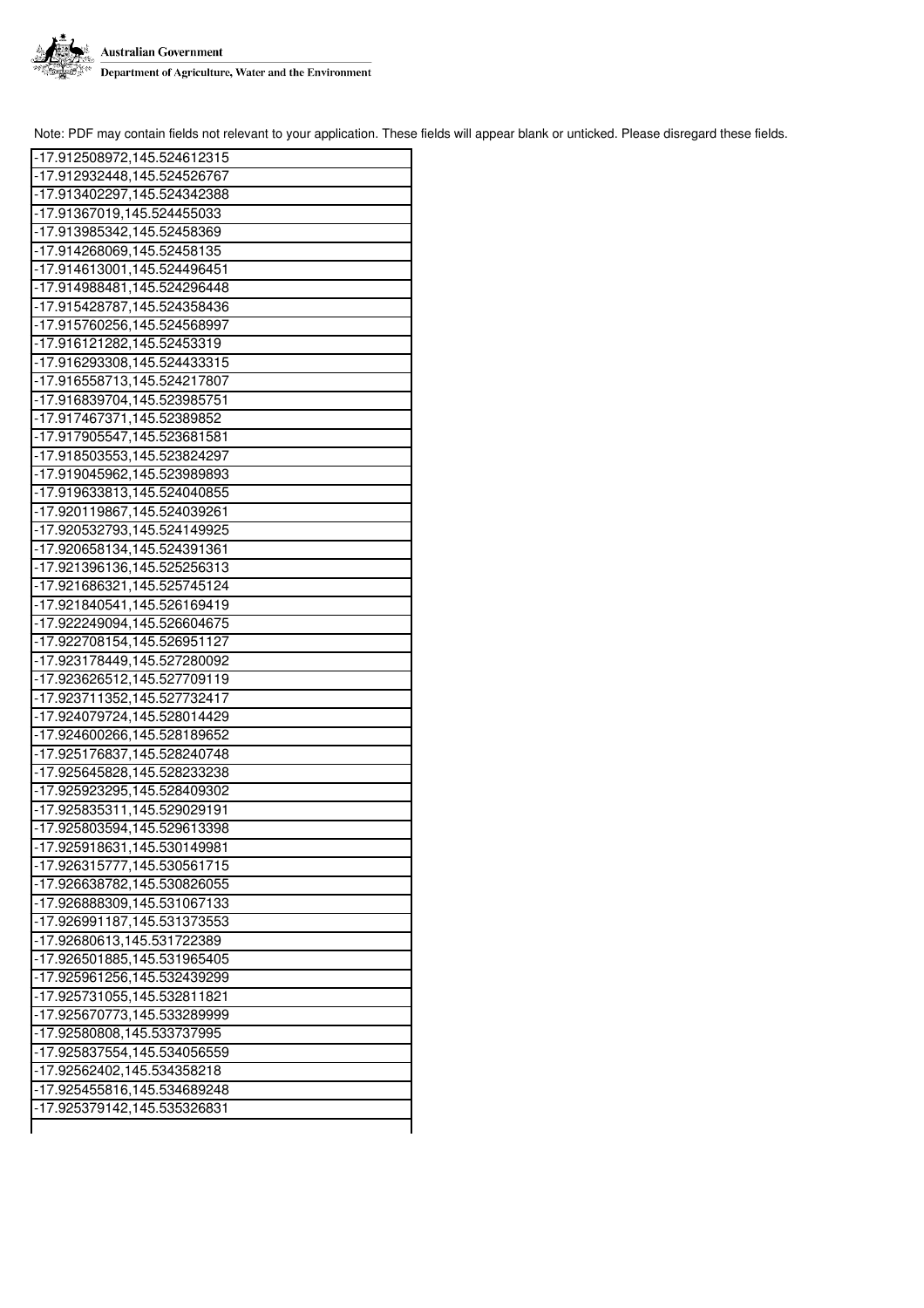

| -17.925391153,145.53550382  |
|-----------------------------|
| -17.925533772,145.535869204 |
| -17.925879553,145.536157198 |
| -17.926321194,145.536426939 |
| -17.926728189,145.536484592 |
| -17.927123651,145.53647726  |
| -17.927395187,145.536576629 |
| -17.927650914,145.536965139 |
| -17.927646652,145.537325181 |
| -17.927783407,145.537643299 |
| -17.9278915,145.53782583    |
| -17.928147696,145.538344227 |
| -17.928426012,145.53874445  |
| -17.928704403,145.539144695 |
| -17.92891556,145.539704606  |
| -17.92905841,145.540134802  |
| -17.929252073,145.5405531   |
| -17.929428801,145.540965468 |
| -17.929443158,145.541767947 |
| -17.92952957,145.542210162  |
| -17.929576486,145.542652525 |
| -17.929730542,145.543041497 |
| -17.930133156,145.543447241 |
| -17.930416472,145.543682218 |
| -17.930693872,145.54382883  |
| -17.931145951,145.543874323 |
| -17.931563757,145.543825701 |
| -17.932021126,145.543770924 |
| -17.932450391,145.543757662 |
| -17.93305482,145.543755479  |
| -17.93351835,145.543854147  |
| -17.933693625,145.543900765 |
| -17.933767036,145.543894604 |
| -17.934004642,145.543988183 |
| -17.934384249,145.5442819   |
| -17.934905663,145.544728465 |
| -17.935478486,145.545340143 |
| -17.93589291,145.545875624  |
|                             |
| -17.936063863,145.546270378 |
| -17.936173178,145.546783432 |
| -17.936236881,145.547190353 |
| -17.936226882,145.547526672 |
| -17.93632412,145.547845058  |
| -17.936527848,145.547932841 |
| -17.936893992,145.547677733 |
| -17.937191732,145.547257729 |
| -17.937556848,145.546731301 |
| -17.938091546,145.546227887 |
| -17.938395329,145.545919955 |
| -17.938659698,145.545635693 |
| -17.938969865,145.54549893  |
| -17.939297311,145.545462377 |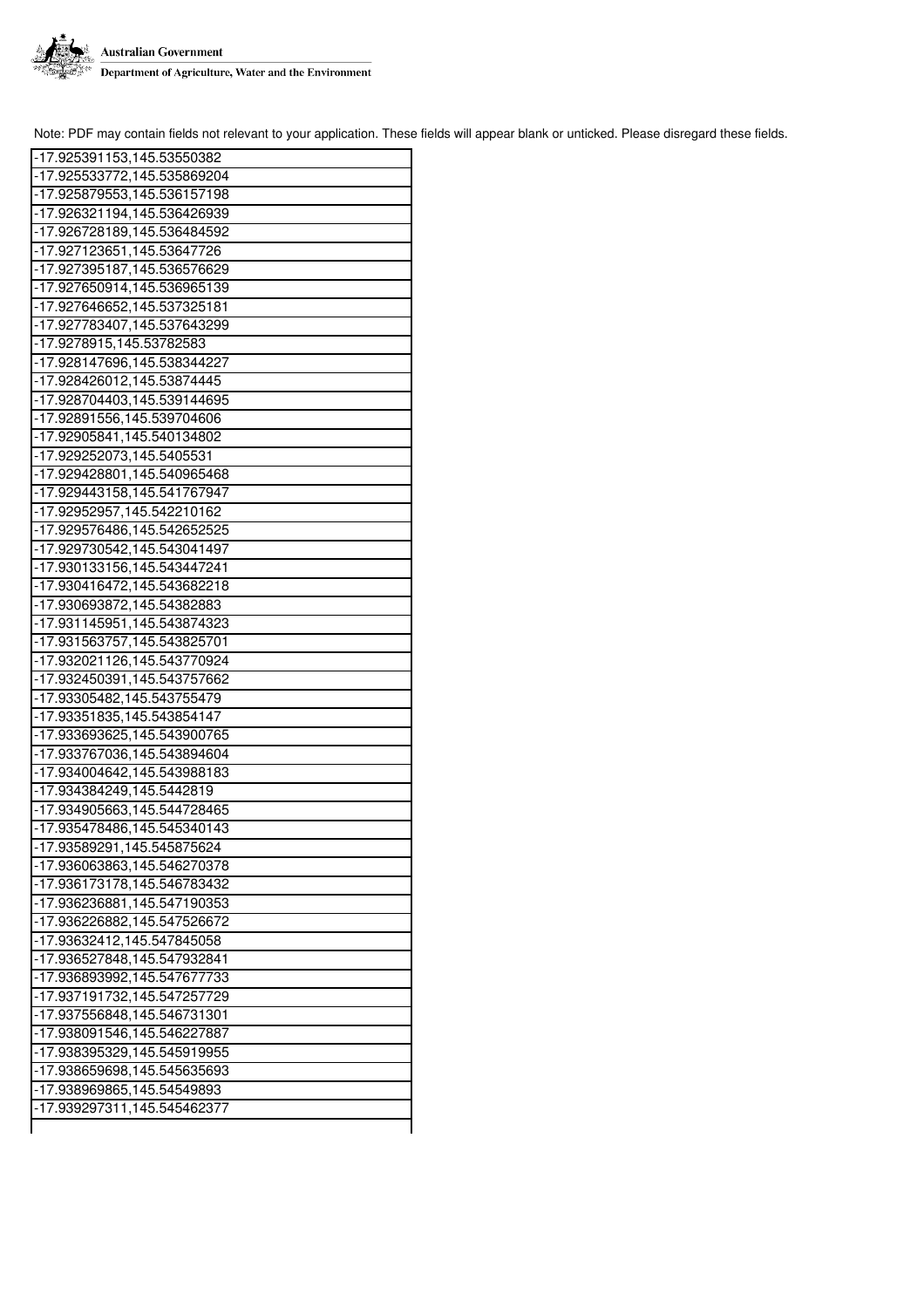

| -17.939782925,145.545413502                                |
|------------------------------------------------------------|
| -17.94023405,145.545234911                                 |
| -17.940639853,145.545009159                                |
| -17.941187054,145.544824354                                |
| -17.941757135,145.544727832                                |
| -17.942412116,145.544666626                                |
| -17.942932628,145.54490079                                 |
| -17.943323769,145.54527121                                 |
| -17.943461083,145.545742787                                |
| -17.943773247,145.546131179                                |
| -17.944192134,145.546371631                                |
| -17.944520853,145.546665482                                |
| -17.945207126, 145.547430284                               |
| -17.945797525,145.548201278                                |
| -17.946409941,145.54884243                                 |
| -17.946857549,145.549200878                                |
| -17.947870828, 145.549816951                               |
| -17.94889468,145.550238304                                 |
| -17.949704103,145.550707564                                |
| -17.950778186,145.550969474                                |
| -17.951970197,145.551065683                                |
| -17.953020461,145.551003002                                |
| -17.953466088,145.550877541                                |
| -17.95383776,145.55058711                                  |
| -17.954151876,145.55001948                                 |
| -17.954370365, 145.549558364                               |
|                                                            |
|                                                            |
| -17.954594411, 145.549073614                               |
| -17.95496574, 145.548706464                                |
| -17.955337241, 145.548368745                               |
| -17.955635965, 145.548208416                               |
| -17.95599182,145.548230723                                 |
| -17.956229843, 145.548448257                               |
| -17.956367165, 145.548914045                               |
| -17.95652169, 145.549450591                                |
| -17.95680657,145.550110593                                 |
| -17.956824407,145.550346561<br>-17.956860438,145.550907187 |
|                                                            |
| -17.95694162,145.551485263<br>-17.956926949,145.552069604  |
|                                                            |
| -17.957013845,145.552641846                                |
| -17.957314245,145.552941814                                |
| -17.957557656,145.553094387                                |
| -17.957666054,145.55337736<br>-17.957813524,145.553536281  |
| -17.95820383,145.553711943                                 |
| -17.958651677,145.554170758                                |
| -17.959087878,145.554511592                                |
| -17.959862545,145.554774508                                |
| -17.960399106,145.554784395                                |
| -17.960834116,145.554818392                                |
| -17.961687304,145.554933473                                |